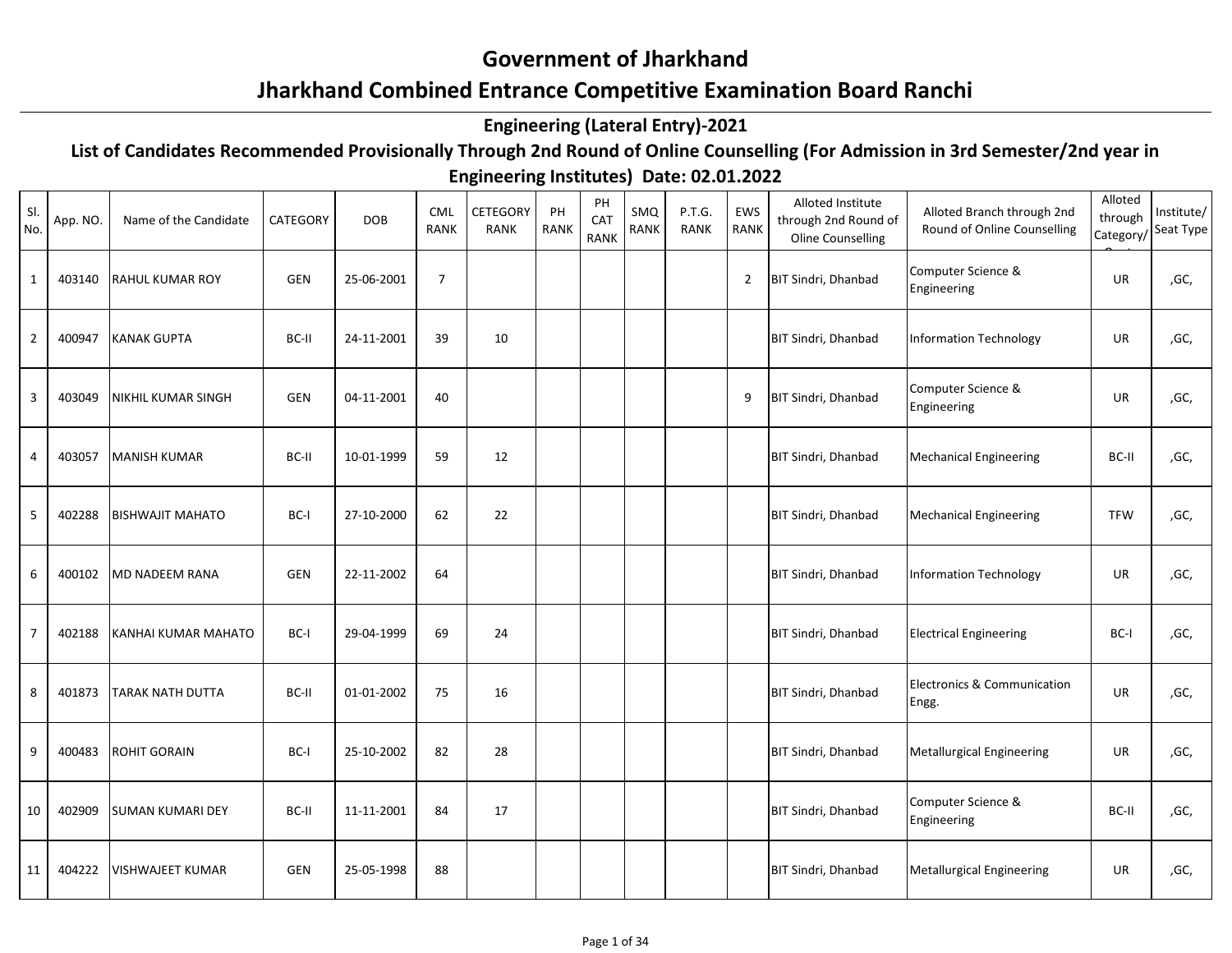| SI.<br>No. | App. NO. | Name of the Candidate              | CATEGORY   | <b>DOB</b> | CML<br><b>RANK</b> | CETEGORY<br><b>RANK</b> | PH<br><b>RANK</b> | PH<br>CAT<br><b>RANK</b> | SMQ<br><b>RANK</b> | P.T.G.<br><b>RANK</b> | EWS<br><b>RANK</b> | Alloted Institute<br>through 2nd Round of<br>Oline Counselling             | Alloted Branch through 2nd<br>Round of Online Counselling | Alloted<br>through<br>Category/ | Institute/<br>Seat Type |
|------------|----------|------------------------------------|------------|------------|--------------------|-------------------------|-------------------|--------------------------|--------------------|-----------------------|--------------------|----------------------------------------------------------------------------|-----------------------------------------------------------|---------------------------------|-------------------------|
| 12         | 401263   | <b>DEEPAK KUMAR</b>                | <b>GEN</b> | 07-11-1999 | 89                 |                         |                   |                          |                    |                       |                    | <b>BIT Sindri, Dhanbad</b>                                                 | Production and Industrial<br>Engineering                  | <b>UR</b>                       | ,GC,                    |
| 13         | 401451   | <b>SHUBHAM KUMAR</b>               | <b>GEN</b> | 12-07-2000 | 103                |                         |                   |                          |                    |                       |                    | Dumka Engineering<br>College, Dumka (Est. by<br>Govt. of Jharkhand &       | <b>Civil Engineering</b>                                  | UR                              | ,PPPF,                  |
| 14         | 404226   | <b>SUJIT KUMAR PANDIT</b>          | BC-I       | 10-04-2000 | 113                | 38                      |                   |                          |                    |                       |                    | Ramgarh Engineering<br>College, Ramgarh (Est.<br>by Govt. of Jharkhand &   | <b>Mechanical Engineering</b>                             | <b>UR</b>                       | ,PPPF,                  |
| 15         | 403112   | DINESH KUMAR MAHATO                | BC-I       | 22-06-1999 | 122                | 40                      |                   |                          |                    |                       |                    | <b>BIT Sindri, Dhanbad</b>                                                 | <b>Chemical Engineering</b>                               | UR                              | ,GC,                    |
| 16         | 402611   | MD SHAQUEEB ALAM                   | BC-II      | 08-08-2002 | 127                | 23                      |                   |                          |                    |                       |                    | <b>BIT Sindri, Dhanbad</b>                                                 | <b>Information Technology</b>                             | BC-II                           | ,GC,                    |
| 17         | 402699   | ADARSH KUMAR                       | BC-I       | 02-01-2002 | 144                | 47                      |                   |                          |                    |                       |                    | <b>BIT Sindri, Dhanbad</b>                                                 | <b>Chemical Engineering</b>                               | UR                              | ,GC,                    |
| 18         | 405135   | PARMESHWAR MARANDI                 | SC         | 15-05-2002 | 145                | 3                       |                   |                          |                    |                       |                    | BIT Sindri, Dhanbad                                                        | Production and Industrial<br>Engineering                  | <b>UR</b>                       | ,GC,                    |
| 19         | 401265   | <b>NEERAJ KUMAR</b><br>VISHWAKARMA | BC-I       | 01-10-1998 | 149                | 50                      |                   |                          |                    |                       |                    | BIT Sindri, Dhanbad                                                        | Production and Industrial<br>Engineering                  | UR                              | ,GC,                    |
| 20         | 400287   | JAYPAL SINGH BARI                  | <b>ST</b>  | 02-03-1998 | 151                | 3                       |                   |                          |                    |                       |                    | <b>BIT Sindri, Dhanbad</b>                                                 | <b>Electrical Engineering</b>                             | <b>ST</b>                       | ,GC,                    |
| 21         | 404251   | <b>ANKIT KUMAR</b>                 | GEN        | 15-08-2001 | 164                |                         |                   |                          |                    |                       |                    | University College of<br>Engineering &<br>Technology, Hazaribag            | <b>Mechanical Engineering</b>                             | UR                              | ,GC,                    |
| 22         | 403106   | <b>AMIT KUMAR</b>                  | GEN        | 22-09-2002 | 177                |                         |                   |                          |                    |                       |                    | <b>BIT Sindri, Dhanbad</b>                                                 | Production and Industrial<br>Engineering                  | UR                              | ,GC,                    |
| 23         | 402187   | <b>SACHIN KUMAR</b>                | BC-II      | 28-01-2001 | 178                | 30                      |                   |                          |                    |                       |                    | University College of<br>Engineering &<br>Technology, Hazaribag            | <b>Mechanical Engineering</b>                             | UR                              | ,GC,                    |
| 24         | 401911   | <b>VISHAL KUMAR</b>                | GEN        | 10-02-2003 | 179                |                         |                   |                          |                    |                       |                    | Chaibasa Engineering<br>College, Chaibasa (Est.<br>by Govt. of Jharkhand & | Civil Engineering                                         | UR                              | ,PPPF,                  |
| 25         | 402920   | MD ASIF ANSARI                     | GEN        | 25-02-2000 | 182                |                         |                   |                          |                    |                       |                    | <b>BIT Sindri, Dhanbad</b>                                                 | Production and Industrial<br>Engineering                  | UR                              | ,GC,                    |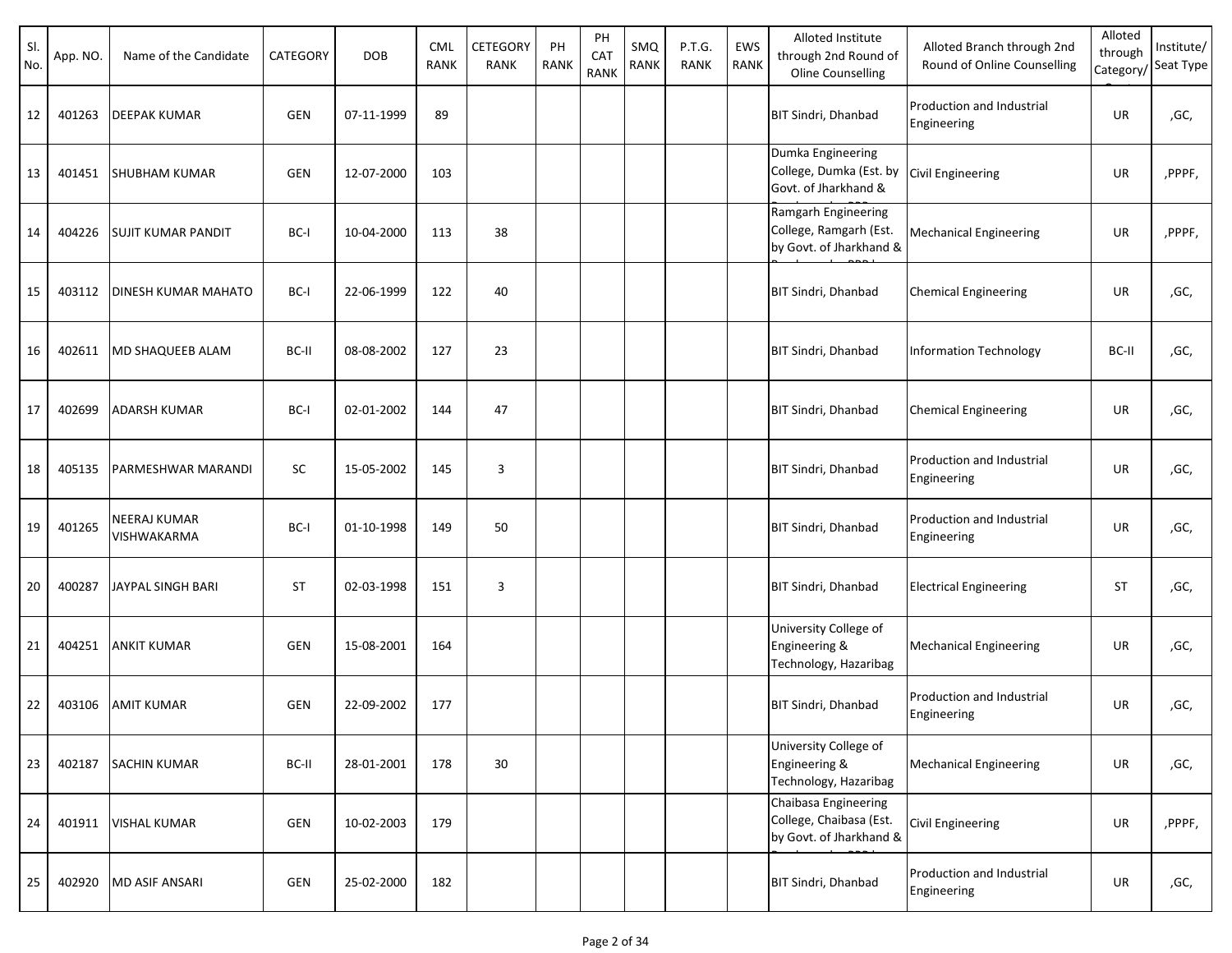| SI.<br>No. | App. NO. | Name of the Candidate       | CATEGORY   | <b>DOB</b> | <b>CML</b><br><b>RANK</b> | CETEGORY<br>RANK | PH<br><b>RANK</b> | PH<br>CAT<br><b>RANK</b> | SMQ<br>RANK | P.T.G.<br><b>RANK</b> | EWS<br>RANK | Alloted Institute<br>through 2nd Round of<br>Oline Counselling             | Alloted Branch through 2nd<br>Round of Online Counselling | Alloted<br>through | Institute/<br>Category/Seat Type |
|------------|----------|-----------------------------|------------|------------|---------------------------|------------------|-------------------|--------------------------|-------------|-----------------------|-------------|----------------------------------------------------------------------------|-----------------------------------------------------------|--------------------|----------------------------------|
| 26         | 402965   | <b>AMISHA KUMARI</b>        | BC-II      | 23-03-2001 | 196                       | 32               |                   |                          |             |                       |             | <b>BIT Sindri, Dhanbad</b>                                                 | <b>Chemical Engineering</b>                               | UR                 | ,GC,                             |
| 27         | 401785   | <b>AYUSH KUMAR</b>          | BC-II      | 08-09-2001 | 197                       | 33               |                   |                          |             |                       |             | <b>BIT Sindri, Dhanbad</b>                                                 | <b>Chemical Engineering</b>                               | UR                 | ,GC,                             |
| 28         | 402307   | ANKIT KUMAR GUPTA           | BC-I       | 15-08-2002 | 198                       | 64               |                   |                          |             |                       |             | Ramgarh Engineering<br>College, Ramgarh (Est.<br>by Govt. of Jharkhand &   | <b>Civil Engineering</b>                                  | UR                 | ,PPPP,                           |
| 29         | 400291   | <b>KUMAR ANKIT</b>          | BC-I       | 24-12-1999 | 199                       | 65               |                   |                          |             |                       |             | <b>BIT Sindri, Dhanbad</b>                                                 | <b>Production and Industrial</b><br>Engineering           | <b>UR</b>          | ,GC,                             |
| 30         | 400340   | <b>SUNIL KUMAR NONIA</b>    | <b>GEN</b> | 18-10-2000 | 203                       |                  |                   |                          |             |                       |             | BIT Sindri, Dhanbad                                                        | <b>Production and Industrial</b><br>Engineering           | UR                 | ,GC,                             |
| 31         | 401229   | <b>SUMIT ANAND</b>          | SC         | 14-04-2002 | 207                       | 11               |                   |                          |             |                       |             | Chaibasa Engineering<br>College, Chaibasa (Est.<br>by Govt. of Jharkhand & | <b>Civil Engineering</b>                                  | UR                 | ,PPPF,                           |
| 32         | 403816   | <b>SUMIT KUMAR</b>          | BC-II      | 05-12-2002 | 208                       | 34               |                   |                          |             |                       |             | BIT Sindri, Dhanbad                                                        | <b>Chemical Engineering</b>                               | BC-II              | ,GC,                             |
| 33         | 400788   | <b>BATUK GOPAL PANDEY</b>   | <b>GEN</b> | 28-05-2001 | 212                       |                  |                   |                          |             |                       | 27          | Dumka Engineering<br>College, Dumka (Est. by<br>Govt. of Jharkhand &       | Computer Science &<br>Engineering                         | <b>TFW</b>         | ,PPPF,                           |
| 34         | 402253   | <b>GOURAV KUMAR</b>         | <b>GEN</b> | 27-02-2001 | 215                       |                  |                   |                          |             |                       |             | RVS College of<br>Engineering &<br>Technology,<br>Jamshedpur               | E.E.E.                                                    | UR                 | ,PC,                             |
| 35         | 404312   | <b>ABHISHEK KUMAR YADAV</b> | BC-II      | 09-03-2002 | 217                       | 35               |                   |                          |             |                       |             | Chaibasa Engineering<br>College, Chaibasa (Est.<br>by Govt. of Jharkhand & | <b>Electrical Engineering</b>                             | UR                 | ,PPPF,                           |
| 36         | 400573   | <b>NISCHAY PANDEY</b>       | GEN        | 21-10-2000 | 221                       |                  |                   |                          |             |                       |             | Chaibasa Engineering<br>College, Chaibasa (Est.<br>by Govt. of Jharkhand & | Computer Science &<br>Engineering                         | UR                 | ,PPPF,                           |
| 37         | 402913   | <b>SUJIT KUMAR SINGH</b>    | GEN        | 07-01-2001 | 226                       |                  |                   |                          |             |                       |             | Ramgarh Engineering<br>College, Ramgarh (Est.<br>by Govt. of Jharkhand &   | <b>Mechanical Engineering</b>                             | <b>UR</b>          | ,PPPF,                           |
| 38         | 402761   | <b>VIKASH RAM</b>           | SC         | 20-12-1998 | 227                       | 12               |                   |                          |             |                       |             | <b>BIT Sindri, Dhanbad</b>                                                 | <b>Mechanical Engineering</b>                             | SC                 | ,GC,                             |
| 39         | 402396   | <b>PRASIDH KUMAR</b>        | SC         | 02-06-2002 | 232                       | 13               |                   |                          |             |                       |             | BIT Sindri, Dhanbad                                                        | <b>Electrical Engineering</b>                             | SC                 | ,GC,                             |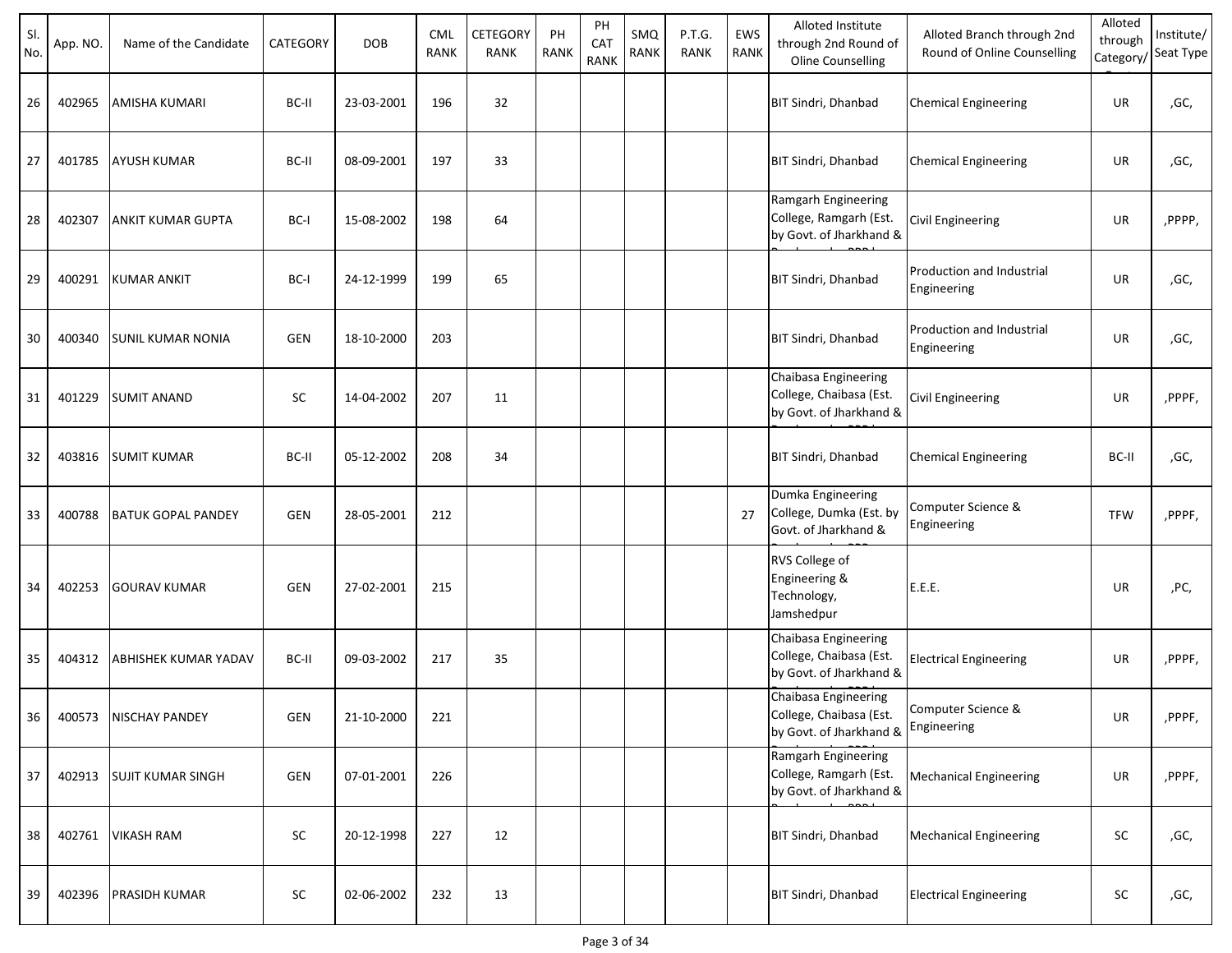| SI.<br>No. | App. NO. | Name of the Candidate                  | CATEGORY   | <b>DOB</b> | <b>CML</b><br><b>RANK</b> | CETEGORY<br><b>RANK</b> | PH<br><b>RANK</b> | PH<br>CAT<br><b>RANK</b> | SMQ<br>RANK | P.T.G.<br><b>RANK</b> | EWS<br>RANK | Alloted Institute<br>through 2nd Round of<br>Oline Counselling             | Alloted Branch through 2nd<br>Round of Online Counselling | Alloted<br>through<br>Category/ | Institute/<br>Seat Type |
|------------|----------|----------------------------------------|------------|------------|---------------------------|-------------------------|-------------------|--------------------------|-------------|-----------------------|-------------|----------------------------------------------------------------------------|-----------------------------------------------------------|---------------------------------|-------------------------|
| 40         | 401489   | TINKU ABDUL RAHMAN                     | BC-I       | 23-10-2001 | 233                       | 75                      |                   |                          |             |                       |             | University College of<br>Engineering &<br>Technology, Hazaribag            | Computer Science &<br>Engineering                         | UR                              | ,GC,                    |
| 41         | 400697   | <b>SURYA BHUSHAN PANDEY</b>            | <b>GEN</b> | 18-07-2000 | 236                       |                         |                   |                          |             |                       | 29          | Ramgarh Engineering<br>College, Ramgarh (Est.<br>by Govt. of Jharkhand &   | <b>Mechanical Engineering</b>                             | EWS                             | ,PPPF,                  |
| 42         | 402179   | <b>ANURADHA SINHA</b>                  | <b>GEN</b> | 15-09-2001 | 237                       |                         |                   |                          |             |                       |             | Chaibasa Engineering<br>College, Chaibasa (Est.<br>by Govt. of Jharkhand & | Electronics & Communication<br>Engg.                      | <b>UR</b>                       | ,PPPF,                  |
| 43         | 403745   | RISHU KUMAR BARNWAL                    | BC-II      | 12-07-2002 | 243                       | 40                      |                   |                          |             |                       |             | DAV Institute of<br>Engineering &<br>Technology, Palamau                   | <b>Mechanical Engineering</b>                             | <b>TFW</b>                      | ,PC,                    |
| 44         | 404572   | <b>PRAGYA BANERJEE</b>                 | <b>GEN</b> | 08-10-1999 | 254                       |                         |                   |                          |             |                       |             | Dumka Engineering<br>College, Dumka (Est. by<br>Govt. of Jharkhand &       | <b>Mechanical Engineering</b>                             | UR                              | ,PPPF,                  |
| 45         | 404986   | <b>ANKITA VERMA</b>                    | <b>GEN</b> | 09-09-2001 | 267                       |                         |                   |                          |             |                       |             | Ramgarh Engineering<br>College, Ramgarh (Est.<br>by Govt. of Jharkhand &   | Computer Science &<br>Engineering                         | UR                              | ,PPPF,                  |
| 46         | 402378   | <b>SAGAR PRADHAN</b>                   | BC-I       | 07-01-2001 | 278                       | 92                      |                   |                          |             |                       |             | RVS College of<br>Engineering &<br>Technology,<br>Jamshedpur               | Civil Engineering                                         | UR                              | ,PC,                    |
| 47         | 401615   | <b>ABHINAW KUMAR</b>                   | BC-II      | 24-02-1998 | 279                       | 49                      |                   |                          |             |                       |             | Chaibasa Engineering<br>College, Chaibasa (Est.<br>by Govt. of Jharkhand & | Civil Engineering                                         | UR                              | ,PPPF,                  |
| 48         | 403359   | KESHAV KUMAR MANDAL                    | BC-I       | 17-01-1998 | 284                       | 94                      |                   |                          |             |                       |             | Chaibasa Engineering<br>College, Chaibasa (Est.<br>by Govt. of Jharkhand & | Civil Engineering                                         | UR                              | ,PPPF,                  |
| 49         | 403483   | <b>MD NASIM AKHTAR</b>                 | BC-I       | 19-02-1995 | 289                       | 97                      |                   |                          |             |                       |             | University College of<br>Engineering &<br>Technology, Hazaribag            | <b>Mechanical Engineering</b>                             | UR                              | ,GC,                    |
| 50         | 401420   | RITIKA KUMARI SINGH                    | GEN        | 12-01-2001 | 291                       |                         |                   |                          |             |                       | 33          | Chaibasa Engineering<br>College, Chaibasa (Est.<br>by Govt. of Jharkhand & | <b>Civil Engineering</b>                                  | UR                              | ,PPPF,                  |
| 51         | 401981   | <b>SHIKHA KUMARI</b>                   | BC-I       | 02-01-1999 | 298                       | 100                     |                   |                          |             |                       |             | Ramgarh Engineering<br>College, Ramgarh (Est.<br>by Govt. of Jharkhand &   | <b>Civil Engineering</b>                                  | UR                              | ,PPPP,                  |
| 52         | 403544   | DEEPSHIKHA                             | GEN        | 21-09-2003 | 299                       |                         |                   |                          |             |                       |             | Ramgarh Engineering<br>College, Ramgarh (Est.<br>by Govt. of Jharkhand &   | <b>Electrical Engineering</b>                             | UR                              | ,PPPF,                  |
| 53         | 402230   | <b>SATYAM KUMAR</b><br><b>UPADHYAY</b> | GEN        | 06-11-2003 | 303                       |                         |                   |                          |             |                       | 35          | Dumka Engineering<br>College, Dumka (Est. by<br>Govt. of Jharkhand &       | <b>Civil Engineering</b>                                  | EWS                             | ,PPPF,                  |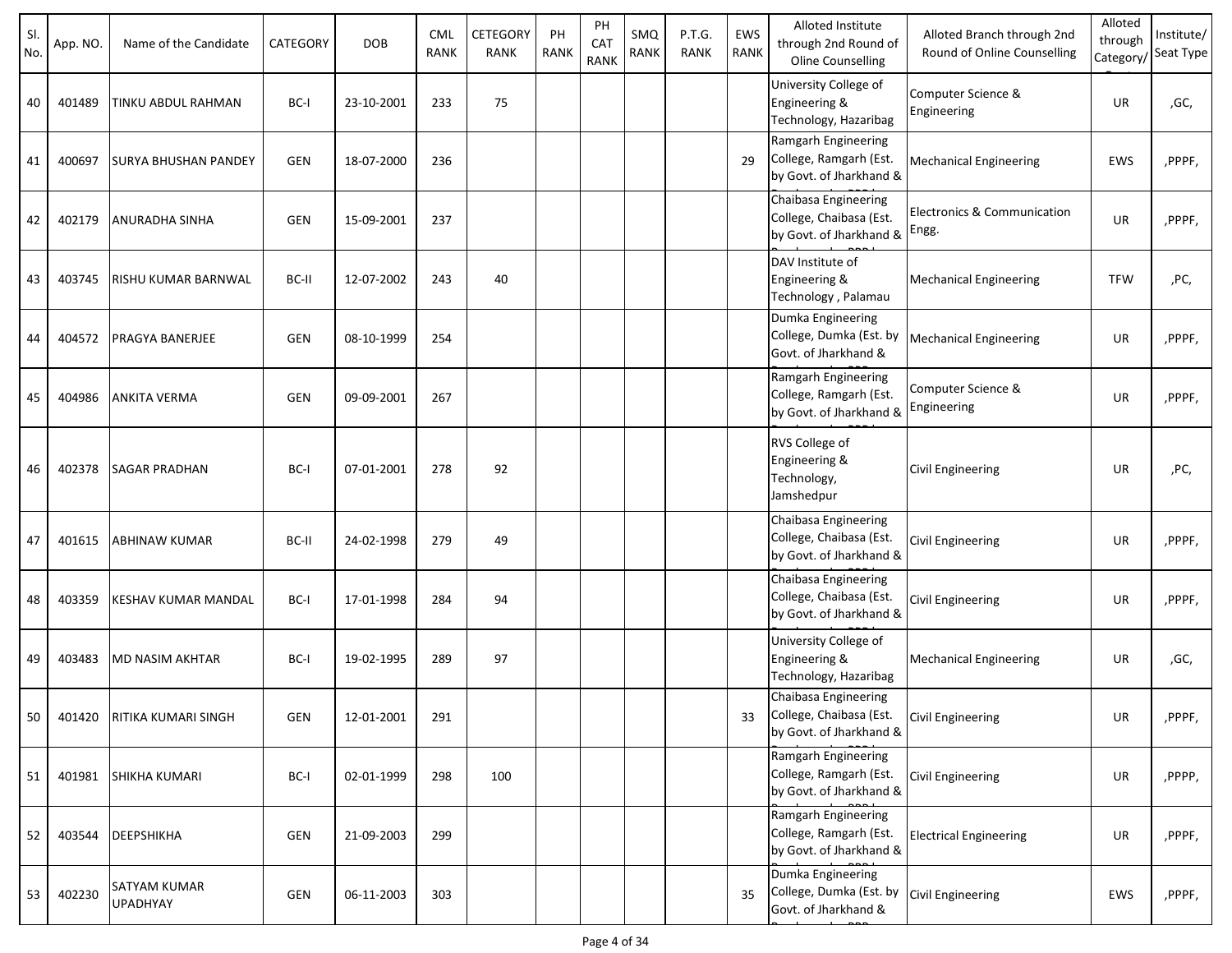| SI.<br>No. | App. NO. | Name of the Candidate      | CATEGORY   | <b>DOB</b> | <b>CML</b><br><b>RANK</b> | CETEGORY<br>RANK | PH<br><b>RANK</b> | PH<br>CAT<br>RANK | SMQ<br>RANK | P.T.G.<br><b>RANK</b> | EWS<br>RANK | Alloted Institute<br>through 2nd Round of<br><b>Oline Counselling</b>          | Alloted Branch through 2nd<br>Round of Online Counselling | Alloted<br>through<br>Category/ | Institute/<br>Seat Type |
|------------|----------|----------------------------|------------|------------|---------------------------|------------------|-------------------|-------------------|-------------|-----------------------|-------------|--------------------------------------------------------------------------------|-----------------------------------------------------------|---------------------------------|-------------------------|
| 54         | 402461   | <b>SONU KUMAR RAM</b>      | <b>SC</b>  | 08-06-2000 | 308                       | 15               |                   |                   |             |                       |             | Chaibasa Engineering<br>College, Chaibasa (Est.<br>by Govt. of Jharkhand &     | Civil Engineering                                         | SC                              | ,PPPF,                  |
| 55         | 402815   | <b>AMAN HASAN</b>          | <b>GEN</b> | 12-08-2001 | 310                       |                  |                   |                   |             |                       | 36          | Ramgarh Engineering<br>College, Ramgarh (Est.<br>by Govt. of Jharkhand &       | <b>Electrical Engineering</b>                             | UR                              | ,PPPF,                  |
| 56         | 400655   | <b>RAHUL KARMAKAR</b>      | <b>GEN</b> | 11-09-1999 | 313                       |                  |                   |                   |             |                       |             | University College of<br>Engineering &<br>Technology, Hazaribag                | Computer Science &<br>Engineering                         | UR                              | ,GC,                    |
| 57         | 401095   | <b>ASHUTOSH KUMAR</b>      | BC-I       | 28-03-2002 | 318                       | 105              |                   |                   |             |                       |             | University College of<br>Engineering &<br>Technology, Hazaribag                | Computer Science &<br>Engineering                         | UR                              | ,GC,                    |
| 58         | 400371   | <b>RAMPARVESH KUMAR</b>    | <b>GEN</b> | 16-01-1999 | 331                       |                  |                   |                   |             |                       | 38          | Dumka Engineering<br>College, Dumka (Est. by<br>Govt. of Jharkhand &           | <b>Electrical Engineering</b>                             | UR                              | ,PPPF,                  |
| 59         | 401956   | <b>SANDEEP KUMAR</b>       | BC-I       | 02-05-2003 | 345                       | 118              |                   |                   |             |                       |             | <b>Nilai Education Trust's</b><br>Group of Institutions,<br>Thakurgoan, Burmu, | Civil Engineering                                         | <b>TFW</b>                      | ,PC,                    |
| 60         | 400277   | <b>VINEET KUMAR</b>        | <b>GEN</b> | 14-09-2002 | 350                       |                  |                   |                   |             |                       | 41          | Dumka Engineering<br>College, Dumka (Est. by<br>Govt. of Jharkhand &           | <b>Electrical Engineering</b>                             | UR                              | ,PPPF,                  |
| 61         | 400339   | <b>NITESH KUMAR MAHATO</b> | BC-I       | 18-08-2000 | 353                       | 119              |                   |                   |             |                       |             | Ramgarh Engineering<br>College, Ramgarh (Est.<br>by Govt. of Jharkhand &       | <b>Electrical Engineering</b>                             | BC-I                            | ,PPPF,                  |
| 62         | 400868   | <b>ASHWANI KUMAR</b>       | BC-I       | 21-10-2000 | 356                       | 122              |                   |                   |             |                       |             | Dumka Engineering<br>College, Dumka (Est. by<br>Govt. of Jharkhand &           | Civil Engineering                                         | UR                              | ,PPPP,                  |
| 63         | 402785   | <b>VIKRAM DEV</b>          | BC-II      | 20-01-2003 | 359                       | 55               |                   |                   |             |                       |             | Ramgarh Engineering<br>College, Ramgarh (Est.<br>by Govt. of Jharkhand &       | <b>Electrical Engineering</b>                             | BC-II                           | ,PPPF,                  |
| 64         | 403911   | VIJAY KUMAR VERMA          | BC-II      | 01-03-1999 | 361                       | 56               |                   |                   |             |                       |             | Chaibasa Engineering<br>College, Chaibasa (Est.<br>by Govt. of Jharkhand &     | <b>Electrical Engineering</b>                             | UR                              | ,PPPF,                  |
| 65         | 404402   | <b>ADARSH KUMAR SINHA</b>  | <b>GEN</b> | 25-05-2002 | 363                       |                  |                   |                   |             |                       |             | RVS College of<br>Engineering &<br>Technology,<br>Jamshedpur                   | <b>Civil Engineering</b>                                  | UR                              | ,PC,                    |
| 66         | 401061   | <b>VIVEK KUMAR</b>         | GEN        | 20-07-2002 | 367                       |                  |                   |                   |             |                       |             | University College of<br>Engineering &<br>Technology, Hazaribag                | <b>Information Technology</b>                             | UR                              | ,GC,                    |
| 67         | 402673   | <b>AYUSH KUMAR NISHAD</b>  | BC-I       | 07-09-2001 | 368                       | 126              |                   |                   |             |                       |             | Ramgarh Engineering<br>College, Ramgarh (Est.<br>by Govt. of Jharkhand &       | Electronics & Communication<br>Engg.                      | UR                              | ,PPPF,                  |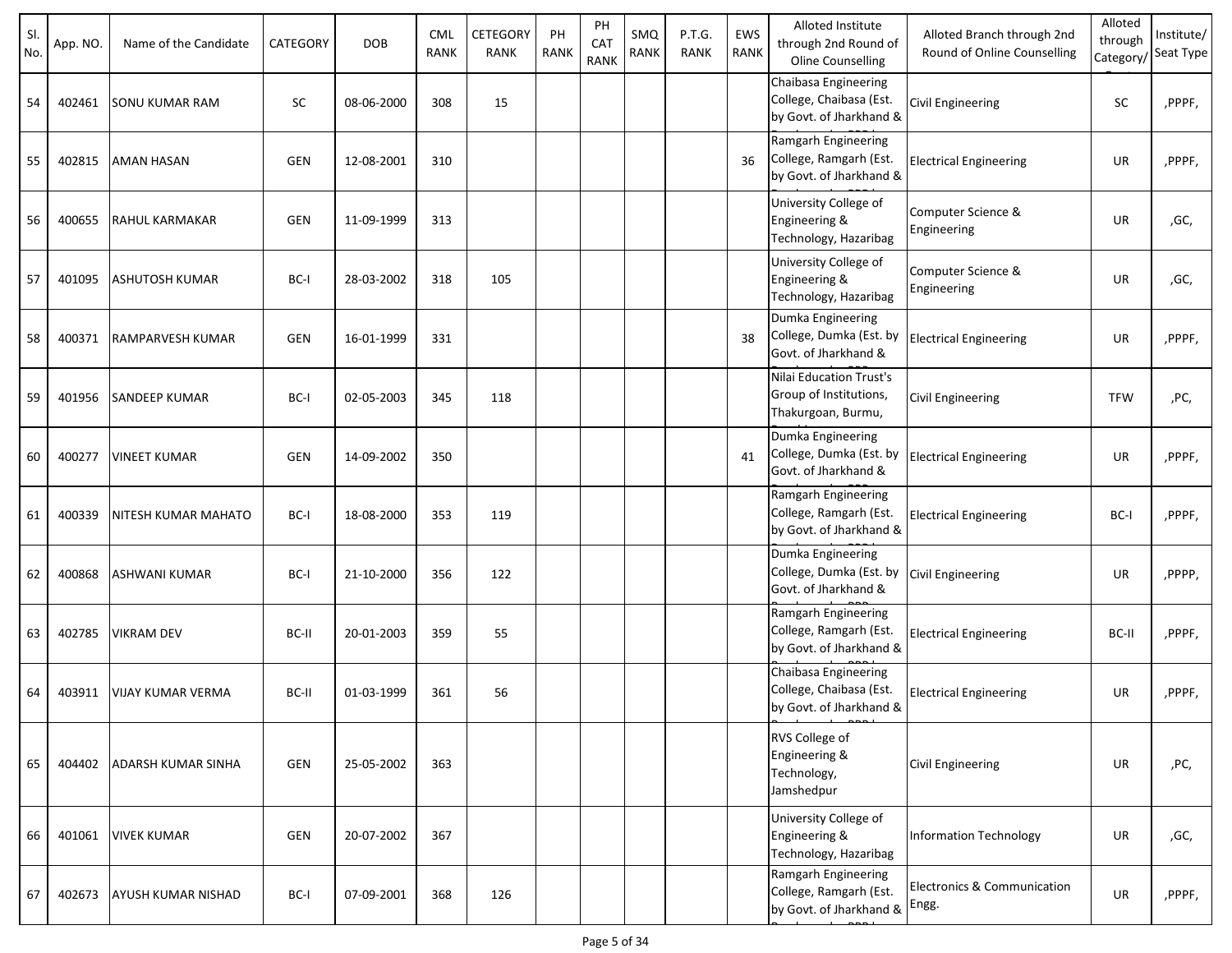| SI.<br>No. | App. NO. | Name of the Candidate      | CATEGORY   | <b>DOB</b> | CML<br><b>RANK</b> | CETEGORY<br><b>RANK</b> | PH<br><b>RANK</b> | PH<br>CAT<br><b>RANK</b> | SMQ<br>RANK | P.T.G.<br><b>RANK</b> | EWS<br><b>RANK</b> | Alloted Institute<br>through 2nd Round of<br>Oline Counselling             | Alloted Branch through 2nd<br>Round of Online Counselling | Alloted<br>through<br>Category, | Institute/<br>Seat Type |
|------------|----------|----------------------------|------------|------------|--------------------|-------------------------|-------------------|--------------------------|-------------|-----------------------|--------------------|----------------------------------------------------------------------------|-----------------------------------------------------------|---------------------------------|-------------------------|
| 68         | 403963   | <b>BISHWAJIT MAHATO</b>    | BC-I       | 17-09-1999 | 372                | 128                     |                   |                          |             |                       |                    | Dumka Engineering<br>College, Dumka (Est. by<br>Govt. of Jharkhand &       | <b>Mechanical Engineering</b>                             | UR                              | ,PPPF,                  |
| 69         | 404145   | <b>KAJAL KUMARI</b>        | <b>SC</b>  | 10-08-2001 | 377                | 17                      |                   |                          |             |                       |                    | Ramgarh Engineering<br>College, Ramgarh (Est.<br>by Govt. of Jharkhand &   | <b>Electrical Engineering</b>                             | <b>SC</b>                       | ,PPPF,                  |
| 70         | 400346   | <b>BAIBHAV BHARDWAJ</b>    | GEN        | 06-08-2002 | 385                |                         |                   |                          |             |                       |                    | University College of<br>Engineering &<br>Technology, Hazaribag            | <b>Information Technology</b>                             | UR                              | ,GC,                    |
| 71         | 402716   | <b>ROHIT KUMAR</b>         | <b>GEN</b> | 27-06-2002 | 393                |                         |                   |                          |             |                       | 46                 | Chaibasa Engineering<br>College, Chaibasa (Est.<br>by Govt. of Jharkhand & | <b>Mechanical Engineering</b>                             | UR                              | ,PPPF,                  |
| 72         | 400048   | <b>SUSHIL KUMAR BESRA</b>  | <b>ST</b>  | 13-09-2000 | 396                | 19                      |                   |                          |             |                       |                    | <b>BIT Sindri, Dhanbad</b>                                                 | <b>Metallurgical Engineering</b>                          | ST                              | ,GC,                    |
| 73         | 401076   | <b>MEERA KUMARI</b>        | <b>SC</b>  | 20-08-2003 | 397                | 20                      |                   |                          |             |                       |                    | Nilai Education Trust's<br>Group of Institutions,<br>Thakurgoan, Burmu,    | Civil Engineering                                         | UR                              | ,PC,                    |
| 74         | 400506   | <b>RAJU KUMAR</b>          | <b>GEN</b> | 30-12-2001 | 404                |                         |                   |                          |             |                       |                    | University College of<br>Engineering &<br>Technology, Hazaribag            | Electronics & Communication<br>Engg.                      | UR                              | ,GC,                    |
| 75         | 401674   | <b>ABHISHEK KUMAR SONY</b> | BC-II      | 09-09-2003 | 411                | 62                      |                   |                          |             |                       |                    | Chaibasa Engineering<br>College, Chaibasa (Est.<br>by Govt. of Jharkhand & | Civil Engineering                                         | BC-II                           | ,PPPF,                  |
| 76         | 402123   | ANURAG KUMAR SINGH         | GEN        | 23-12-2002 | 419                |                         |                   |                          |             |                       | 52                 | Chaibasa Engineering<br>College, Chaibasa (Est.<br>by Govt. of Jharkhand & | <b>Electrical Engineering</b>                             | UR                              | ,PPPF,                  |
| 77         | 401193   | <b>ASHISH RANJAN</b>       | <b>GEN</b> | 20-01-2002 | 425                |                         |                   |                          |             |                       |                    | Ramgarh Engineering<br>College, Ramgarh (Est.<br>by Govt. of Jharkhand &   | Civil Engineering                                         | UR                              | ,PPPP,                  |
| 78         | 404881   | <b>ADITYA KUMAR</b>        | BC-II      | 28-02-2000 | 428                | 64                      |                   |                          |             |                       |                    | Chaibasa Engineering<br>College, Chaibasa (Est.<br>by Govt. of Jharkhand & | <b>Mechanical Engineering</b>                             | UR                              | ,PPPF,                  |
| 79         | 404363   | NIKITA KUMARI              | BC-II      | 27-05-2002 | 430                | 65                      |                   |                          |             |                       |                    | University College of<br>Engineering &<br>Technology, Hazaribag            | <b>Mechanical Engineering</b>                             | UR                              | ,GC,                    |
| 80         | 401541   | <b>RAMLAKHAN KUMAR</b>     | BC-II      | 14-01-2002 | 433                | 67                      |                   |                          |             |                       |                    | Ramgarh Engineering<br>College, Ramgarh (Est.<br>by Govt. of Jharkhand &   | <b>Mechanical Engineering</b>                             | BC-II                           | ,PPPF,                  |
| 81         | 401344   | <b>SUBHAM SRIMANI</b>      | GEN        | 28-08-1999 | 437                |                         |                   |                          |             |                       |                    | Chaibasa Engineering<br>College, Chaibasa (Est.<br>by Govt. of Jharkhand & | <b>Electrical Engineering</b>                             | UR                              | ,PPPF,                  |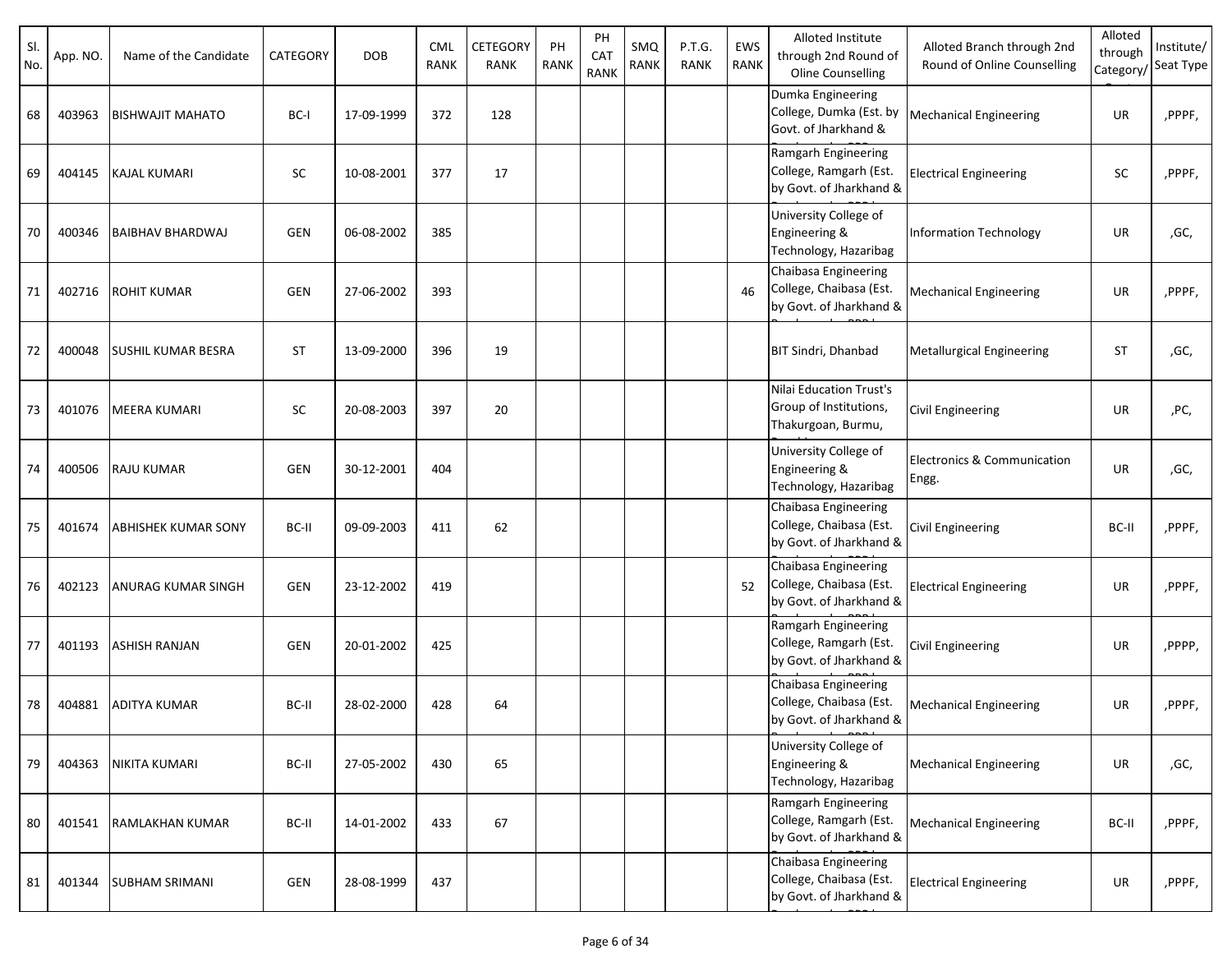| SI.<br>No. | App. NO. | Name of the Candidate     | CATEGORY   | <b>DOB</b> | <b>CML</b><br><b>RANK</b> | <b>CETEGORY</b><br><b>RANK</b> | PH<br><b>RANK</b> | PH<br>CA <sub>1</sub> | <b>SMQ</b><br>RANK | P.T.G.<br><b>RANK</b> | EWS<br>RANK | Alloted Institute<br>through 2nd Round of                                                        | Alloted Branch through 2nd<br>Round of Online Counselling | Alloted<br>through | Institute/<br>Seat Type |
|------------|----------|---------------------------|------------|------------|---------------------------|--------------------------------|-------------------|-----------------------|--------------------|-----------------------|-------------|--------------------------------------------------------------------------------------------------|-----------------------------------------------------------|--------------------|-------------------------|
| 82         | 402915   | <b>AVINASH KUMAR</b>      | <b>GEN</b> | 12-02-2001 | 440                       |                                |                   | <b>RANK</b>           |                    |                       | 54          | <b>Oline Counselling</b><br>Dumka Engineering<br>College, Dumka (Est. by<br>Govt. of Jharkhand & | <b>Mechanical Engineering</b>                             | Category/<br>UR    | ,PPPF,                  |
| 83         | 400926   | <b>SACHIN KUMAR MAHTO</b> | BC-I       | 26-04-2001 | 442                       | 144                            |                   |                       |                    |                       |             | University College of<br>Engineering &<br>Technology, Hazaribag                                  | Computer Science &<br>Engineering                         | BC-I               | ,GC,                    |
| 84         | 403515   | <b>PRABIR KUMAR RAJAK</b> | <b>SC</b>  | 11-06-2000 | 447                       | 22                             |                   |                       |                    |                       |             | RVS College of<br>Engineering &<br>Technology,<br>Jamshedpur                                     | Civil Engineering                                         | <b>UR</b>          | ,PC,                    |
| 85         | 402023   | <b>PARTHA KUMBHAKAR</b>   | BC-I       | 02-02-2000 | 477                       | 162                            |                   |                       |                    |                       |             | Ramgarh Engineering<br>College, Ramgarh (Est.<br>by Govt. of Jharkhand &                         | <b>Mechanical Engineering</b>                             | BC-I               | ,PPPF,                  |
| 86         | 402630   | <b>KALICHARAN MAHTO</b>   | BC-I       | 01-11-2000 | 486                       | 165                            |                   |                       |                    |                       |             | Dumka Engineering<br>College, Dumka (Est. by<br>Govt. of Jharkhand &                             | Electronics & Communication<br>Engg.                      | <b>UR</b>          | ,PPPF,                  |
| 87         | 401752   | <b>DILKASH PARWEEN</b>    | <b>GEN</b> | 16-07-2001 | 500                       |                                |                   |                       |                    |                       |             | Ramgarh Engineering<br>College, Ramgarh (Est.<br>by Govt. of Jharkhand &                         | Electronics & Communication<br>Engg.                      | <b>UR</b>          | ,PPPF,                  |
| 88         | 401184   | <b>VINAY KUMAR</b>        | BC-II      | 12-11-2003 | 504                       | 77                             |                   |                       |                    |                       |             | Chaibasa Engineering<br>College, Chaibasa (Est.<br>by Govt. of Jharkhand &                       | <b>Electrical Engineering</b>                             | BC-II              | ,PPPF,                  |
| 89         | 404253   | <b>PUNEET CHAUHAN</b>     | <b>GEN</b> | 26-04-1995 | 513                       |                                |                   |                       |                    |                       |             | Chaibasa Engineering<br>College, Chaibasa (Est.<br>by Govt. of Jharkhand &                       | Electronics & Communication<br>Engg.                      | <b>UR</b>          | ,PPPF,                  |
| 90         | 402011   | <b>VIJAY KUMAR JHA</b>    | <b>GEN</b> | 26-10-2002 | 516                       |                                |                   |                       |                    |                       | 68          | Chaibasa Engineering<br>College, Chaibasa (Est.<br>by Govt. of Jharkhand &                       | <b>Mechanical Engineering</b>                             | UR                 | ,PPPF,                  |
| 91         | 401380   | NARAYAN KUMAR             | <b>GEN</b> | 08-05-2003 | 518                       |                                |                   |                       |                    |                       |             | University College of<br>Engineering &<br>Technology, Hazaribag                                  | <b>Mechanical Engineering</b>                             | UR                 | ,GC,                    |
| 92         | 401912   | MANISH KUMAR PASWAN       | SC         | 15-12-2000 | 522                       | 25                             |                   |                       |                    |                       |             | BIT Sindri, Dhanbad                                                                              | Production and Industrial<br>Engineering                  | SC                 | ,GC,                    |
| 93         | 400248   | <b>KRISHNA KUMAR</b>      | BC-II      | 18-03-2002 | 536                       | 82                             |                   |                       |                    |                       |             | Chaibasa Engineering<br>College, Chaibasa (Est.<br>by Govt. of Jharkhand &                       | <b>Mechanical Engineering</b>                             | UR                 | ,PPPF,                  |
| 94         | 400495   | <b>AASTHA KUMARI</b>      | BC-II      | 16-04-2003 | 537                       | 83                             |                   |                       |                    |                       |             | Dumka Engineering<br>College, Dumka (Est. by<br>Govt. of Jharkhand &                             | <b>Electrical Engineering</b>                             | BC-II              | ,PPPF,                  |
| 95         | 401656   | <b>ANKIT KUMAR ANAND</b>  | BC-II      | 08-01-2003 | 542                       | 84                             |                   |                       |                    |                       |             | University College of<br>Engineering &<br>Technology, Hazaribag                                  | <b>Mechanical Engineering</b>                             | UR                 | ,GC,                    |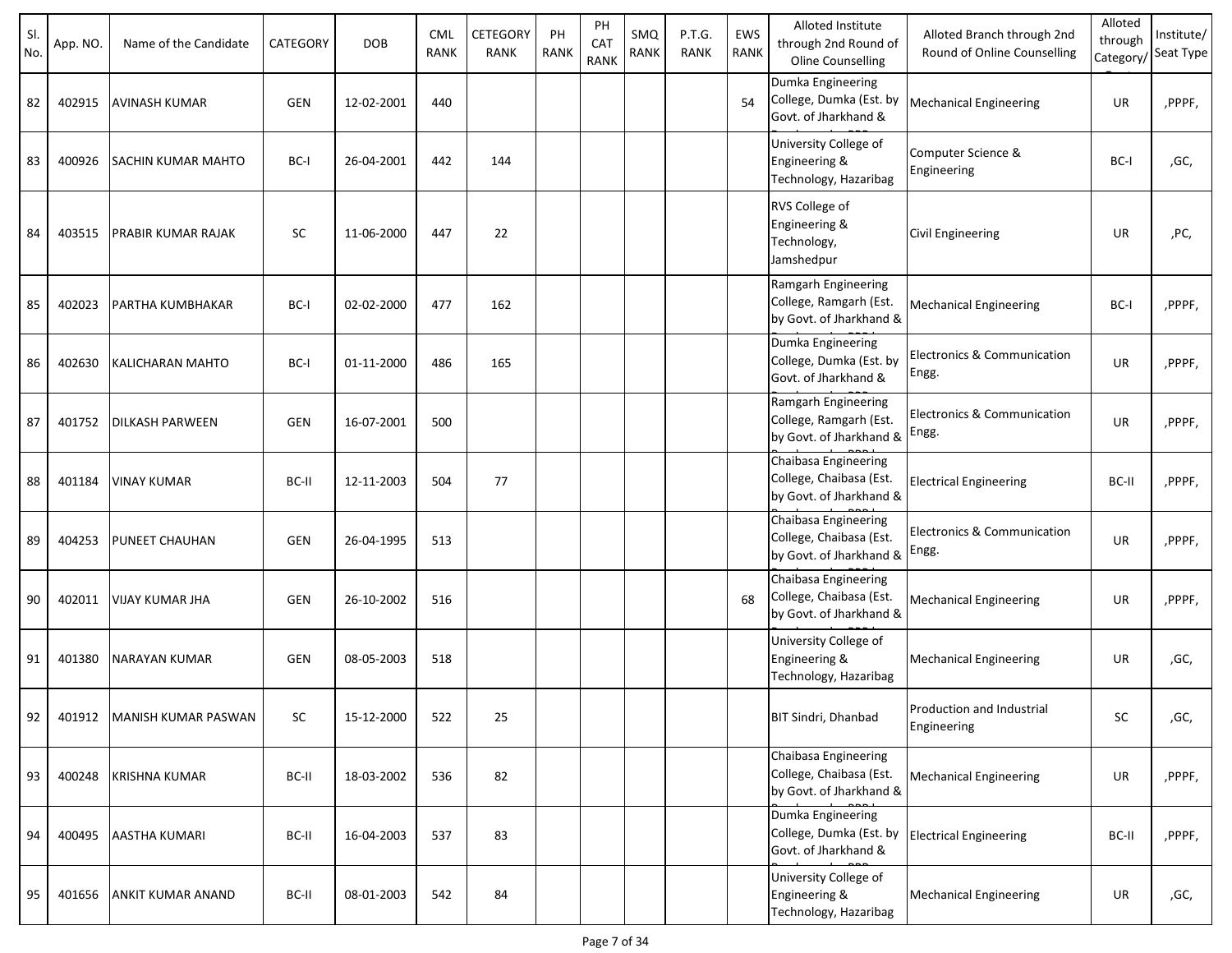| SI.<br>No. | App. NO. | Name of the Candidate     | CATEGORY   | <b>DOB</b> | <b>CML</b><br><b>RANK</b> | CETEGORY<br>RANK | PH<br><b>RANK</b> | PH<br>CAT<br><b>RANK</b> | SMQ<br>RANK | P.T.G.<br><b>RANK</b> | EWS<br><b>RANK</b> | Alloted Institute<br>through 2nd Round of<br>Oline Counselling             | Alloted Branch through 2nd<br>Round of Online Counselling | Alloted<br>through<br>Category, | Institute/<br>Seat Type |
|------------|----------|---------------------------|------------|------------|---------------------------|------------------|-------------------|--------------------------|-------------|-----------------------|--------------------|----------------------------------------------------------------------------|-----------------------------------------------------------|---------------------------------|-------------------------|
| 96         | 402262   | <b>SOUMYOJIT DAS</b>      | <b>GEN</b> | 27-09-2002 | 573                       |                  |                   |                          |             |                       |                    | Dumka Engineering<br>College, Dumka (Est. by<br>Govt. of Jharkhand &       | <b>Mechanical Engineering</b>                             | UR                              | ,PPPP,                  |
| 97         | 401743   | <b>PRAKASH KUMAR DAS</b>  | SC         | 10-06-2001 | 580                       | 33               |                   |                          |             |                       |                    | <b>BIT Sindri, Dhanbad</b>                                                 | <b>Chemical Engineering</b>                               | SC                              | ,GC,                    |
| 98         | 400443   | <b>SANJEEV BHARTI</b>     | BC-II      | 09-11-2002 | 581                       | 88               |                   |                          |             |                       |                    | <b>RTC</b> Institute of<br>Technology, Ranchi                              | <b>Mechanical Engineering</b>                             | UR                              | ,PC,                    |
| 99         | 404396   | <b>SACHIN KUMAR</b>       | GEN        | 17-02-1997 | 588                       |                  |                   |                          |             |                       |                    | C.I.T Tatisilwai, Ranchi                                                   | E.E.E.                                                    | UR                              | ,PC,                    |
| 100        | 402517   | <b>ROHIT KUMAR MAHATO</b> | BC-I       | 06-07-2001 | 591                       | 202              |                   |                          |             |                       |                    | University College of<br>Engineering &<br>Technology, Hazaribag            | <b>Mechanical Engineering</b>                             | UR                              | ,GC,                    |
| 101        | 400136   | <b>CHANDRA MOHAN RAJ</b>  | <b>GEN</b> | 25-10-1999 | 597                       |                  |                   |                          |             |                       |                    | University College of<br>Engineering &<br>Technology, Hazaribag            | Electronics & Communication<br>Engg.                      | <b>UR</b>                       | ,GC,                    |
| 102        | 405037   | <b>AMAN KUMAR</b>         | <b>SC</b>  | 20-11-2000 | 612                       | 35               |                   |                          |             |                       |                    | Dumka Engineering<br>College, Dumka (Est. by<br>Govt. of Jharkhand &       | <b>Civil Engineering</b>                                  | UR                              | ,PPPP,                  |
| 103        | 400329   | <b>PRIYA SINGH</b>        | <b>GEN</b> | 13-09-2002 | 613                       |                  |                   |                          |             |                       |                    | University College of<br>Engineering &<br>Technology, Hazaribag            | Electronics & Communication<br>Engg.                      | UR                              | ,GC,                    |
| 104        | 403456   | <b>IRFAN MUMTAZ</b>       | BC-I       | 25-02-1998 | 614                       | 210              |                   |                          |             |                       |                    | Chaibasa Engineering<br>College, Chaibasa (Est.<br>by Govt. of Jharkhand & | <b>Mechanical Engineering</b>                             | BC-I                            | ,PPPF,                  |
| 105        | 402741   | <b>PREETI BHARTI</b>      | <b>GEN</b> | 26-09-2002 | 617                       |                  |                   |                          |             |                       |                    | University College of<br>Engineering &<br>Technology, Hazaribag            | <b>Mechanical Engineering</b>                             | UR                              | ,GC,                    |
| 106        | 403134   | UJJWAL KRISHNA            | GEN        | 16-08-1999 | 626                       |                  |                   |                          |             |                       |                    | University College of<br>Engineering &<br>Technology, Hazaribag            | Electronics & Communication<br>Engg.                      | UR                              | ,GC,                    |
| 107        | 404830   | <b>GOUTAM KUMAR</b>       | <b>ST</b>  | 28-02-2001 | 631                       | 36               |                   |                          |             |                       |                    | Ramgarh Engineering<br>College, Ramgarh (Est.<br>by Govt. of Jharkhand &   | <b>Civil Engineering</b>                                  | ST                              | ,PPPF,                  |
| 108        | 401601   | PRIYANSHU DUTTA           | BC-II      | 03-04-1999 | 634                       | 96               |                   |                          |             |                       |                    | University College of<br>Engineering &<br>Technology, Hazaribag            | <b>Information Technology</b>                             | UR                              | ,GC,                    |
| 109        | 401133   | NAFISHA SIMRAN            | BC-I       | 12-07-2002 | 638                       | 217              |                   |                          |             |                       |                    | Dumka Engineering<br>College, Dumka (Est. by<br>Govt. of Jharkhand &       | Mechanical Engineering                                    | BC-I                            | ,PPPF,                  |

<u>Run by under Person</u><br>P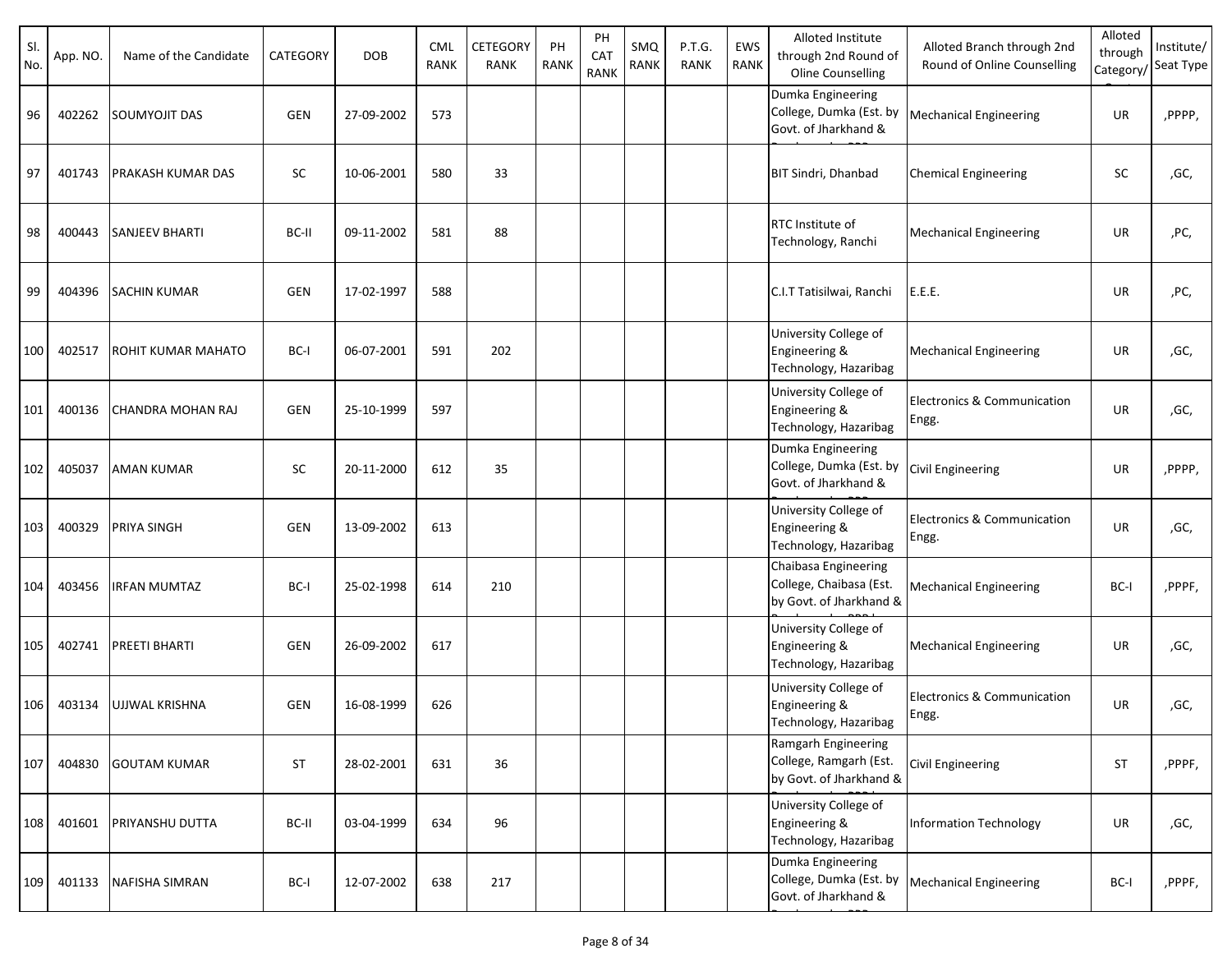| SI.<br>No. | App. NO. | Name of the Candidate     | CATEGORY   | <b>DOB</b> | <b>CML</b><br><b>RANK</b> | CETEGORY<br>RANK | PH<br><b>RANK</b> | PH<br>CAT<br><b>RANK</b> | SMQ<br><b>RANK</b> | P.T.G.<br><b>RANK</b> | EWS<br><b>RANK</b> | Alloted Institute<br>through 2nd Round of<br>Oline Counselling             | Alloted Branch through 2nd<br>Round of Online Counselling | Alloted<br>through<br>Category/ | Institute/<br>Seat Type |
|------------|----------|---------------------------|------------|------------|---------------------------|------------------|-------------------|--------------------------|--------------------|-----------------------|--------------------|----------------------------------------------------------------------------|-----------------------------------------------------------|---------------------------------|-------------------------|
| 110        | 405221   | <b>KALYAN KUMAR</b>       | BC-I       | 19-08-1991 | 641                       | 218              |                   |                          |                    |                       |                    | K.K. College of<br>Engineering &<br>Management, Dhanbad                    | <b>Civil Engineering</b>                                  | UR                              | ,PC,                    |
| 111        | 400429   | <b>SATYAM KUMAR DUBEY</b> | GEN        | 21-01-2001 | 652                       |                  |                   |                          |                    |                       | 81                 | University College of<br>Engineering &<br>Technology, Hazaribag            | <b>Information Technology</b>                             | UR                              | ,GC,                    |
| 112        | 402077   | <b>ANUSHKA KUMARI</b>     | <b>GEN</b> | 02-02-2004 | 656                       |                  |                   |                          |                    |                       | 82                 | Chaibasa Engineering<br>College, Chaibasa (Est.<br>by Govt. of Jharkhand & | <b>Electronics &amp; Communication</b><br>Engg.           | UR                              | ,PPPF,                  |
| 113        | 400489   | <b>SWEETY KUMARI</b>      | BC-I       | 30-04-2001 | 658                       | 222              |                   |                          |                    |                       |                    | University College of<br>Engineering &<br>Technology, Hazaribag            | <b>Information Technology</b>                             | UR                              | ,GC,                    |
| 114        | 402687   | <b>RAJ KAMAL SINHA</b>    | <b>GEN</b> | 14-06-1999 | 659                       |                  |                   |                          |                    |                       |                    | Chaibasa Engineering<br>College, Chaibasa (Est.<br>by Govt. of Jharkhand & | <b>Electronics &amp; Communication</b><br>Engg.           | UR                              | ,PPPF,                  |
| 115        | 401395   | <b>PRAMESH SOREN</b>      | <b>ST</b>  | 09-07-1996 | 660                       | 38               |                   |                          |                    |                       |                    | Dumka Engineering<br>College, Dumka (Est. by<br>Govt. of Jharkhand &       | <b>Civil Engineering</b>                                  | UR                              | ,PPPP,                  |
| 116        | 401477   | <b>RISHABH KUMAR</b>      | BC-I       | 24-04-2002 | 664                       | 225              |                   |                          |                    |                       |                    | Nilai Education Trust's<br>Group of Institutions,<br>Thakurgoan, Burmu,    | <b>Civil Engineering</b>                                  | UR                              | ,PC,                    |
| 117        | 403978   | <b>SAGAR MURMU</b>        | <b>ST</b>  | 28-10-1998 | 667                       | 39               |                   |                          |                    |                       |                    | University College of<br>Engineering &<br>Technology, Hazaribag            | <b>Mechanical Engineering</b>                             | UR                              | ,GC,                    |
| 118        | 403338   | <b>SUBHAM NAHA</b>        | GEN        | 08-11-1996 | 668                       |                  |                   |                          |                    |                       | 85                 | University College of<br>Engineering &<br>Technology, Hazaribag            | Information Technology                                    | UR                              | ,GC,                    |
| 119        | 401698   | PRIYANKA KUMARI           | BC-I       | 25-08-2000 | 669                       | 226              |                   |                          |                    |                       |                    | Ramgarh Engineering<br>College, Ramgarh (Est.<br>by Govt. of Jharkhand &   | Civil Engineering                                         | UR                              | ,PPPP,                  |
| 120        | 402689   | JAMES ROSHAN BAKHLA       | <b>ST</b>  | 12-11-1998 | 675                       | 40               |                   |                          |                    |                       |                    | Chaibasa Engineering<br>College, Chaibasa (Est.<br>by Govt. of Jharkhand & | Civil Engineering                                         | <b>ST</b>                       | ,PPPF,                  |
| 121        | 404685   | <b>RAHUL KUMAR</b>        | BC-II      | 01-01-2003 | 677                       | 101              |                   |                          |                    |                       |                    | Chaibasa Engineering<br>College, Chaibasa (Est.<br>by Govt. of Jharkhand & | Electronics & Communication<br>Engg.                      | UR                              | ,PPPF,                  |
| 122        | 405045   | <b>RAMESH RAY</b>         | BC-I       | 10-01-1999 | 685                       | 228              |                   |                          |                    |                       |                    | Dumka Engineering<br>College, Dumka (Est. by<br>Govt. of Jharkhand &       | <b>Electrical Engineering</b>                             | BC-I                            | ,PPPF,                  |
| 123        | 401238   | RINKY MANISHA MURMU       | <b>ST</b>  | 25-06-1997 | 688                       | 42               |                   |                          |                    |                       |                    | Chaibasa Engineering<br>College, Chaibasa (Est.<br>by Govt. of Jharkhand & | <b>Civil Engineering</b>                                  | <b>ST</b>                       | ,PPPF,                  |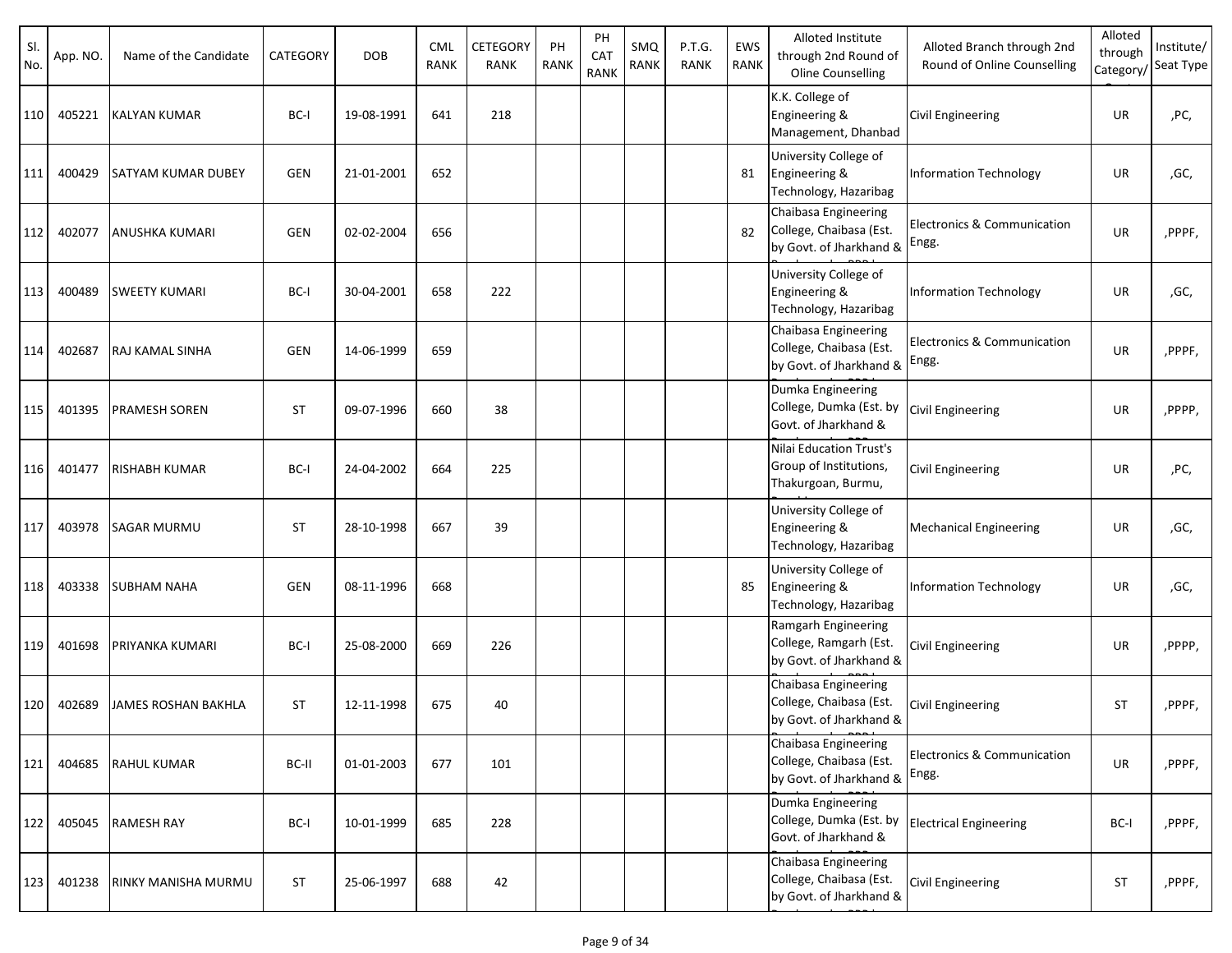| SI.<br>No. | App. NO. | Name of the Candidate        | CATEGORY   | <b>DOB</b> | <b>CML</b><br>RANK | CETEGORY<br><b>RANK</b> | PH<br><b>RANK</b> | PH<br>CAT<br><b>RANK</b> | SMQ<br>RANK | P.T.G.<br><b>RANK</b> | EWS<br><b>RANK</b> | Alloted Institute<br>through 2nd Round of<br>Oline Counselling             | Alloted Branch through 2nd<br>Round of Online Counselling | Alloted<br>through<br>Category/ | Institute/<br>Seat Type |
|------------|----------|------------------------------|------------|------------|--------------------|-------------------------|-------------------|--------------------------|-------------|-----------------------|--------------------|----------------------------------------------------------------------------|-----------------------------------------------------------|---------------------------------|-------------------------|
| 124        | 400409   | <b>RAJA BABU DAS</b>         | SC         | 22-03-1996 | 692                | 42                      |                   |                          |             |                       |                    | University College of<br>Engineering &<br>Technology, Hazaribag            | Information Technology                                    | UR                              | ,GC,                    |
| 125        | 402460   | <b>PRIYA ANAND</b>           | BC-II      | 12-02-2001 | 709                | 105                     |                   |                          |             |                       |                    | University College of<br>Engineering &<br>Technology, Hazaribag            | <b>Mechanical Engineering</b>                             | BC-II                           | ,GC,                    |
| 126        | 401044   | <b>SOURAV KUMAR SINGH</b>    | <b>GEN</b> | 24-11-2000 | 710                |                         |                   |                          |             |                       |                    | Chaibasa Engineering<br>College, Chaibasa (Est.<br>by Govt. of Jharkhand & | <b>Electronics &amp; Communication</b><br>Engg.           | UR                              | ,PPPF,                  |
| 127        | 401973   | RAJA JHA                     | <b>GEN</b> | 27-11-2001 | 711                |                         |                   |                          |             |                       |                    | University College of<br>Engineering &<br>Technology, Hazaribag            | Electronics & Communication<br>Engg.                      | UR                              | ,GC,                    |
| 128        | 402334   | <b>KAMAL KISHOR MAHATO</b>   | BC-I       | 01-02-2003 | 713                | 236                     |                   |                          |             |                       |                    | K.K. College of<br>Engineering &<br>Management, Dhanbad                    | Civil Engineering                                         | UR                              | ,PC,                    |
| 129        | 401860   | <b>GAURAV KUMAR</b>          | <b>GEN</b> | 25-09-2002 | 714                |                         |                   |                          |             |                       | 93                 | Chaibasa Engineering<br>College, Chaibasa (Est.<br>by Govt. of Jharkhand & | <b>Civil Engineering</b>                                  | EWS                             | ,PPPF,                  |
| 130        | 402702   | <b>RAHUL KUMAR</b>           | BC-I       | 15-02-2002 | 718                | 238                     |                   |                          |             |                       |                    | Chaibasa Engineering<br>College, Chaibasa (Est.<br>by Govt. of Jharkhand & | <b>Electrical Engineering</b>                             | BC-I                            | ,PPPF,                  |
| 131        | 400724   | <b>ANKIT JAISWAL</b>         | BC-II      | 06-09-2000 | 730                | 107                     |                   |                          |             |                       |                    | Ramgarh Engineering<br>College, Ramgarh (Est.<br>by Govt. of Jharkhand &   | Civil Engineering                                         | UR                              | ,PPPP,                  |
| 132        | 400211   | <b>AFZAL HUSSAIN</b>         | BC-II      | 04-09-1995 | 733                | 108                     |                   |                          |             |                       |                    | Chaibasa Engineering<br>College, Chaibasa (Est.<br>by Govt. of Jharkhand & | Computer Science &<br>Engineering                         | BC-II                           | ,PPPF,                  |
| 133        | 401402   | <b>RAHUL CHAR</b>            | BC-I       | 05-01-1998 | 757                | 257                     |                   |                          |             |                       |                    | University College of<br>Engineering &<br>Technology, Hazaribag            | <b>Mechanical Engineering</b>                             | BC-I                            | ,GC,                    |
| 134        | 404801   | <b>AMIT BASKEY</b>           | <b>ST</b>  | 05-10-2003 | 762                | 49                      |                   |                          |             |                       |                    | Chaibasa Engineering<br>College, Chaibasa (Est.<br>by Govt. of Jharkhand & | <b>Civil Engineering</b>                                  | <b>ST</b>                       | ,PPPF,                  |
| 135        | 404512   | <b>PRAVEEN KUMAR RAWANI</b>  | BC-I       | 05-01-2000 | 765                | 258                     |                   |                          |             |                       |                    | University College of<br>Engineering &<br>Technology, Hazaribag            | Electronics & Communication<br>Engg.                      | UR                              | ,GC,                    |
| 136        | 402494   | <b>ANIKA NOOR</b>            | BC-II      | 28-02-2000 | 770                | 113                     |                   |                          |             |                       |                    | University College of<br>Engineering &<br>Technology, Hazaribag            | Information Technology                                    | UR                              | ,GC,                    |
| 137        | 401841   | <b>SUNNY ABHISHEK TIRKEY</b> | <b>ST</b>  | 14-08-2003 | 771                | 53                      |                   |                          |             |                       |                    | <b>BIT Sindri, Dhanbad</b>                                                 | <b>Mining Engineering</b>                                 | <b>ST</b>                       | ,GC,                    |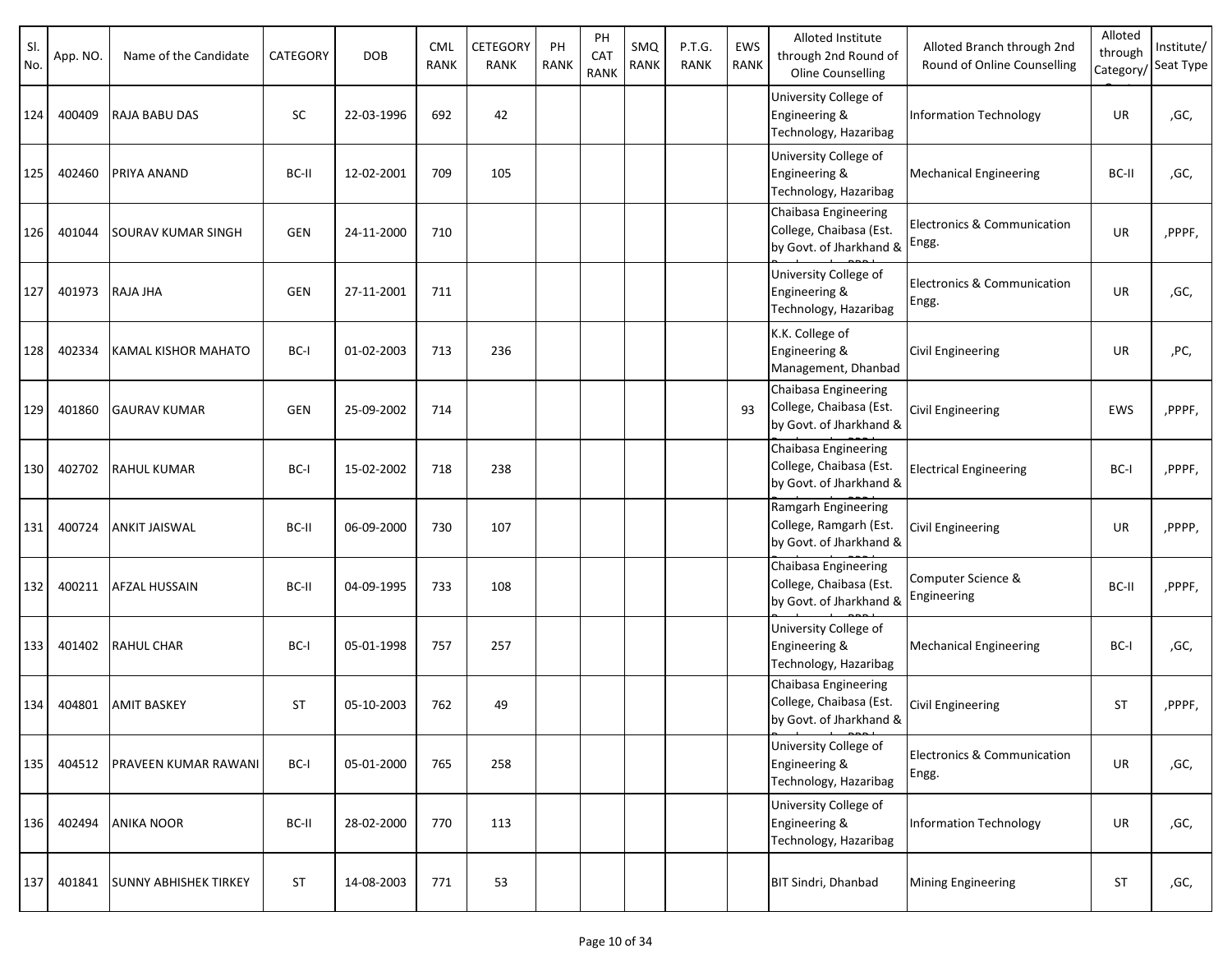| SI.<br>No. | App. NO. | Name of the Candidate                 | CATEGORY   | <b>DOB</b> | <b>CML</b><br><b>RANK</b> | <b>CETEGORY</b><br>RANK | PH<br><b>RANK</b> | PH<br>CAT<br><b>RANK</b> | SMQ<br>RANK | P.T.G.<br><b>RANK</b> | EWS<br>RANK | Alloted Institute<br>through 2nd Round of<br>Oline Counselling             | Alloted Branch through 2nd<br>Round of Online Counselling | Alloted<br>through<br>Category | Institute/<br>Seat Type |
|------------|----------|---------------------------------------|------------|------------|---------------------------|-------------------------|-------------------|--------------------------|-------------|-----------------------|-------------|----------------------------------------------------------------------------|-----------------------------------------------------------|--------------------------------|-------------------------|
| 138        | 400927   | <b>KUMAR OZIL</b>                     | BC-I       | 02-03-2001 | 773                       | 260                     |                   |                          |             |                       |             | University College of<br>Engineering &<br>Technology, Hazaribag            | Electronics & Communication<br>Engg.                      | UR                             | ,GC,                    |
| 139        | 403645   | <b>SHUBHAM KUMAR</b><br><b>MISHRA</b> | <b>GEN</b> | 08-06-2003 | 775                       |                         |                   |                          |             |                       | 99          | University College of<br>Engineering &<br>Technology, Hazaribag            | <b>Mechanical Engineering</b>                             | EWS                            | ,GC,                    |
| 140        | 404485   | <b>NIKHIL KUMAR</b>                   | <b>GEN</b> | 03-07-2001 | 778                       |                         |                   |                          |             |                       | 101         | Ramgarh Engineering<br>College, Ramgarh (Est.<br>by Govt. of Jharkhand &   | Computer Science &<br>Engineering                         | UR                             | ,PPPP,                  |
| 141        | 401538   | <b>SAJAN KUMAR DAS</b>                | <b>SC</b>  | 12-08-1999 | 781                       | 47                      |                   |                          |             |                       |             | University College of<br>Engineering &<br>Technology, Hazaribag            | <b>Mechanical Engineering</b>                             | SC                             | ,GC,                    |
| 142        | 401086   | <b>MONU KUMAR MAHTO</b>               | BC-I       | 19-01-2003 | 786                       | 263                     |                   |                          |             |                       |             | University College of<br>Engineering &<br>Technology, Hazaribag            | <b>Mechanical Engineering</b>                             | BC-I                           | ,GC,                    |
| 143        | 403636   | <b>RINSHIKA DUBEY</b>                 | GEN        | 17-09-2002 | 789                       |                         |                   |                          |             |                       |             | RVS College of<br>Engineering &<br>Technology,<br>Jamshedpur               | Computer Science &<br>Engineering                         | UR                             | ,PC,                    |
| 144        | 402346   | <b>SURAJ CHOUHAN</b>                  | BC-I       | 10-11-2001 | 790                       | 265                     |                   |                          |             |                       |             | K.K. College of<br>Engineering &<br>Management, Dhanbad                    | <b>Civil Engineering</b>                                  | UR                             | ,PC,                    |
| 145        | 403297   | <b>ANAND RAJ</b>                      | SC         | 06-01-1999 | 791                       | 48                      |                   |                          |             |                       |             | University College of<br>Engineering &<br>Technology, Hazaribag            | Information Technology                                    | <b>SC</b>                      | ,GC,                    |
| 146        | 401486   | LAXMI KUMARI                          | BC-II      | 28-10-2002 | 793                       | 117                     |                   |                          |             |                       |             | DAV Institute of<br>Engineering &<br>Technology, Palamau                   | <b>Electrical Engineering</b>                             | UR                             | ,PC,                    |
| 147        | 400708   | <b>ANKITA MAHTO</b>                   | BC-I       | 17-10-2001 | 807                       | 271                     |                   |                          |             |                       |             | University College of<br>Engineering &<br>Technology, Hazaribag            | Electronics & Communication<br>Engg.                      | UR                             | ,GC,                    |
| 148        |          | 404011 PIYUSH RAJ                     | SC         | 25-05-2000 | 821                       | 50                      |                   |                          |             |                       |             | University College of<br>Engineering &<br>Technology, Hazaribag            | Information Technology                                    | <b>SC</b>                      | ,GC,                    |
| 149        | 402190   | <b>SURENDRA MURMU</b>                 | ST         | 05-02-1999 | 822                       | 58                      |                   |                          |             |                       |             | Chaibasa Engineering<br>College, Chaibasa (Est.<br>by Govt. of Jharkhand & | <b>Civil Engineering</b>                                  | <b>ST</b>                      | ,PPPF,                  |
| 150        | 403092   | <b>ASHISH RAJ</b>                     | BC-I       | 02-03-2000 | 823                       | 275                     |                   |                          |             |                       |             | Dumka Engineering<br>College, Dumka (Est. by<br>Govt. of Jharkhand &       | Electronics & Communication<br>Engg.                      | BC-I                           | ,PPPF,                  |
| 151        | 403174   | POONAM KUMARI                         | BC-I       | 01-03-2002 | 829                       | 276                     |                   |                          |             |                       |             | University College of<br>Engineering &<br>Technology, Hazaribag            | Electronics & Communication<br>Engg.                      | UR                             | ,GC,                    |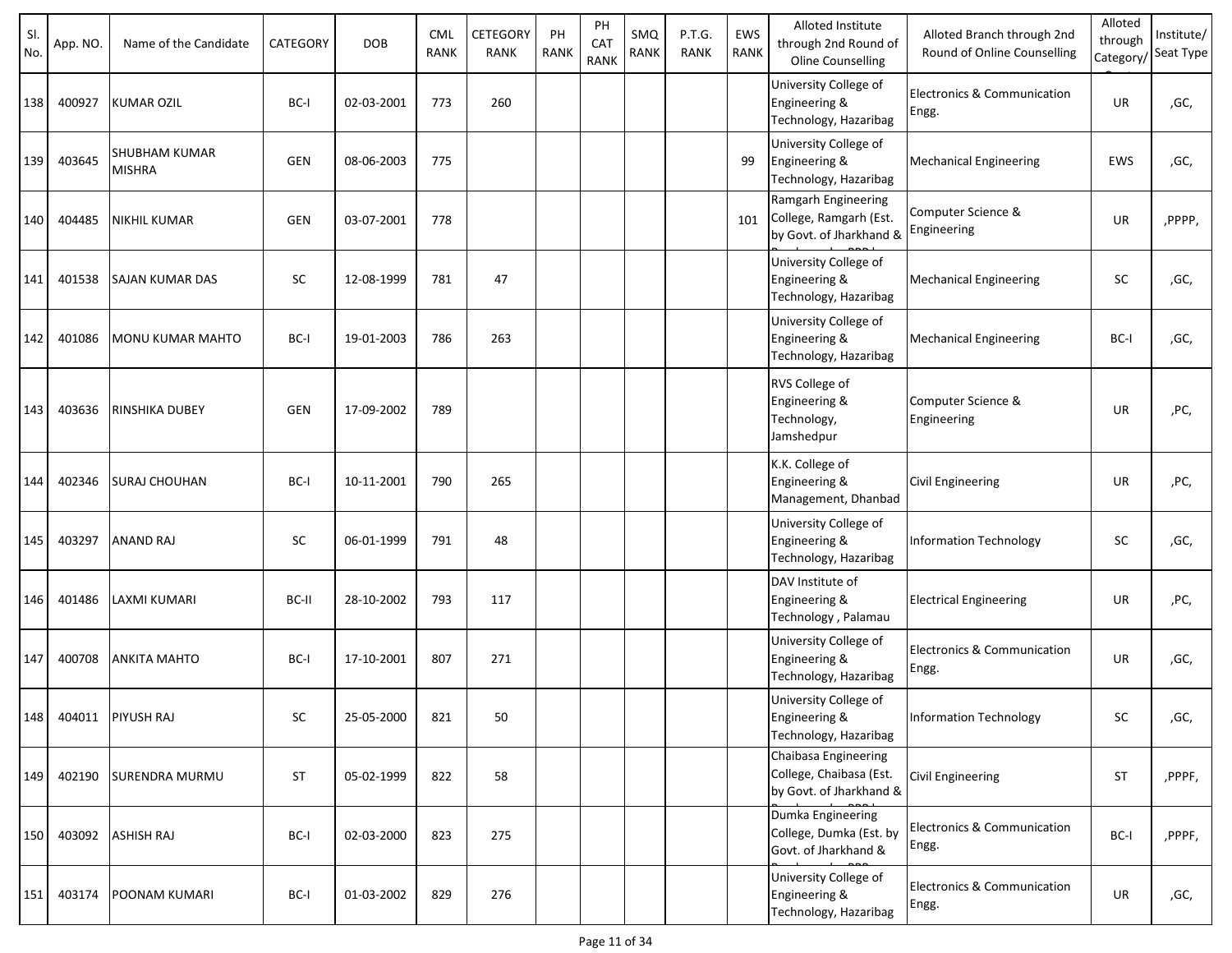| SI.<br>No. | App. NO. | Name of the Candidate           | CATEGORY   | <b>DOB</b> | CML<br><b>RANK</b> | CETEGORY<br><b>RANK</b> | PH<br><b>RANK</b> | PH<br>CAT<br><b>RANK</b> | SMQ<br>RANK | P.T.G.<br><b>RANK</b> | EWS<br><b>RANK</b> | Alloted Institute<br>through 2nd Round of<br>Oline Counselling                   | Alloted Branch through 2nd<br>Round of Online Counselling | Alloted<br>through<br>Category/ | Institute/<br>Seat Type |
|------------|----------|---------------------------------|------------|------------|--------------------|-------------------------|-------------------|--------------------------|-------------|-----------------------|--------------------|----------------------------------------------------------------------------------|-----------------------------------------------------------|---------------------------------|-------------------------|
| 152        | 404153   | <b>RUPLAL MAHATO</b>            | BC-I       | 04-01-2000 | 834                | 277                     |                   |                          |             |                       |                    | Ramgarh Engineering<br>College, Ramgarh (Est.<br>by Govt. of Jharkhand &         | Electronics & Communication<br>Engg.                      | BC-I                            | ,PPPF,                  |
| 153        | 404201   | PRIYANSHU RAJ                   | BC-II      | 03-06-1998 | 841                | 127                     |                   |                          |             |                       |                    | Chaibasa Engineering<br>College, Chaibasa (Est.<br>by Govt. of Jharkhand &       | <b>Mechanical Engineering</b>                             | UR                              | ,PPPP,                  |
| 154        | 401062   | <b>SUBODH KUMAR</b>             | BC-I       | 24-12-2001 | 842                | 279                     |                   |                          |             |                       |                    | University College of<br>Engineering &<br>Technology, Hazaribag                  | <b>Mechanical Engineering</b>                             | BC-I                            | ,GC,                    |
| 155        | 401553   | <b>NEHA KUMARI</b>              | BC-II      | 12-12-2003 | 848                | 129                     |                   |                          |             |                       |                    | Dumka Engineering<br>College, Dumka (Est. by<br>Govt. of Jharkhand &             | Civil Engineering                                         | UR                              | ,PPPP,                  |
| 156        | 400945   | SAURABH PRASAD GUPTA            | BC-II      | 08-10-2001 | 850                | 130                     |                   |                          |             |                       |                    | C.I.T Tatisilwai, Ranchi                                                         | <b>Mechanical Engineering</b>                             | UR                              | ,PC,                    |
| 157        | 400126   | <b>BIKASH KUMAR</b><br>MAHALDAR | BC-I       | 03-09-2003 | 855                | 282                     |                   |                          |             |                       |                    | Ramgovind Institute of<br>Technology, Koderma                                    | <b>Mechanical Engineering</b>                             | UR                              | ,PC,                    |
| 158        | 401358   | <b>VISHAL KUMAR</b>             | <b>GEN</b> | 05-06-2000 | 869                |                         |                   |                          |             |                       |                    | University College of<br>Engineering &<br>Technology, Hazaribag                  | Electronics & Communication<br>Engg.                      | UR                              | ,GC,                    |
| 159        | 404046   | <b>CHANDAN KUMAR</b>            | <b>SC</b>  | 07-05-1998 | 875                | 54                      |                   |                          |             |                       |                    | K.K. College of<br>Engineering &<br>Management, Dhanbad                          | Civil Engineering                                         | UR                              | ,PC,                    |
| 160        | 401388   | AMRENDRA KUMAR<br>SAXSENA       | BC-II      | 15-01-1999 | 889                | 138                     |                   |                          |             |                       |                    | University College of<br>Engineering &<br>Technology, Hazaribag                  | <b>Information Technology</b>                             | BC-II                           | ,GC,                    |
| 161        | 404798   | <b>ASHISH KUMAR</b>             | BC-I       | 15-05-2001 | 890                | 291                     |                   |                          |             |                       |                    | University College of<br>Engineering &<br>Technology, Hazaribag                  | Electronics & Communication<br>Engg.                      | UR                              | ,GC,                    |
| 162        | 404068   | ANURANJAN KUMAR<br><b>SINGH</b> | GEN        | 02-10-2000 | 894                |                         |                   |                          |             |                       |                    | Chaibasa Engineering<br>College, Chaibasa (Est.<br>by Govt. of Jharkhand & Engg. | <b>Electronics &amp; Communication</b>                    | <b>UR</b>                       | ,PPPF,                  |
| 163        | 400902   | PRINCE KUMAR                    | BC-II      | 20-01-2002 | 900                | 139                     |                   |                          |             |                       |                    | University College of<br>Engineering &<br>Technology, Hazaribag                  | Electronics & Communication<br>Engg.                      | BC-II                           | ,GC,                    |
| 164        | 400670   | <b>TARUN KUMAR</b>              | BC-II      | 23-04-2002 | 907                | 141                     |                   |                          |             |                       |                    | Chaibasa Engineering<br>College, Chaibasa (Est.<br>by Govt. of Jharkhand &       | Electronics & Communication<br>Engg.                      | BC-II                           | ,PPPF,                  |
| 165        | 402350   | <b>FAGU KUMAR</b>               | BC-I       | 05-07-2000 | 912                | 297                     |                   |                          |             |                       |                    | University College of<br>Engineering &<br>Technology, Hazaribag                  | Electronics & Communication<br>Engg.                      | BC-I                            | ,GC,                    |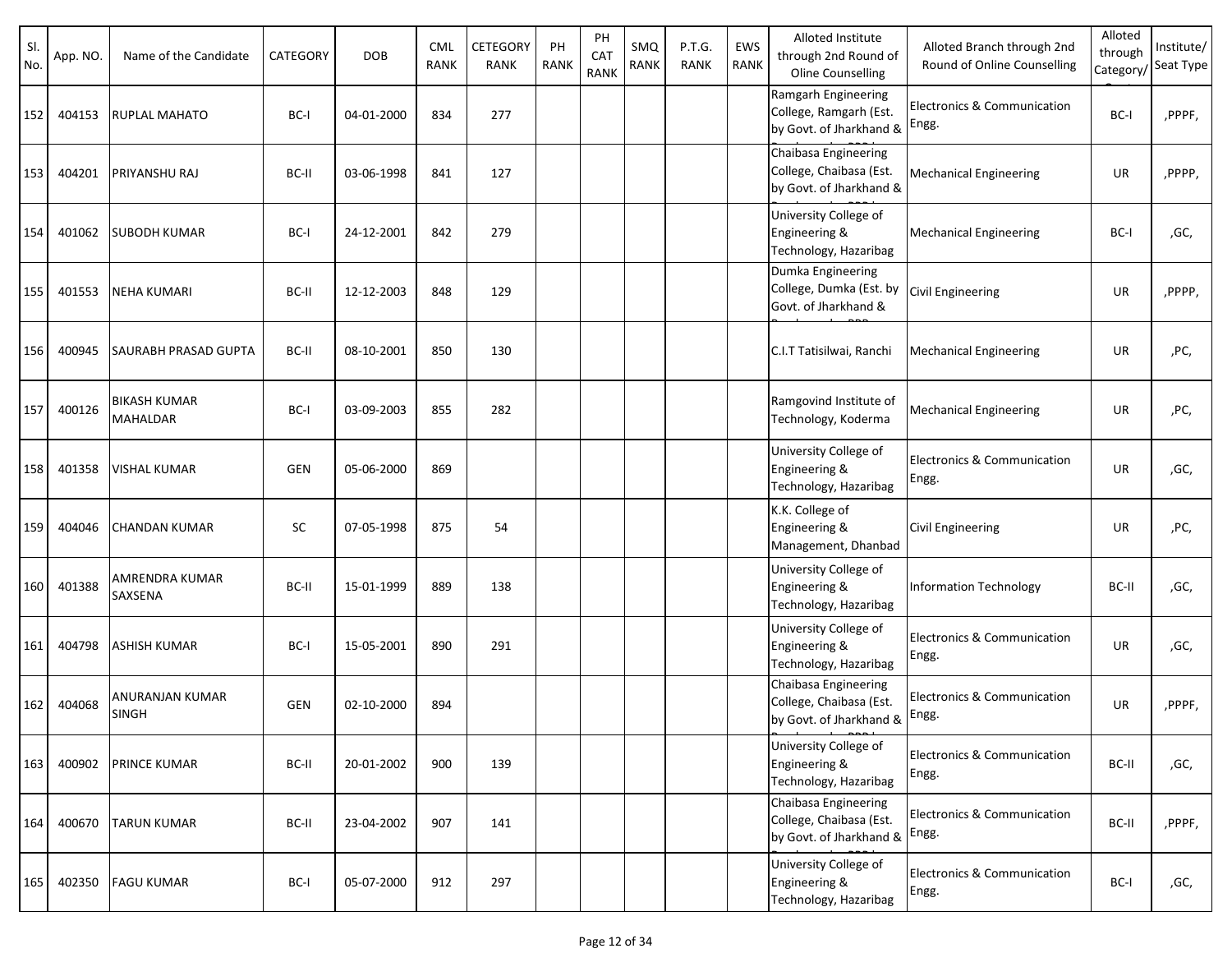| SI.<br>No. | App. NO. | Name of the Candidate                 | CATEGORY   | <b>DOB</b> | <b>CML</b><br><b>RANK</b> | CETEGORY<br>RANK | PH<br>RANK | PH<br>CAT<br>RANK | SMQ<br>RANK | P.T.G.<br><b>RANK</b> | EWS<br><b>RANK</b> | Alloted Institute<br>through 2nd Round of<br>Oline Counselling                    | Alloted Branch through 2nd<br>Round of Online Counselling | Alloted<br>through<br>Category/ | Institute/<br>Seat Type |
|------------|----------|---------------------------------------|------------|------------|---------------------------|------------------|------------|-------------------|-------------|-----------------------|--------------------|-----------------------------------------------------------------------------------|-----------------------------------------------------------|---------------------------------|-------------------------|
| 166        | 403304   | <b>KIRAN KUMARI</b>                   | <b>ST</b>  | 15-03-2000 | 920                       | 72               |            |                   |             |                       |                    | <b>BIT Sindri, Dhanbad</b>                                                        | Information Technology                                    | <b>ST</b>                       | ,GC,                    |
| 167        | 400444   | <b>PAWAN KUMAR</b>                    | BC-I       | 01-01-2004 | 922                       | 300              |            |                   |             |                       |                    | Dumka Engineering<br>College, Dumka (Est. by<br>Govt. of Jharkhand &              | <b>Mechanical Engineering</b>                             | UR                              | ,PPPP,                  |
| 168        | 400531   | <b>MANISH PANDIT</b>                  | BC-I       | 08-04-2002 | 928                       | 303              |            |                   |             |                       |                    | <b>Gurugovind Singh</b><br><b>Educational Society</b><br><b>Technical Campus,</b> | <b>Civil Engineering</b>                                  | UR                              | ,PC,                    |
| 169        | 401623   | <b>SHIVAM KUMAR SAH</b>               | BC-II      | 31-07-2001 | 929                       | 147              |            |                   |             |                       |                    | Dumka Engineering<br>College, Dumka (Est. by<br>Govt. of Jharkhand &              | <b>Civil Engineering</b>                                  | UR                              | ,PPPP,                  |
| 170        | 402532   | <b>PRAKASH KUMAR</b><br><b>MAHATO</b> | BC-I       | 05-11-2001 | 930                       | 304              |            |                   |             |                       |                    | C.I.T Tatisilwai, Ranchi                                                          | <b>Civil Engineering</b>                                  | UR                              | ,PC,                    |
| 171        | 401802   | <b>ALPHONSIUS MARANDI</b>             | <b>ST</b>  | 19-03-1993 | 932                       | 74               |            |                   |             |                       |                    | Dumka Engineering<br>College, Dumka (Est. by<br>Govt. of Jharkhand &              | <b>Civil Engineering</b>                                  | UR                              | ,PPPP,                  |
| 172        | 401757   | <b>PRIYA KUMARI</b>                   | BC-II      | 10-08-2001 | 944                       | 148              |            |                   |             |                       |                    | Nilai Education Trust's<br>Group of Institutions,<br>Thakurgoan, Burmu,           | Civil Engineering                                         | UR                              | ,PC,                    |
| 173        | 405139   | <b>BAPPY KUMAR</b>                    | BC-I       | 12-06-1998 | 951                       | 311              |            |                   |             |                       |                    | Nilai Education Trust's<br>Group of Institutions,<br>Thakurgoan, Burmu,           | Civil Engineering                                         | UR                              | ,PC,                    |
| 174        | 404266   | <b>NEETU KUMARI</b>                   | BC-I       | 25-08-2001 | 953                       | 312              |            |                   |             |                       |                    | University College of<br>Engineering &<br>Technology, Hazaribag                   | Electronics & Communication<br>Engg.                      | BC-I                            | ,GC,                    |
| 175        | 404585   | <b>ROHIT SOREN</b>                    | <b>ST</b>  | 24-03-2000 | 954                       | 80               |            |                   |             |                       |                    | Dumka Engineering<br>College, Dumka (Est. by<br>Govt. of Jharkhand &              | Electronics & Communication<br>Engg.                      | <b>ST</b>                       | ,PPPF,                  |
| 176        | 400995   | <b>PUTUL KUMARI</b>                   | BC-I       | 15-06-2003 | 957                       | 313              |            |                   |             |                       |                    | Dumka Engineering<br>College, Dumka (Est. by<br>Govt. of Jharkhand &              | Computer Science &<br>Engineering                         | UR                              | ,PPPP,                  |
| 177        | 400206   | <b>ANURAG KUMAR SINGH</b>             | <b>GEN</b> | 05-08-2001 | 961                       |                  |            |                   |             |                       | 114                | Chaibasa Engineering<br>College, Chaibasa (Est.<br>by Govt. of Jharkhand &        | <b>Electrical Engineering</b>                             | EWS                             | ,PPPF,                  |
| 178        | 403299   | <b>SHREYA SUMAN</b>                   | <b>GEN</b> | 10-03-2002 | 967                       |                  |            |                   |             |                       | 115                | University College of<br>Engineering &<br>Technology, Hazaribag                   | Electronics & Communication<br>Engg.                      | EWS                             | ,GC,                    |
| 179        | 402679   | RAJNI RANJAN PRASAD                   | BC-II      | 01-01-2003 | 972                       | 152              |            |                   |             |                       |                    | DAV Institute of<br>Engineering &<br>Technology, Palamau                          | Computer Science &<br>Engineering                         | UR                              | ,PC,                    |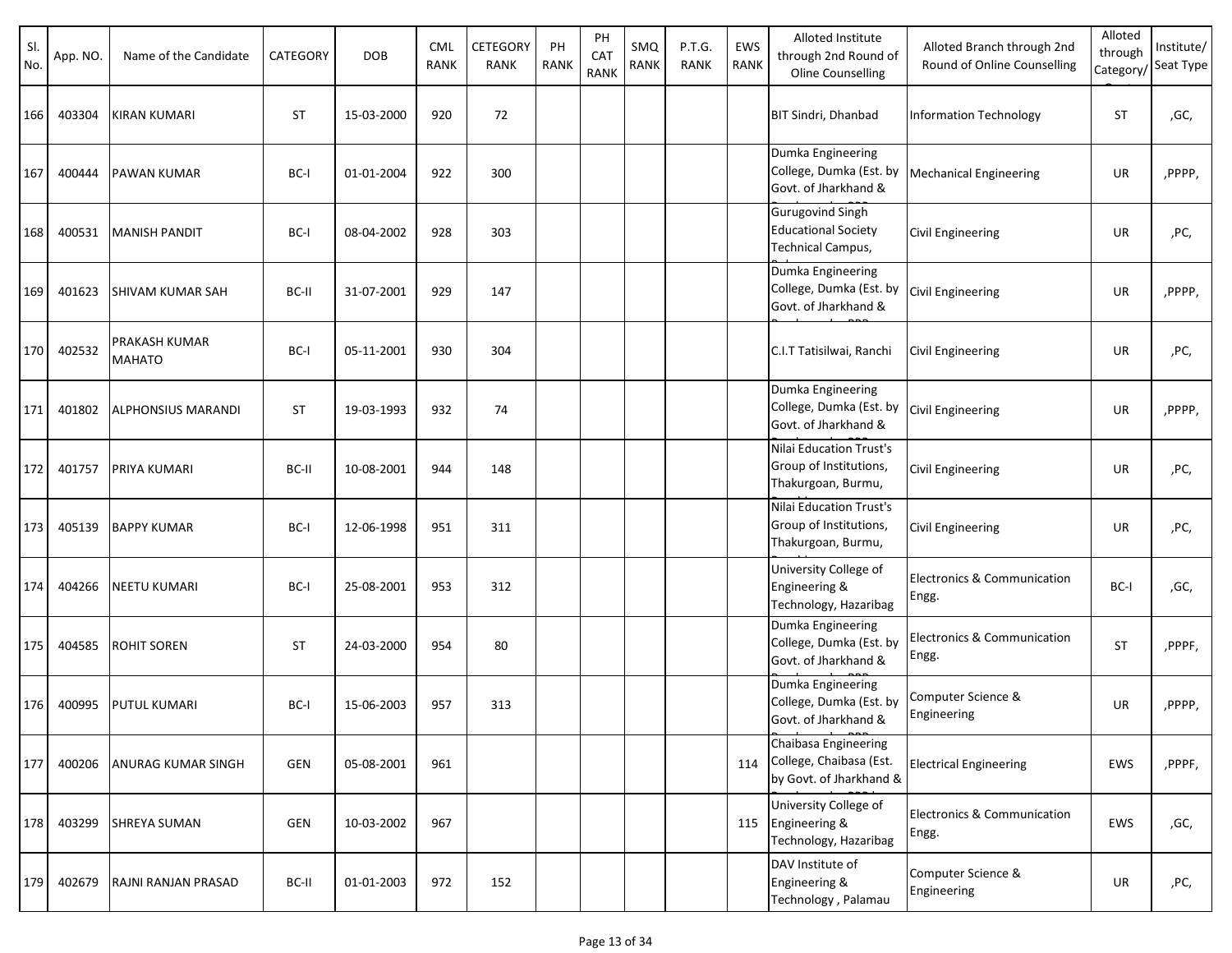| SI.<br>No. | App. NO. | Name of the Candidate           | CATEGORY   | <b>DOB</b> | <b>CML</b><br><b>RANK</b> | CETEGORY<br>RANK | PH<br><b>RANK</b> | PH<br>CA <sub>1</sub><br><b>RANK</b> | SMQ<br>RANK | P.T.G.<br><b>RANK</b> | EWS<br>RANK | Alloted Institute<br>through 2nd Round of<br><b>Oline Counselling</b>      | Alloted Branch through 2nd<br>Round of Online Counselling | Alloted<br>through<br>Category/ | Institute/<br>Seat Type |
|------------|----------|---------------------------------|------------|------------|---------------------------|------------------|-------------------|--------------------------------------|-------------|-----------------------|-------------|----------------------------------------------------------------------------|-----------------------------------------------------------|---------------------------------|-------------------------|
| 180        | 402247   | <b>MD ZEESHAN ANSARI</b>        | BC-I       | 25-12-1996 | 978                       | 323              |                   |                                      |             |                       |             | K.K. College of<br>Engineering &<br>Management, Dhanbad                    | <b>Electrical Engineering</b>                             | UR                              | ,PC,                    |
| 181        | 400315   | <b>AYUSH SONY</b>               | BC-II      | 01-02-2003 | 979                       | 153              |                   |                                      |             |                       |             | RVS College of<br>Engineering &<br>Technology,<br>Jamshedpur               | <b>Civil Engineering</b>                                  | UR                              | ,PC,                    |
| 182        | 401306   | <b>VINAY MAHATHA</b>            | <b>GEN</b> | 25-07-2000 | 981                       |                  |                   |                                      |             |                       |             | Chaibasa Engineering<br>College, Chaibasa (Est.<br>by Govt. of Jharkhand & | Civil Engineering                                         | UR                              | ,PPPP,                  |
| 183        | 403048   | <b>SHYAM SINGHASAN</b><br>YADAV | BC-II      | 03-05-1996 | 982                       | 154              |                   |                                      |             |                       |             | <b>RTC</b> Institute of<br>Technology, Ranchi                              | Civil Engineering                                         | UR                              | ,PC,                    |
| 184        | 404066   | <b>SHIVAM KUMAR MOHALI</b>      | <b>ST</b>  | 03-03-2001 | 986                       | 86               |                   |                                      |             |                       |             | <b>BIT Sindri, Dhanbad</b>                                                 | <b>Chemical Engineering</b>                               | ST                              | ,GC,                    |
| 185        | 403495   | <b>SUKANTA MAHARANA</b>         | <b>GEN</b> | 08-10-1992 | 989                       |                  |                   |                                      |             |                       |             | Chaibasa Engineering<br>College, Chaibasa (Est.<br>by Govt. of Jharkhand & | <b>Electrical Engineering</b>                             | UR                              | ,PPPP,                  |
| 186        | 402386   | <b>SUMIT CHANDRA VERMA</b>      | <b>GEN</b> | 13-08-2000 | 990                       |                  |                   |                                      |             |                       |             | K.K. College of<br>Engineering &<br>Management, Dhanbad                    | <b>Mechanical Engineering</b>                             | UR                              | ,PC,                    |
| 187        | 404852   | <b>DIPAK KUMAR MAHATO</b>       | BC-I       | 16-05-1999 | 1001                      | 329              |                   |                                      |             |                       |             | University College of<br>Engineering &<br>Technology, Hazaribag            | Electronics & Communication<br>Engg.                      | BC-I                            | ,GC,                    |
| 188        | 402042   | <b>SHIVAM SHEKHAR DUBEY</b>     | <b>GEN</b> | 30-07-2003 | 1008                      |                  |                   |                                      |             |                       | 118         | Ramgarh Engineering<br>College, Ramgarh (Est.<br>by Govt. of Jharkhand &   | <b>Mechanical Engineering</b>                             | UR                              | ,PPPP,                  |
| 189        | 402970   | <b>MAHESH KUMAR</b>             | BC-I       | 17-01-2000 | 1010                      | 334              |                   |                                      |             |                       |             | Ramgarh Engineering<br>College, Ramgarh (Est.<br>by Govt. of Jharkhand &   | Computer Science &<br>Engineering                         | UR                              | ,PPPP,                  |
| 190        | 400933   | MOKASIF AHMAD RAZA              | BC-II      | 05-01-2002 | 1011                      | 161              |                   |                                      |             |                       |             | Ramgarh Engineering<br>College, Ramgarh (Est.<br>by Govt. of Jharkhand &   | <b>Mechanical Engineering</b>                             | UR                              | ,PPPP,                  |
| 191        | 403322   | MUKESH KUMAR MAHATO             | BC-I       | 27-07-1998 | 1012                      | 335              |                   |                                      |             |                       |             | Chaibasa Engineering<br>College, Chaibasa (Est.<br>by Govt. of Jharkhand & | <b>Mechanical Engineering</b>                             | UR                              | ,PPPP,                  |
| 192        | 401600   | RAHUL RANJAN MAHATO             | BC-I       | 24-06-2000 | 1016                      | 337              |                   |                                      |             |                       |             | Chaibasa Engineering<br>College, Chaibasa (Est.<br>by Govt. of Jharkhand & | Electronics & Communication<br>Engg.                      | BC-I                            | ,PPPF,                  |
| 193        | 403302   | <b>NITISH KUMAR</b>             | <b>ST</b>  | 04-05-2002 | 1040                      | 91               |                   |                                      |             |                       |             | Ramgarh Engineering<br>College, Ramgarh (Est.<br>by Govt. of Jharkhand &   | <b>Mechanical Engineering</b>                             | <b>ST</b>                       | ,PPPF,                  |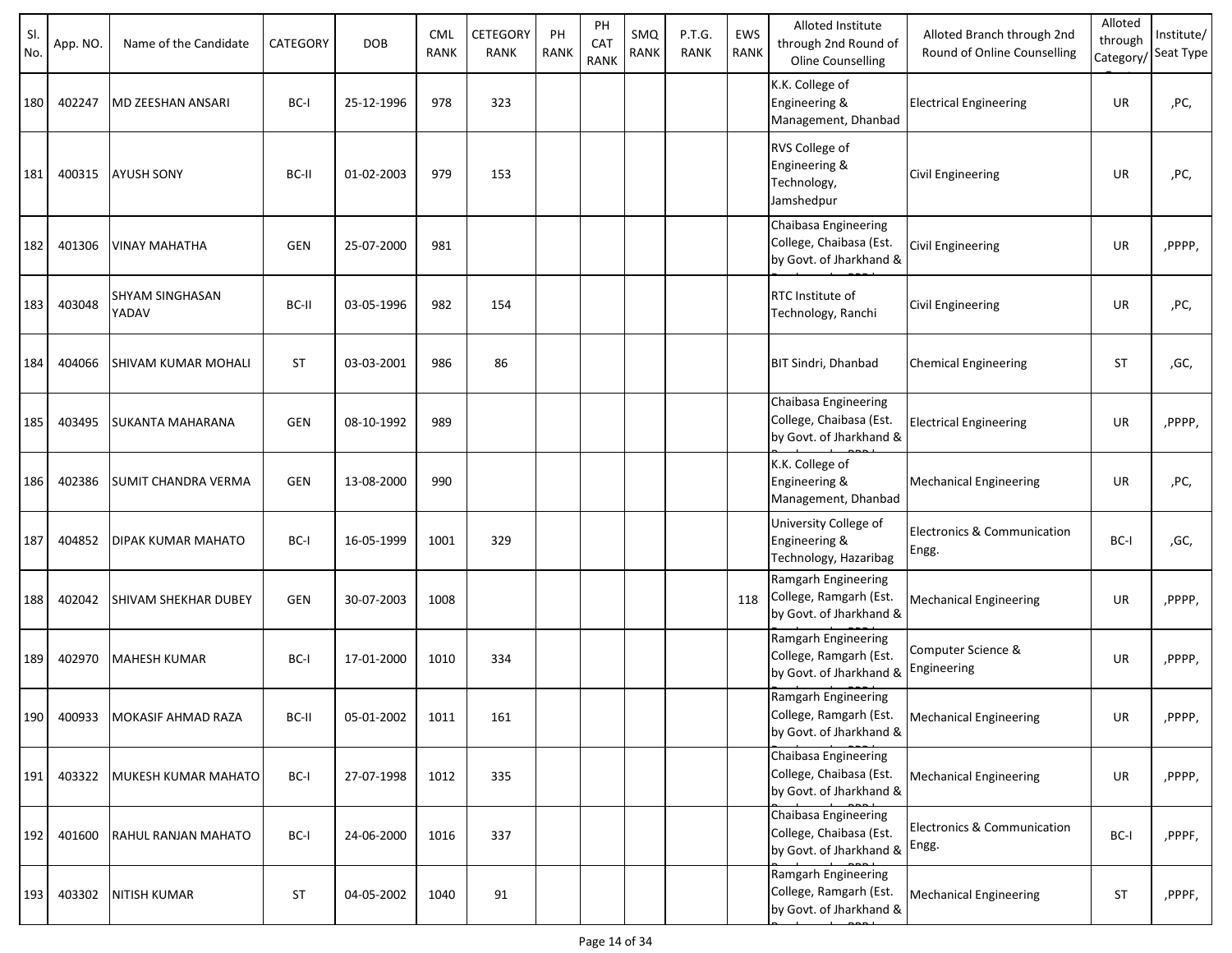| SI.<br>No. | App. NO. | Name of the Candidate     | <b>CATEGORY</b> | <b>DOB</b> | <b>CML</b><br><b>RANK</b> | CETEGORY<br>RANK | PH<br><b>RANK</b> | PH<br>CAT<br><b>RANK</b> | SMQ<br>RANK | P.T.G.<br><b>RANK</b> | EWS<br>RANK | Alloted Institute<br>through 2nd Round of<br>Oline Counselling             | Alloted Branch through 2nd<br>Round of Online Counselling | Alloted<br>through<br>Category, | Institute/<br>Seat Type |
|------------|----------|---------------------------|-----------------|------------|---------------------------|------------------|-------------------|--------------------------|-------------|-----------------------|-------------|----------------------------------------------------------------------------|-----------------------------------------------------------|---------------------------------|-------------------------|
| 194        | 400720   | <b>SRISTI KUMARI</b>      | <b>GEN</b>      | 28-07-2002 | 1045                      |                  |                   |                          |             |                       |             | Chaibasa Engineering<br>College, Chaibasa (Est.<br>by Govt. of Jharkhand & | Computer Science &<br>Engineering                         | UR                              | ,PPPP,                  |
| 195        | 405010   | KANAKLATA KUMARI          | BC-I            | 04-08-2002 | 1047                      | 347              |                   |                          |             |                       |             | C.I.T Tatisilwai, Ranchi                                                   | <b>Mechanical Engineering</b>                             | UR                              | ,PC,                    |
| 196        | 403970   | <b>AJAY TOPNO</b>         | <b>ST</b>       | 21-09-1996 | 1059                      | 96               |                   |                          |             |                       |             | University College of<br>Engineering &<br>Technology, Hazaribag            | <b>Mechanical Engineering</b>                             | <b>ST</b>                       | ,GC,                    |
| 197        | 403352   | <b>AJAY KUMAR</b>         | BC-I            | 01-01-2003 | 1063                      | 352              |                   |                          |             |                       |             | Dumka Engineering<br>College, Dumka (Est. by<br>Govt. of Jharkhand &       | <b>Civil Engineering</b>                                  | BC-I                            | ,PPPP,                  |
| 198        | 405344   | JYOTI KUMARI MAHATO       | BC-I            | 17-10-2000 | 1076                      | 356              |                   |                          |             |                       |             | Chaibasa Engineering<br>College, Chaibasa (Est.<br>by Govt. of Jharkhand & | Electronics & Communication<br>Engg.                      | BC-I                            | ,PPPF,                  |
| 199        | 400649   | ASHISH KUMAR PASWAN       | <b>SC</b>       | 16-01-2001 | 1089                      | 63               |                   |                          |             |                       |             | Chaibasa Engineering<br>College, Chaibasa (Est.<br>by Govt. of Jharkhand & | <b>Electrical Engineering</b>                             | SC                              | ,PPPF,                  |
| 200        | 403157   | <b>ROSHAN KUMAR SINGH</b> | BC-I            | 26-06-2000 | 1090                      | 362              |                   |                          |             |                       |             | Nilai Education Trust's<br>Group of Institutions,<br>Thakurgoan, Burmu,    | Civil Engineering                                         | UR                              | ,PC,                    |
| 201        | 403865   | <b>HEMANT KUMAR</b>       | BC-II           | 06-12-2001 | 1107                      | 174              |                   |                          |             |                       |             | Chaibasa Engineering<br>College, Chaibasa (Est.<br>by Govt. of Jharkhand & | Computer Science &<br>Engineering                         | UR                              | ,PPPP,                  |
| 202        | 400976   | <b>SAHID HASAN</b>        | BC-I            | 09-09-2002 | 1109                      | 368              |                   |                          |             |                       |             | Dumka Engineering<br>College, Dumka (Est. by<br>Govt. of Jharkhand &       | <b>Electrical Engineering</b>                             | UR                              | ,PPPP,                  |
| 203        | 401849   | HIMANSHU RANA             | <b>GEN</b>      | 25-12-2000 | 1124                      |                  |                   |                          |             |                       |             | Ramgarh Engineering<br>College, Ramgarh (Est.<br>by Govt. of Jharkhand &   | <b>Electrical Engineering</b>                             | UR                              | ,PPPP,                  |
| 204        | 400745   | <b>ANIMESH VARDHAN</b>    | <b>GEN</b>      | 04-04-2001 | 1126                      |                  |                   |                          |             |                       |             | Ramgarh Engineering<br>College, Ramgarh (Est.<br>by Govt. of Jharkhand &   | <b>Electrical Engineering</b>                             | UR                              | ,PPPP,                  |
| 205        | 401288   | NAWNEET KUMAR             | BC-I            | 07-12-2000 | 1128                      | 370              |                   |                          |             |                       |             | Ramgarh Engineering<br>College, Ramgarh (Est.<br>by Govt. of Jharkhand &   | <b>Civil Engineering</b>                                  | UR                              | ,PPPP,                  |
| 206        | 401227   | <b>MD SHAMIM AKHTAR</b>   | <b>GEN</b>      | 07-09-2003 | 1140                      |                  |                   |                          |             |                       |             | Dumka Engineering<br>College, Dumka (Est. by<br>Govt. of Jharkhand &       | <b>Electrical Engineering</b>                             | UR                              | ,PPPP,                  |
| 207        | 402979   | <b>DEEPA KUMARI</b>       | GEN             | 25-05-2003 | 1141                      |                  |                   |                          |             |                       |             | Dumka Engineering<br>College, Dumka (Est. by<br>Govt. of Jharkhand &       | Computer Science &<br>Engineering                         | UR                              | ,PPPP,                  |

<u>Run by under Person</u><br>P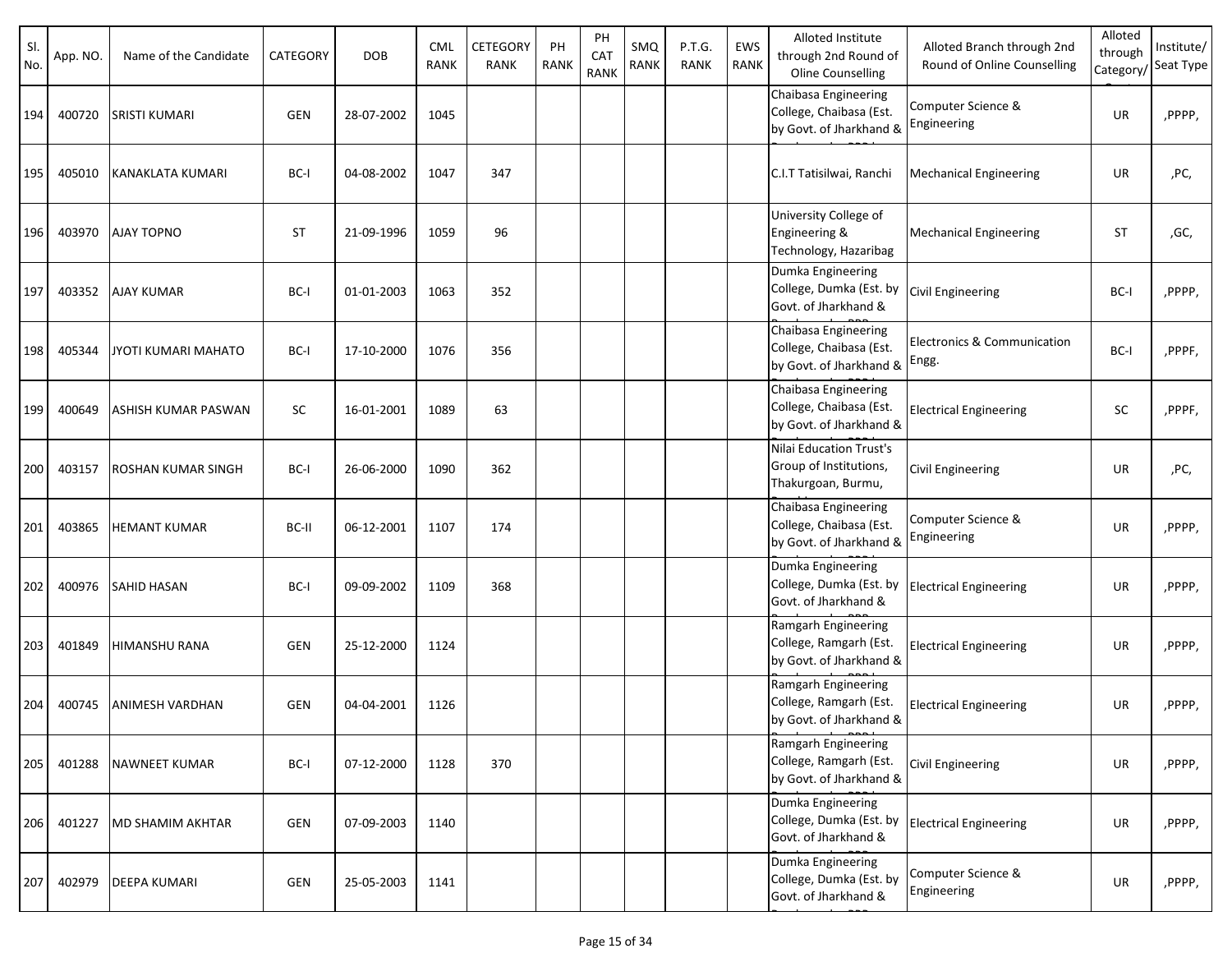| SI.<br>No. | App. NO. | Name of the Candidate                  | CATEGORY   | <b>DOB</b> | <b>CML</b><br><b>RANK</b> | <b>CETEGORY</b><br><b>RANK</b> | PH<br><b>RANK</b> | PH<br>CAT<br><b>RANK</b> | SMQ<br><b>RANK</b> | P.T.G.<br><b>RANK</b> | EWS<br>RANK | Alloted Institute<br>through 2nd Round of<br>Oline Counselling             | Alloted Branch through 2nd<br>Round of Online Counselling | Alloted<br>through<br>Category/ | Institute/<br>Seat Type |
|------------|----------|----------------------------------------|------------|------------|---------------------------|--------------------------------|-------------------|--------------------------|--------------------|-----------------------|-------------|----------------------------------------------------------------------------|-----------------------------------------------------------|---------------------------------|-------------------------|
| 208        | 403319   | <b>MD MOSHARRAF ALI</b>                | BC-I       | 26-03-2003 | 1142                      | 374                            |                   |                          |                    |                       |             | <b>RTC</b> Institute of<br>Technology, Ranchi                              | Civil Engineering                                         | UR                              | ,PC,                    |
| 209        | 401768   | <b>JYOTI KUMARI</b>                    | <b>ST</b>  | 21-09-2001 | 1159                      | 111                            |                   |                          |                    |                       |             | University College of<br>Engineering &<br>Technology, Hazaribag            | Electronics & Communication<br>Engg.                      | <b>ST</b>                       | ,GC,                    |
| 210        | 403808   | <b>RAMAN KUMAR</b>                     | <b>GEN</b> | 01-03-2001 | 1178                      |                                |                   |                          |                    |                       | 129         | Chaibasa Engineering<br>College, Chaibasa (Est.<br>by Govt. of Jharkhand & | Computer Science &<br>Engineering                         | UR                              | ,PPPP,                  |
| 211        | 400384   | <b>NISHANT KUMAR</b>                   | <b>SC</b>  | 06-05-2001 | 1201                      | 72                             |                   |                          |                    |                       |             | University College of<br>Engineering &<br>Technology, Hazaribag            | <b>Information Technology</b>                             | <b>SC</b>                       | ,GC,                    |
| 212        | 401405   | <b>BAIBHAV KUMAR</b>                   | BC-I       | 07-07-2003 | 1203                      | 389                            |                   |                          |                    |                       |             | Ramgarh Engineering<br>College, Ramgarh (Est.<br>by Govt. of Jharkhand &   | <b>Mechanical Engineering</b>                             | UR                              | ,PPPP,                  |
| 213        | 400690   | <b>SHUSHMA KUMARI</b><br><b>HANSDA</b> | <b>ST</b>  | 25-01-2001 | 1206                      | 118                            |                   |                          |                    |                       |             | <b>BIT Sindri, Dhanbad</b>                                                 | Production and Industrial<br>Engineering                  | <b>ST</b>                       | ,GC,                    |
| 214        | 402301   | <b>MOHIT RAJAK</b>                     | <b>SC</b>  | 09-11-2001 | 1230                      | 75                             |                   |                          |                    |                       |             | RVS College of<br>Engineering &<br>Technology,<br>Jamshedpur               | <b>Civil Engineering</b>                                  | UR                              | ,PC,                    |
| 215        | 402783   | <b>NIKITH SHUBHAM PINGUA</b>           | <b>ST</b>  | 21-11-1997 | 1239                      | 120                            |                   |                          |                    |                       |             | RVS College of<br>Engineering &<br>Technology,<br>Jamshedpur               | Computer Science &<br>Engineering                         | UR                              | ,PC,                    |
| 216        | 402084   | <b>MENSON MARANDI</b>                  | <b>ST</b>  | 14-07-2000 | 1240                      | 121                            | 9                 |                          |                    |                       |             | Dumka Engineering<br>College, Dumka (Est. by<br>Govt. of Jharkhand &       | <b>Civil Engineering</b>                                  | ST-PH-LD                        | ,PPPF,                  |
| 217        | 402005   | <b>RAMLAL MURMU</b>                    | <b>ST</b>  | 07-09-2001 | 1250                      | 123                            |                   |                          |                    |                       |             | <b>BIT Sindri, Dhanbad</b>                                                 | Production and Industrial<br>Engineering                  | <b>ST</b>                       | ,GC,                    |
| 218        | 401125   | <b>BEAUTY KUMARI</b>                   | BC-I       | 16-01-2002 | 1251                      | 401                            |                   |                          |                    |                       |             | Ramgarh Engineering<br>College, Ramgarh (Est.<br>by Govt. of Jharkhand &   | Computer Science &<br>Engineering                         | UR                              | ,PPPP,                  |
| 219        | 400912   | <b>SURAJ KUMAR</b>                     | BC-I       | 28-06-1998 | 1255                      | 405                            |                   |                          |                    |                       |             | Ramgarh Engineering<br>College, Ramgarh (Est.<br>by Govt. of Jharkhand &   | Civil Engineering                                         | UR                              | ,PPPP,                  |
| 220        | 400312   | <b>MANISH KUMAR</b>                    | SC         | 05-07-2000 | 1256                      | 76                             |                   |                          |                    |                       |             | C.I.T Tatisilwai, Ranchi                                                   | Computer Science &<br>Engineering                         | UR                              | ,PC,                    |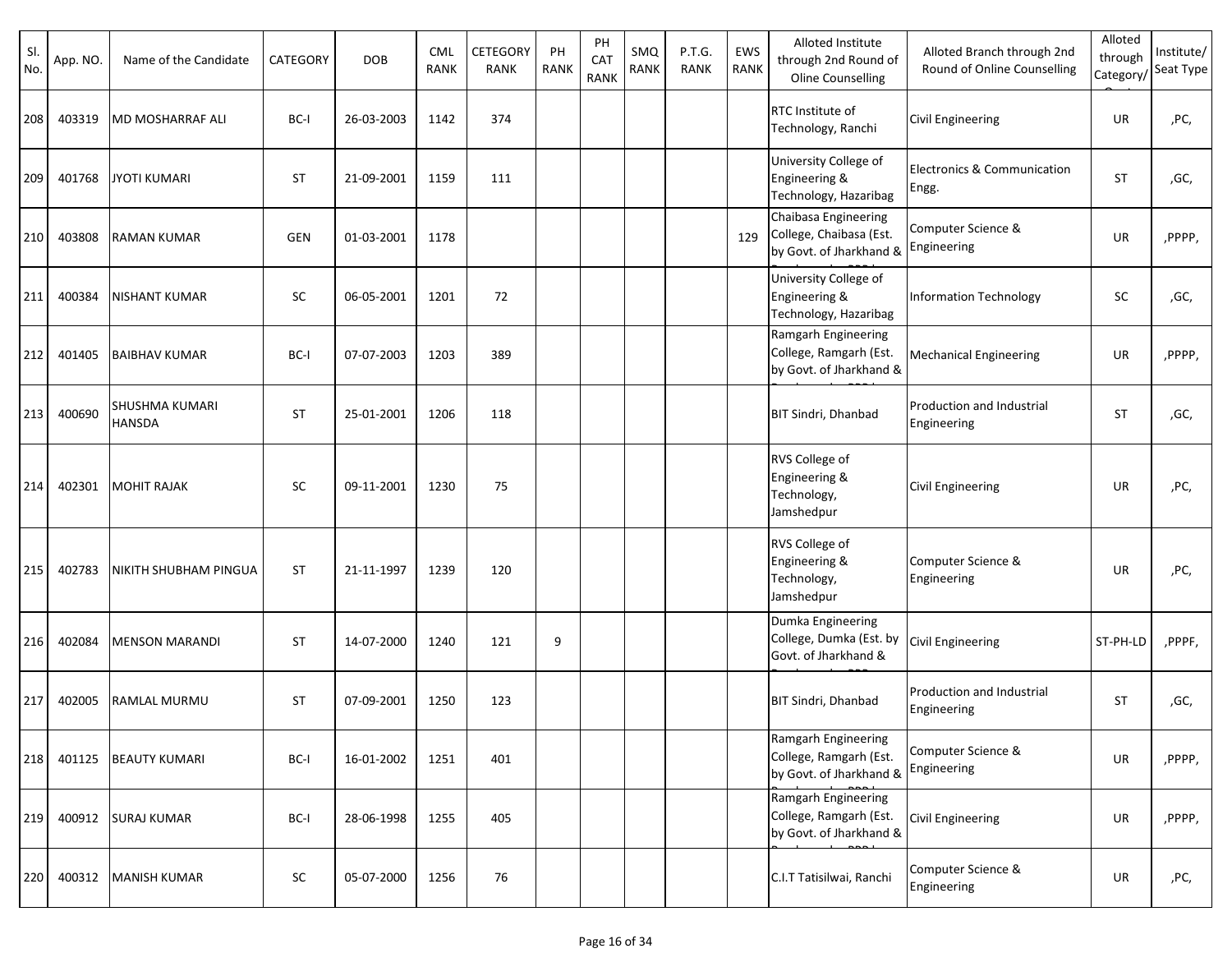| SI.<br>No. | App. NO. | Name of the Candidate     | CATEGORY   | <b>DOB</b> | <b>CML</b><br><b>RANK</b> | CETEGORY<br><b>RANK</b> | PH<br>RANK | PH<br>CAT<br><b>RANK</b> | SMQ<br>RANK | P.T.G.<br><b>RANK</b> | EWS<br><b>RANK</b> | Alloted Institute<br>through 2nd Round of<br>Oline Counselling             | Alloted Branch through 2nd<br>Round of Online Counselling | Alloted<br>through<br>Category | Institute/<br>Seat Type |
|------------|----------|---------------------------|------------|------------|---------------------------|-------------------------|------------|--------------------------|-------------|-----------------------|--------------------|----------------------------------------------------------------------------|-----------------------------------------------------------|--------------------------------|-------------------------|
| 221        | 404991   | <b>RAJ KUMAR</b>          | <b>SC</b>  | 20-07-2000 | 1259                      | 77                      |            |                          |             |                       |                    | Chaibasa Engineering<br>College, Chaibasa (Est.<br>by Govt. of Jharkhand & | Computer Science &<br>Engineering                         | SC                             | ,PPPF,                  |
| 222        | 403462   | <b>PUNAM KUMARI</b>       | BC-I       | 09-04-1998 | 1268                      | 410                     |            |                          |             |                       |                    | RTC Institute of<br>Technology, Ranchi                                     | <b>Civil Engineering</b>                                  | UR                             | ,PC,                    |
| 223        | 400500   | <b>ARUN BEDIA</b>         | <b>ST</b>  | 08-10-2002 | 1269                      | 124                     |            |                          |             |                       |                    | Ramgarh Engineering<br>College, Ramgarh (Est.<br>by Govt. of Jharkhand &   | <b>Electrical Engineering</b>                             | <b>ST</b>                      | ,PPPF,                  |
| 224        | 401964   | <b>SANGEETA KUMARI</b>    | BC-I       | 04-12-2002 | 1271                      | 411                     |            |                          |             |                       |                    | B.A. College of<br>Engineering &<br>Technology,                            | Computer Science &<br>Engineering                         | UR                             | ,PC,                    |
| 225        | 400104   | <b>JATIN KUMAR</b>        | BC-I       | 16-09-2002 | 1274                      | 412                     |            |                          |             |                       |                    | Chaibasa Engineering<br>College, Chaibasa (Est.<br>by Govt. of Jharkhand & | Computer Science &<br>Engineering                         | BC-I                           | ,PPPP,                  |
| 226        | 400913   | <b>MUKESH KUMAR SAW</b>   | BC-I       | 15-02-2004 | 1283                      | 419                     |            |                          |             |                       |                    | Ramgarh Engineering<br>College, Ramgarh (Est.<br>by Govt. of Jharkhand &   | Civil Engineering                                         | UR                             | ,PPPP,                  |
| 227        | 402620   | <b>ANAND KUMAR MAHTO</b>  | BC-I       | 06-09-1999 | 1285                      | 420                     |            |                          |             |                       |                    | RVS College of<br>Engineering &<br>Technology,<br>Jamshedpur               | Computer Science &<br>Engineering                         | <b>UR</b>                      | ,PC,                    |
| 228        | 402523   | <b>TAPAN KUMAR</b>        | BC-II      | 10-12-1999 | 1288                      | 206                     |            |                          |             |                       |                    | Dumka Engineering<br>College, Dumka (Est. by<br>Govt. of Jharkhand &       | <b>Mechanical Engineering</b>                             | UR                             | ,PPPP,                  |
| 229        | 400641   | <b>SUMIT KUMAR</b>        | <b>SC</b>  | 04-07-2002 | 1290                      | 80                      |            |                          |             |                       |                    | Chaibasa Engineering<br>College, Chaibasa (Est.<br>by Govt. of Jharkhand & | <b>Mechanical Engineering</b>                             | SC                             | ,PPPF,                  |
| 230        | 403852   | <b>VISHAL KUMAR GUPTA</b> | BC-I       | 20-04-2002 | 1294                      | 423                     |            |                          |             |                       |                    | RVS College of<br>Engineering &<br>Technology,<br>Jamshedpur               | <b>Civil Engineering</b>                                  | UR                             | ,PC,                    |
| 231        | 400571   | <b>S KIRTI</b>            | <b>GEN</b> | 17-04-2002 | 1302                      |                         |            |                          |             |                       |                    | B.A. College of<br>Engineering &<br>Technology,                            | E.E.E.                                                    | UR                             | ,PC,                    |
| 232        | 402544   | <b>ANKIT PASWAN</b>       | SC         | 04-08-2001 | 1308                      | 82                      |            |                          |             |                       |                    | K.K. College of<br>Engineering &<br>Management, Dhanbad                    | <b>Civil Engineering</b>                                  | UR                             | ,PC,                    |
| 233        | 401955   | <b>ANJALI MAHATO</b>      | BC-I       | 12-03-1999 | 1328                      | 434                     |            |                          |             |                       |                    | RVS College of<br>Engineering &<br>Technology,<br>Jamshedpur               | Computer Science &<br>Engineering                         | UR                             | ,PC,                    |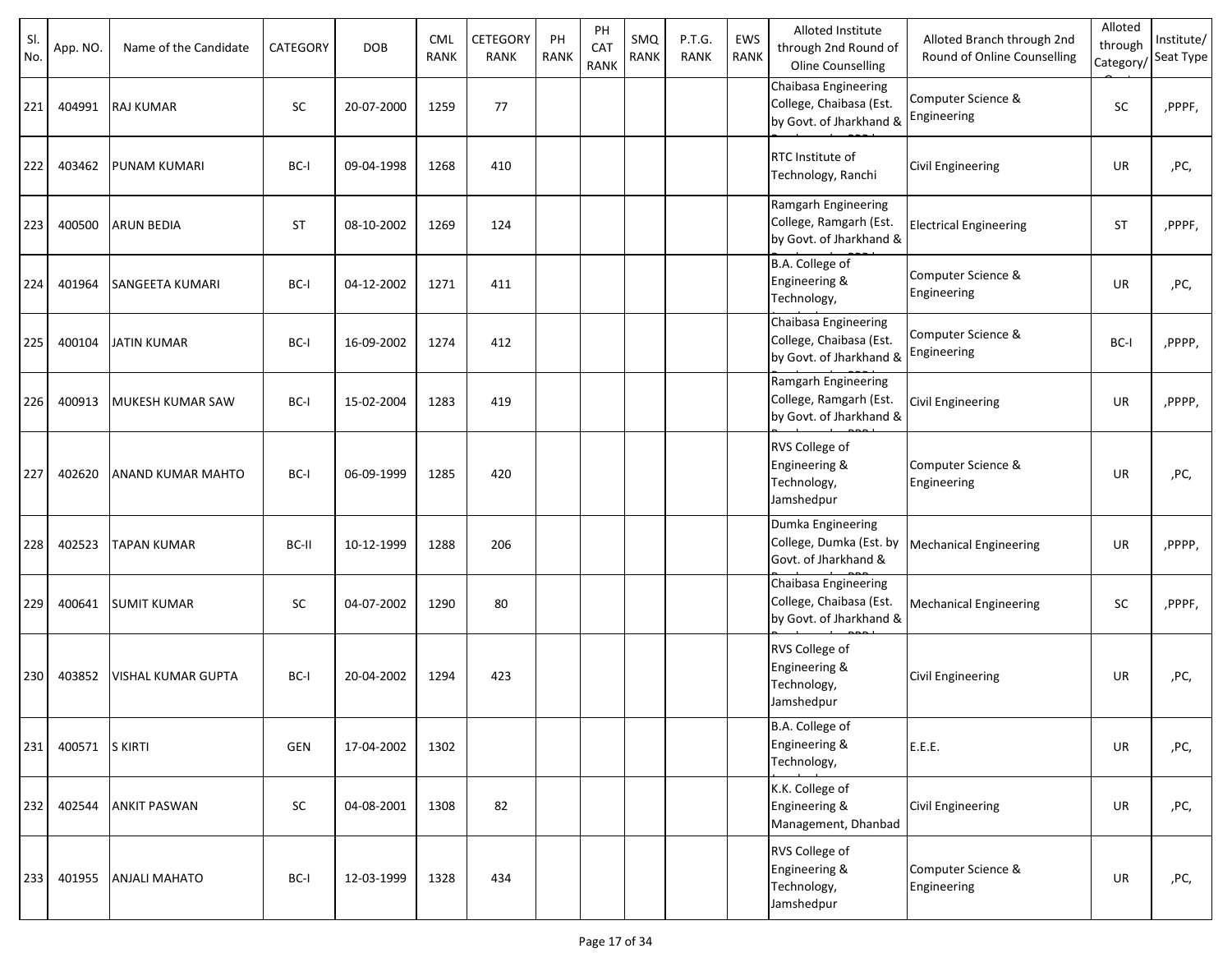| SI.<br>No. | App. NO. | Name of the Candidate      | CATEGORY   | <b>DOB</b> | <b>CML</b><br><b>RANK</b> | CETEGORY<br>RANK | PH<br><b>RANK</b> | PH<br>CAT<br><b>RANK</b> | SMQ<br><b>RANK</b> | P.T.G.<br><b>RANK</b> | EWS<br>RANK | Alloted Institute<br>through 2nd Round of<br>Oline Counselling             | Alloted Branch through 2nd<br>Round of Online Counselling | Alloted<br>through<br>Category/ | Institute/<br>Seat Type |
|------------|----------|----------------------------|------------|------------|---------------------------|------------------|-------------------|--------------------------|--------------------|-----------------------|-------------|----------------------------------------------------------------------------|-----------------------------------------------------------|---------------------------------|-------------------------|
| 234        | 403649   | <b>AJAY KUMAR</b>          | BC-I       | 31-01-2000 | 1330                      | 435              |                   |                          |                    |                       |             | Ramgarh Engineering<br>College, Ramgarh (Est.<br>by Govt. of Jharkhand &   | Civil Engineering                                         | UR                              | ,PPPP,                  |
| 235        | 404565   | <b>ANKIT KUMAR SONI</b>    | BC-II      | 14-11-2001 | 1331                      | 215              |                   |                          |                    |                       |             | Ramgarh Engineering<br>College, Ramgarh (Est.<br>by Govt. of Jharkhand &   | <b>Electrical Engineering</b>                             | UR                              | ,PPPP,                  |
| 236        | 400956   | <b>PRITY KUMARI</b>        | GEN        | 15-01-2003 | 1344                      |                  |                   |                          |                    |                       | 146         | RVS College of<br>Engineering &<br>Technology,<br>Jamshedpur               | E.E.E.                                                    | UR                              | ,PC,                    |
| 237        | 402065   | <b>ABHISHEK RAJ</b>        | BC-I       | 24-03-2000 | 1347                      | 439              |                   |                          |                    |                       |             | Ramgovind Institute of<br>Technology, Koderma                              | Computer Science &<br>Engineering                         | UR                              | ,PC,                    |
| 238        | 402387   | <b>ARYAN KUMAR</b>         | BC-I       | 15-01-1998 | 1350                      | 440              |                   |                          |                    |                       |             | DAV Institute of<br>Engineering &<br>Technology, Palamau                   | Computer Science &<br>Engineering                         | UR                              | ,PC,                    |
| 239        | 403755   | <b>NISHANT KUMAR</b>       | BC-I       | 16-04-1998 | 1369                      | 448              |                   |                          |                    |                       |             | DAV Institute of<br>Engineering &<br>Technology, Palamau                   | <b>Mechanical Engineering</b>                             | UR                              | ,PC,                    |
| 240        | 400078   | <b>SHUBHAM KUMAR</b>       | <b>GEN</b> | 02-12-2003 | 1374                      |                  |                   |                          |                    |                       | 149         | C.I.T Tatisilwai, Ranchi                                                   | Civil Engineering                                         | UR                              | ,PC,                    |
| 241        | 403994   | <b>ANKIT KUMAR</b>         | BC-I       | 29-05-2002 | 1391                      | 457              |                   |                          |                    |                       |             | Ramgarh Engineering<br>College, Ramgarh (Est.<br>by Govt. of Jharkhand &   | <b>Mechanical Engineering</b>                             | UR                              | ,PPPP,                  |
| 242        | 401433   | <b>SURESH ORAON</b>        | <b>ST</b>  | 14-01-2003 | 1396                      | 141              |                   |                          |                    |                       |             | University College of<br>Engineering &<br>Technology, Hazaribag            | <b>Mechanical Engineering</b>                             | <b>ST</b>                       | ,GC,                    |
| 243        | 401881   | <b>SOURAV RAJ</b>          | <b>GEN</b> | 12-09-1999 | 1402                      |                  |                   |                          |                    |                       |             | Chaibasa Engineering<br>College, Chaibasa (Est.<br>by Govt. of Jharkhand & | <b>Mechanical Engineering</b>                             | UR                              | ,PPPP,                  |
| 244        |          | 403152 AMOD KINDO          | <b>ST</b>  | 24-10-2002 | 1409                      | 142              |                   |                          |                    |                       |             | University College of<br>Engineering &<br>Technology, Hazaribag            | Information Technology                                    | <b>ST</b>                       | ,GC,                    |
| 245        | 400004   | <b>RUPESH KUMAR MANDAL</b> | BC-I       | 05-05-2002 | 1415                      | 467              |                   |                          |                    |                       |             | RVS College of<br>Engineering &<br>Technology,<br>Jamshedpur               | <b>Civil Engineering</b>                                  | UR                              | ,PC,                    |
| 246        | 401883   | <b>ABHISHEK KUMAR DAS</b>  | SC         | 29-04-2001 | 1423                      | 89               |                   |                          |                    |                       |             | C.I.T Tatisilwai, Ranchi                                                   | <b>Civil Engineering</b>                                  | UR                              | ,PC,                    |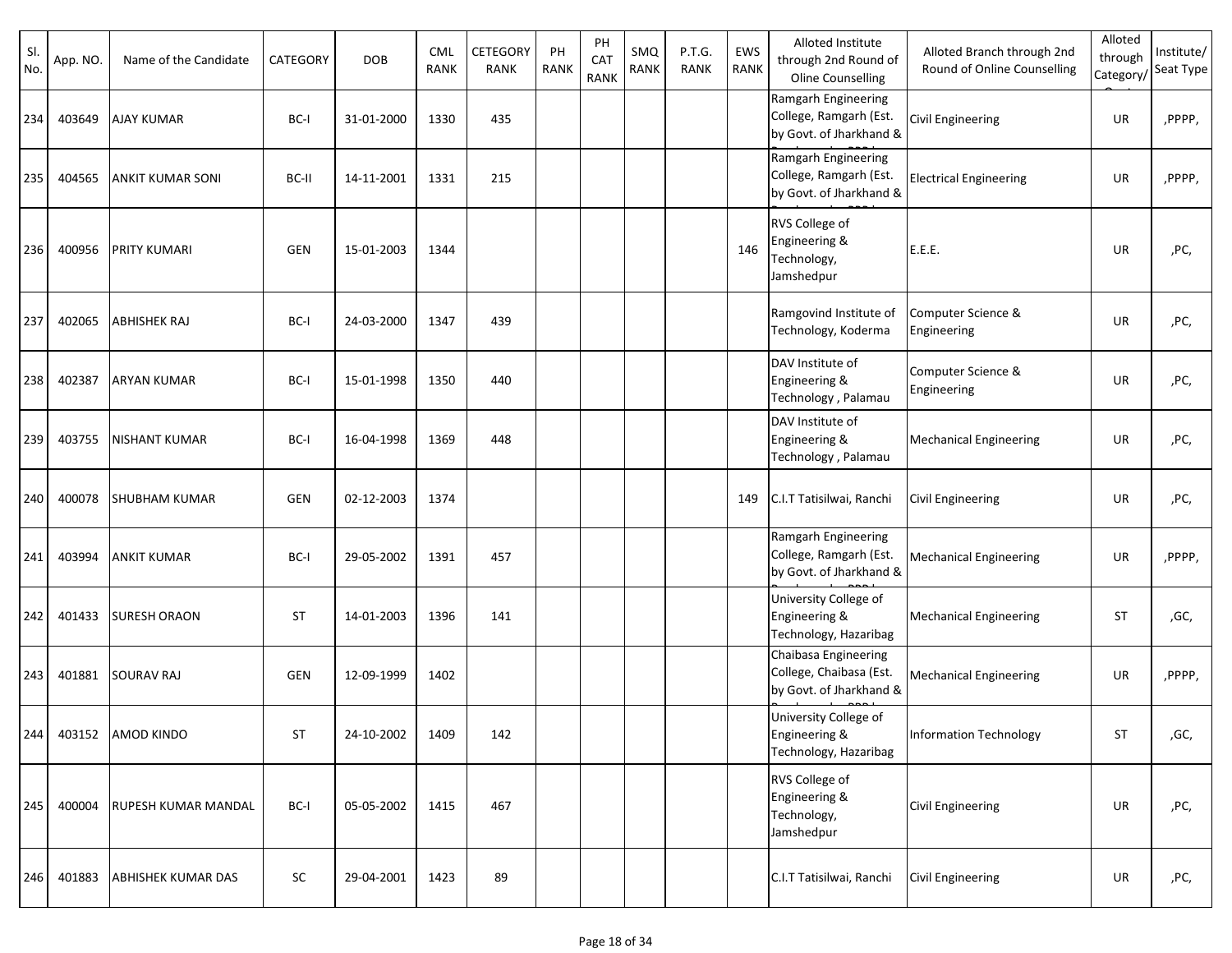| SI.<br>No. | App. NO. | Name of the Candidate            | CATEGORY   | <b>DOB</b> | <b>CML</b><br><b>RANK</b> | CETEGORY<br><b>RANK</b> | PH<br><b>RANK</b> | PH<br>CAT<br><b>RANK</b> | SMQ<br>RANK | P.T.G.<br><b>RANK</b> | EWS<br>RANK | Alloted Institute<br>through 2nd Round of<br><b>Oline Counselling</b>      | Alloted Branch through 2nd<br>Round of Online Counselling | Alloted<br>through<br>Category/ | Institute/<br>Seat Type |
|------------|----------|----------------------------------|------------|------------|---------------------------|-------------------------|-------------------|--------------------------|-------------|-----------------------|-------------|----------------------------------------------------------------------------|-----------------------------------------------------------|---------------------------------|-------------------------|
| 247        | 401243   | PREETY CHOURASIYA                | <b>GEN</b> | 12-04-2003 | 1427                      |                         |                   |                          |             |                       |             | Ramgarh Engineering<br>College, Ramgarh (Est.<br>by Govt. of Jharkhand &   | <b>Electronics &amp; Communication</b><br>Engg.           | UR                              | ,PPPP,                  |
| 248        | 402870   | <b>SAGAR ORAON</b>               | <b>ST</b>  | 13-10-1997 | 1447                      | 148                     |                   |                          |             |                       |             | Dumka Engineering<br>College, Dumka (Est. by<br>Govt. of Jharkhand &       | Computer Science &<br>Engineering                         | <b>ST</b>                       | ,PPPF,                  |
| 249        | 403468   | <b>TOUHID ANSARI</b>             | BC-I       | 20-03-2002 | 1457                      | 480                     |                   |                          |             |                       |             | RTC Institute of<br>Technology, Ranchi                                     | <b>Mechanical Engineering</b>                             | UR                              | ,PC,                    |
| 250        | 404596   | <b>JITENDRA KUMAR</b>            | BC-II      | 12-04-2002 | 1466                      | 233                     |                   |                          |             |                       |             | Chaibasa Engineering<br>College, Chaibasa (Est.<br>by Govt. of Jharkhand & | Civil Engineering                                         | UR                              | ,PPPP,                  |
| 251        | 401567   | <b>KHAGENDRA KUMAR</b>           | BC-I       | 11-03-1999 | 1475                      | 485                     |                   |                          |             |                       |             | Ramgovind Institute of<br>Technology, Koderma                              | E.E.E.                                                    | UR                              | ,PC,                    |
| 252        | 402497   | SAFIA FARHAN MANZARI             | <b>GEN</b> | 01-10-2000 | 1486                      |                         |                   |                          |             |                       | 158         | C.I.T Tatisilwai, Ranchi                                                   | E.E.E.                                                    | UR                              | ,PC,                    |
| 253        | 402029   | <b>AMAR KUMAR YADAV</b>          | BC-II      | 09-09-2002 | 1491                      | 237                     |                   |                          |             |                       |             | RVS College of<br>Engineering &<br>Technology,<br>Jamshedpur               | E.E.E.                                                    | UR                              | ,PC,                    |
| 254        | 402875   | <b>SANJU KUMARI</b>              | SC         | 21-11-2000 | 1500                      | 97                      |                   |                          |             |                       |             | University College of<br>Engineering &<br>Technology, Hazaribag            | Electronics & Communication<br>Engg.                      | <b>SC</b>                       | ,GC,                    |
| 255        | 401084   | MAUSAMI MANDAL                   | BC-I       | 25-04-2003 | 1504                      | 495                     |                   |                          |             |                       |             | B.A. College of<br>Engineering &<br>Technology,                            | Civil Engineering                                         | UR                              | ,PC,                    |
| 256        | 403441   | <b>SOURABH KUMAR</b><br>AGARAWAL | BC-II      | 12-12-1999 | 1507                      | 241                     | 10                |                          |             |                       |             | University College of<br>Engineering &<br>Technology, Hazaribag            | Electronics & Communication<br>Engg.                      | PH-HI                           | ,GC,                    |
| 257        | 402360   | <b>KAJAL KUMARI</b>              | BC-I       | 28-04-2000 | 1515                      | 498                     |                   |                          |             |                       |             | B.A. College of<br>Engineering &<br>Technology,                            | Computer Science &<br>Engineering                         | UR                              | ,PC,                    |
| 258        | 400282   | <b>VIKASH KUMAR MAHTO</b>        | BC-I       | 08-03-2003 | 1518                      | 499                     |                   |                          |             |                       |             | K.K. College of<br>Engineering &<br>Management, Dhanbad                    | Civil Engineering                                         | UR                              | ,PC,                    |
| 259        | 402881   | <b>DINESH DAS</b>                | SC         | 05-02-2002 | 1540                      | 102                     |                   |                          |             |                       |             | Ramgarh Engineering<br>College, Ramgarh (Est.<br>by Govt. of Jharkhand &   | <b>Electrical Engineering</b>                             | UR                              | ,PPPP,                  |
| 260        | 401681   | <b>SHALU KUMARI</b>              | BC-I       | 02-04-2001 | 1545                      | 507                     |                   |                          |             |                       |             | Ramgarh Engineering<br>College, Ramgarh (Est.<br>by Govt. of Jharkhand &   | <b>Electrical Engineering</b>                             | UR                              | ,PPPP,                  |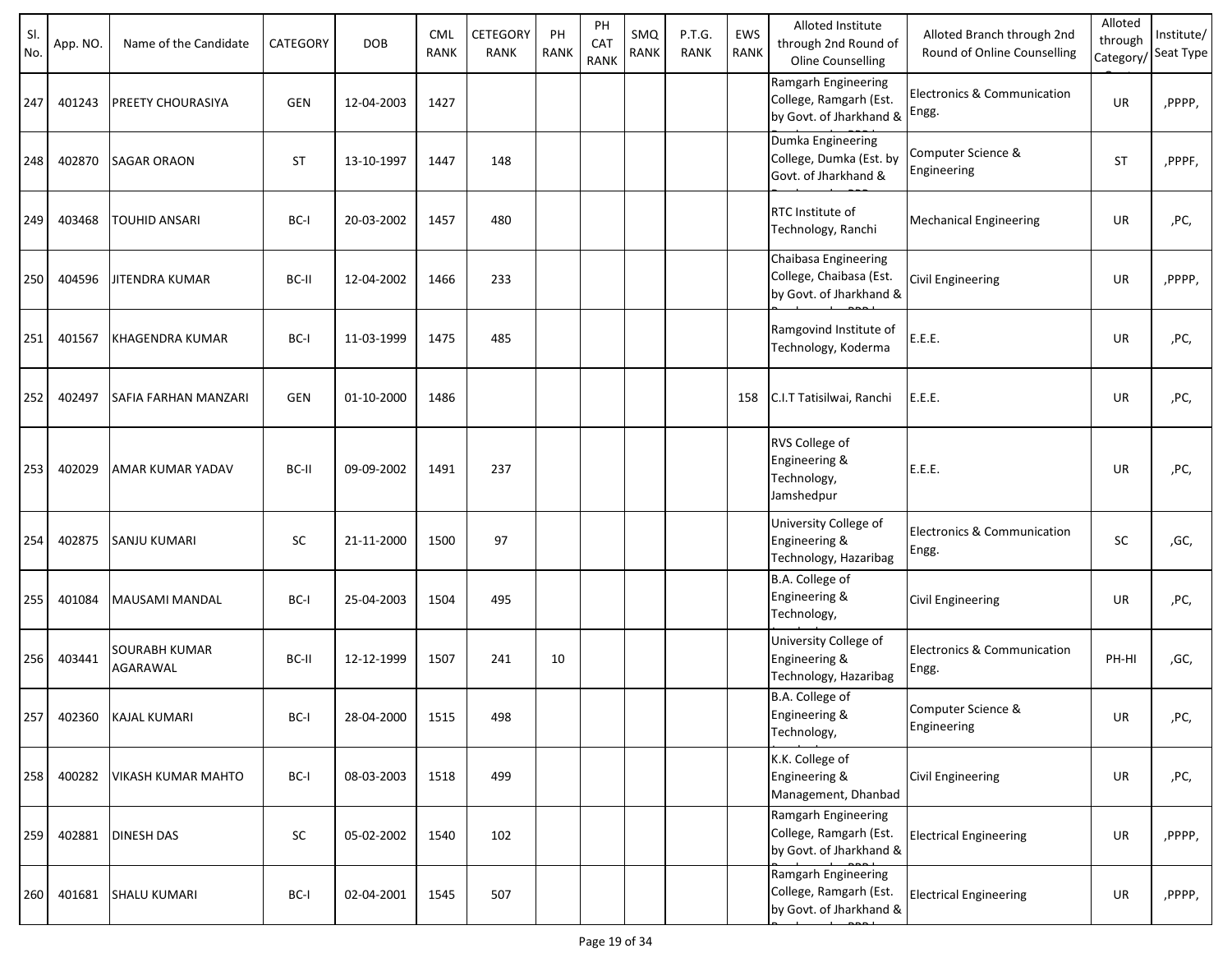| SI.<br>No. | App. NO. | Name of the Candidate    | CATEGORY   | <b>DOB</b> | <b>CML</b><br><b>RANK</b> | CETEGORY<br>RANK | PH<br><b>RANK</b> | PH<br>CAT<br><b>RANK</b> | SMQ<br>RANK | P.T.G.<br><b>RANK</b> | EWS<br>RANK | Alloted Institute<br>through 2nd Round of<br>Oline Counselling             | Alloted Branch through 2nd<br>Round of Online Counselling | Alloted<br>through<br>Category | Institute/<br>Seat Type |
|------------|----------|--------------------------|------------|------------|---------------------------|------------------|-------------------|--------------------------|-------------|-----------------------|-------------|----------------------------------------------------------------------------|-----------------------------------------------------------|--------------------------------|-------------------------|
| 261        | 404350   | <b>MANISH KUMAR</b>      | <b>GEN</b> | 21-11-2000 | 1550                      |                  |                   |                          |             |                       |             | Dumka Engineering<br>College, Dumka (Est. by<br>Govt. of Jharkhand &       | <b>Electrical Engineering</b>                             | UR                             | ,PPPP,                  |
| 262        | 403512   | <b>VIJAY MARANDI</b>     | <b>ST</b>  | 09-11-2002 | 1562                      | 161              |                   |                          |             |                       |             | Chaibasa Engineering<br>College, Chaibasa (Est.<br>by Govt. of Jharkhand & | <b>Electrical Engineering</b>                             | <b>ST</b>                      | ,PPPF,                  |
| 263        | 402330   | PRATIMA MAJHI            | <b>ST</b>  | 05-10-2001 | 1572                      | 163              |                   |                          |             |                       |             | Chaibasa Engineering<br>College, Chaibasa (Est.<br>by Govt. of Jharkhand & | <b>Mechanical Engineering</b>                             | UR                             | ,PPPP,                  |
| 264        | 403249   | MANOJ KUMAR HANSDA       | <b>ST</b>  | 23-04-1998 | 1588                      | 166              |                   |                          |             |                       |             | University College of<br>Engineering &<br>Technology, Hazaribag            | <b>Mechanical Engineering</b>                             | <b>ST</b>                      | ,GC,                    |
| 265        | 404318   | <b>SANJANA KUMARI</b>    | <b>GEN</b> | 10-09-2002 | 1591                      |                  |                   |                          |             |                       |             | Maryland Institute of<br>Technology and<br>Management,                     | Computer Science &<br>Engineering                         | UR                             | ,PC,                    |
| 266        | 404229   | <b>GIRIRAJ TUDU</b>      | <b>ST</b>  | 12-02-2000 | 1606                      | 170              |                   |                          |             |                       |             | Dumka Engineering<br>College, Dumka (Est. by<br>Govt. of Jharkhand &       | <b>Civil Engineering</b>                                  | <b>ST</b>                      | ,PPPP,                  |
| 267        | 402487   | <b>PRACHI GUPTA</b>      | BC-I       | 17-11-2003 | 1619                      | 537              |                   |                          |             |                       |             | Dumka Engineering<br>College, Dumka (Est. by<br>Govt. of Jharkhand &       | <b>Electrical Engineering</b>                             | UR                             | ,PPPP,                  |
| 268        | 401278   | <b>AMIT PRASAD GUPTA</b> | BC-II      | 06-12-2002 | 1623                      | 260              |                   |                          |             |                       |             | Ramgarh Engineering<br>College, Ramgarh (Est.<br>by Govt. of Jharkhand &   | <b>Electrical Engineering</b>                             | UR                             | ,PPPP,                  |
| 269        | 401858   | PUJA HANSDAH             | <b>ST</b>  | 18-09-2003 | 1625                      | 172              |                   |                          |             |                       |             | Chaibasa Engineering<br>College, Chaibasa (Est.<br>by Govt. of Jharkhand & | <b>Mechanical Engineering</b>                             | UR                             | ,PPPP,                  |
| 270        | 403685   | PANKRAJ KUMAR RAJAK      | <b>SC</b>  | 23-10-2002 | 1628                      | 109              |                   |                          |             |                       |             | Ramgarh Engineering<br>College, Ramgarh (Est.<br>by Govt. of Jharkhand &   | <b>Civil Engineering</b>                                  | SC                             | ,PPPP,                  |
| 271        | 403529   | <b>DEWARSHI KUMAR</b>    | BC-I       | 15-01-2004 | 1634                      | 541              |                   |                          |             |                       |             | Ramgarh Engineering<br>College, Ramgarh (Est.<br>by Govt. of Jharkhand &   | Civil Engineering                                         | BC-I                           | ,PPPP,                  |
| 272        | 401195   | <b>NITESH PAHAN</b>      | <b>ST</b>  | 16-12-1999 | 1635                      | 175              |                   |                          |             |                       |             | University College of<br>Engineering &<br>Technology, Hazaribag            | <b>Mechanical Engineering</b>                             | ST                             | ,GC,                    |
| 273        | 404236   | <b>SUNARAM BESRA</b>     | <b>ST</b>  | 17-03-1999 | 1640                      | 177              |                   |                          |             |                       |             | Chaibasa Engineering<br>College, Chaibasa (Est.<br>by Govt. of Jharkhand & | <b>Electrical Engineering</b>                             | UR                             | ,PPPP,                  |
| 274        | 403586   | <b>PURNIMA MAITY</b>     | <b>GEN</b> | 22-12-1999 | 1655                      |                  |                   |                          |             |                       |             | Ramgarh Engineering<br>College, Ramgarh (Est.<br>by Govt. of Jharkhand &   | Computer Science &<br>Engineering                         | UR                             | ,PPPP,                  |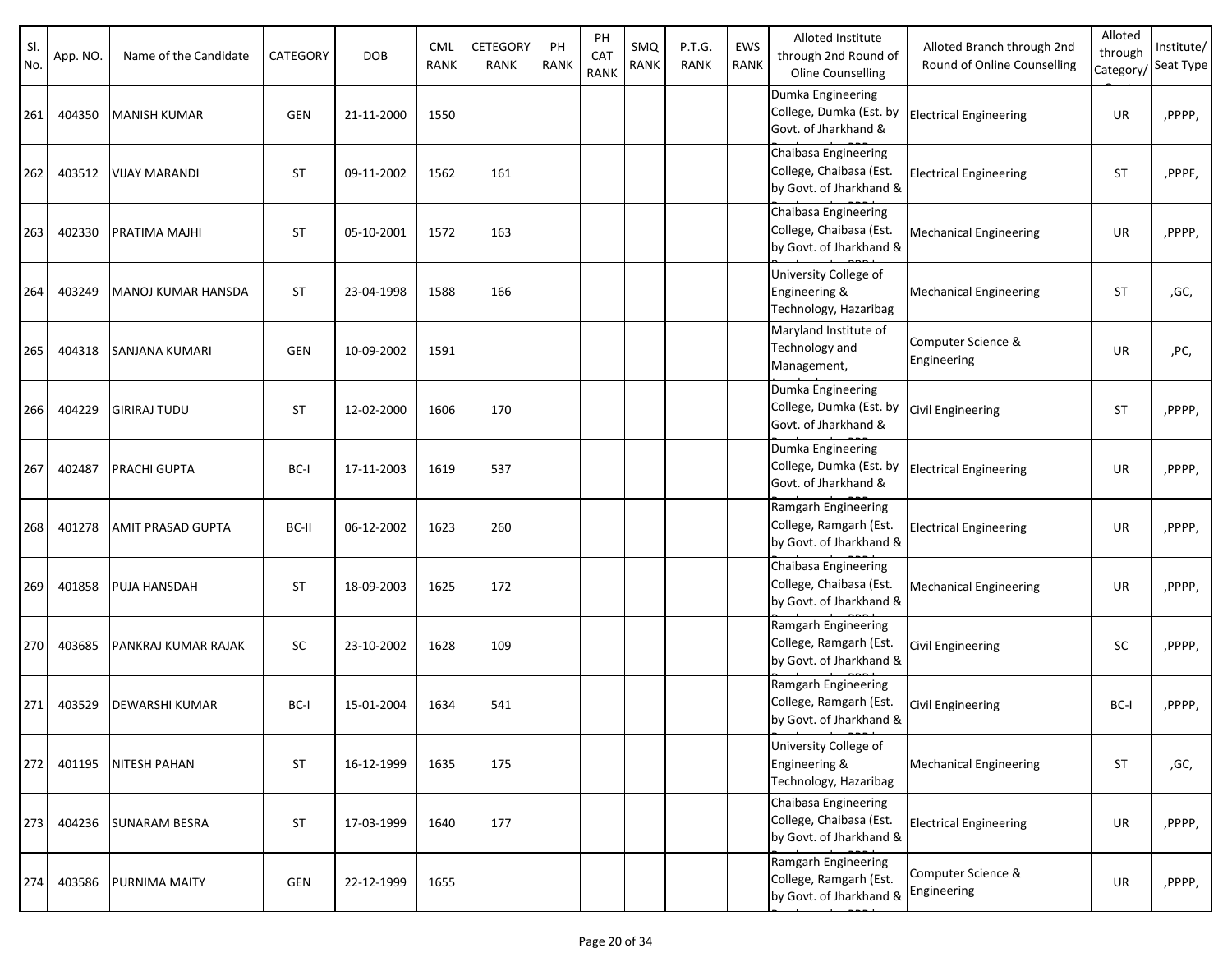| SI.<br>No. | App. NO. | Name of the Candidate      | CATEGORY   | <b>DOB</b> | <b>CML</b><br><b>RANK</b> | CETEGORY<br><b>RANK</b> | PH<br><b>RANK</b> | PH<br>CAT<br><b>RANK</b> | SMQ<br><b>RANK</b> | P.T.G.<br><b>RANK</b> | EWS<br><b>RANK</b> | Alloted Institute<br>through 2nd Round of<br>Oline Counselling             | Alloted Branch through 2nd<br>Round of Online Counselling | Alloted<br>through<br>Category/ | Institute/<br>Seat Type |
|------------|----------|----------------------------|------------|------------|---------------------------|-------------------------|-------------------|--------------------------|--------------------|-----------------------|--------------------|----------------------------------------------------------------------------|-----------------------------------------------------------|---------------------------------|-------------------------|
| 275        | 403747   | VARSHA KUMARI              | <b>SC</b>  | 14-08-2002 | 1657                      | 116                     |                   |                          |                    |                       |                    | B.A. College of<br>Engineering &<br>Technology,                            | Computer Science &<br>Engineering                         | UR                              | ,PC,                    |
| 276        | 402902   | VISHAL HANSDA              | <b>ST</b>  | 28-04-1999 | 1678                      | 183                     |                   |                          |                    |                       |                    | <b>BIT Sindri, Dhanbad</b>                                                 | Production and Industrial<br>Engineering                  | <b>ST</b>                       | ,GC,                    |
| 277        | 404540   | CHANDNI KUMARI             | BC-I       | 04-06-2002 | 1689                      | 554                     |                   |                          |                    |                       |                    | Ramgarh Engineering<br>College, Ramgarh (Est.<br>by Govt. of Jharkhand &   | Computer Science &<br>Engineering                         | <b>UR</b>                       | ,PPPP,                  |
| 278        | 400123   | PRIYA KUMARI               | <b>SC</b>  | 20-09-2001 | 1690                      | 119                     |                   |                          |                    |                       |                    | <b>Gurugovind Singh</b><br><b>Educational Society</b><br>Technical Campus, | Computer Science &<br>Engineering                         | <b>UR</b>                       | ,PC,                    |
| 279        | 404250   | PRABHA KUMARI              | BC-I       | 06-05-2003 | 1694                      | 556                     |                   |                          |                    |                       |                    | Maryland Institute of<br>Technology and<br>Management,                     | <b>Civil Engineering</b>                                  | UR                              | ,PC,                    |
| 280        | 401164   | PRASHANT SAGAR ORAON       | <b>ST</b>  | 08-11-2001 | 1718                      | 191                     |                   |                          |                    |                       |                    | Ramgarh Engineering<br>College, Ramgarh (Est.<br>by Govt. of Jharkhand &   | Civil Engineering                                         | <b>ST</b>                       | ,PPPP,                  |
| 281        | 401430   | MADHUR KUMAR SAHU          | BC-I       | 26-01-2001 | 1719                      | 563                     |                   |                          |                    |                       |                    | Dumka Engineering<br>College, Dumka (Est. by<br>Govt. of Jharkhand &       | Computer Science &<br>Engineering                         | <b>UR</b>                       | ,PPPP,                  |
| 282        | 401241   | VIVEK KUMAR SAH            | BC-I       | 04-04-1998 | 1722                      | 564                     |                   |                          |                    |                       |                    | Nilai Education Trust's<br>Group of Institutions,<br>Thakurgoan, Burmu,    | Civil Engineering                                         | UR                              | ,PC,                    |
| 283        | 403850   | <b>GOURAV KUMAR MISHRA</b> | GEN        | 03-03-2003 | 1725                      |                         |                   |                          |                    |                       | 165                | Nilai Education Trust's<br>Group of Institutions,<br>Thakurgoan, Burmu,    | Civil Engineering                                         | UR                              | ,PC,                    |
| 284        | 400705   | ABHISHEK KUMAR             | <b>SC</b>  | 12-08-2001 | 1736                      | 121                     |                   |                          |                    |                       |                    | University College of<br>Engineering &<br>Technology, Hazaribag            | <b>Mechanical Engineering</b>                             | SC                              | ,GC,                    |
| 285        | 404383   | RAKESH KUMAR VERMA         | <b>GEN</b> | 23-11-1996 | 1743                      |                         |                   |                          |                    |                       | 170                | DAV Institute of<br>Engineering &<br>Technology, Palamau                   | <b>Mechanical Engineering</b>                             | UR                              | ,PC,                    |
| 286        | 400706   | <b>NISHA KUMARI</b>        | BC-I       | 29-04-2003 | 1744                      | 567                     |                   |                          |                    |                       |                    | RVS College of<br>Engineering &<br>Technology,<br>Jamshedpur               | Computer Science &<br>Engineering                         | BC-I                            | ,PC,                    |
| 287        | 404588   | <b>RAM MAJHI</b>           | <b>ST</b>  | 14-10-1998 | 1745                      | 200                     |                   |                          |                    | 5                     |                    | University College of<br>Engineering &<br>Technology, Hazaribag            | <b>Mechanical Engineering</b>                             | <b>STP</b>                      | ,GC,                    |
| 288        | 402335   | <b>CHANDAN KUMAR</b>       | GEN        | 21-01-2001 | 1749                      |                         |                   |                          |                    |                       |                    | Ramgarh Engineering<br>College, Ramgarh (Est.<br>by Govt. of Jharkhand &   | Computer Science &<br>Engineering                         | UR                              | ,PPPP,                  |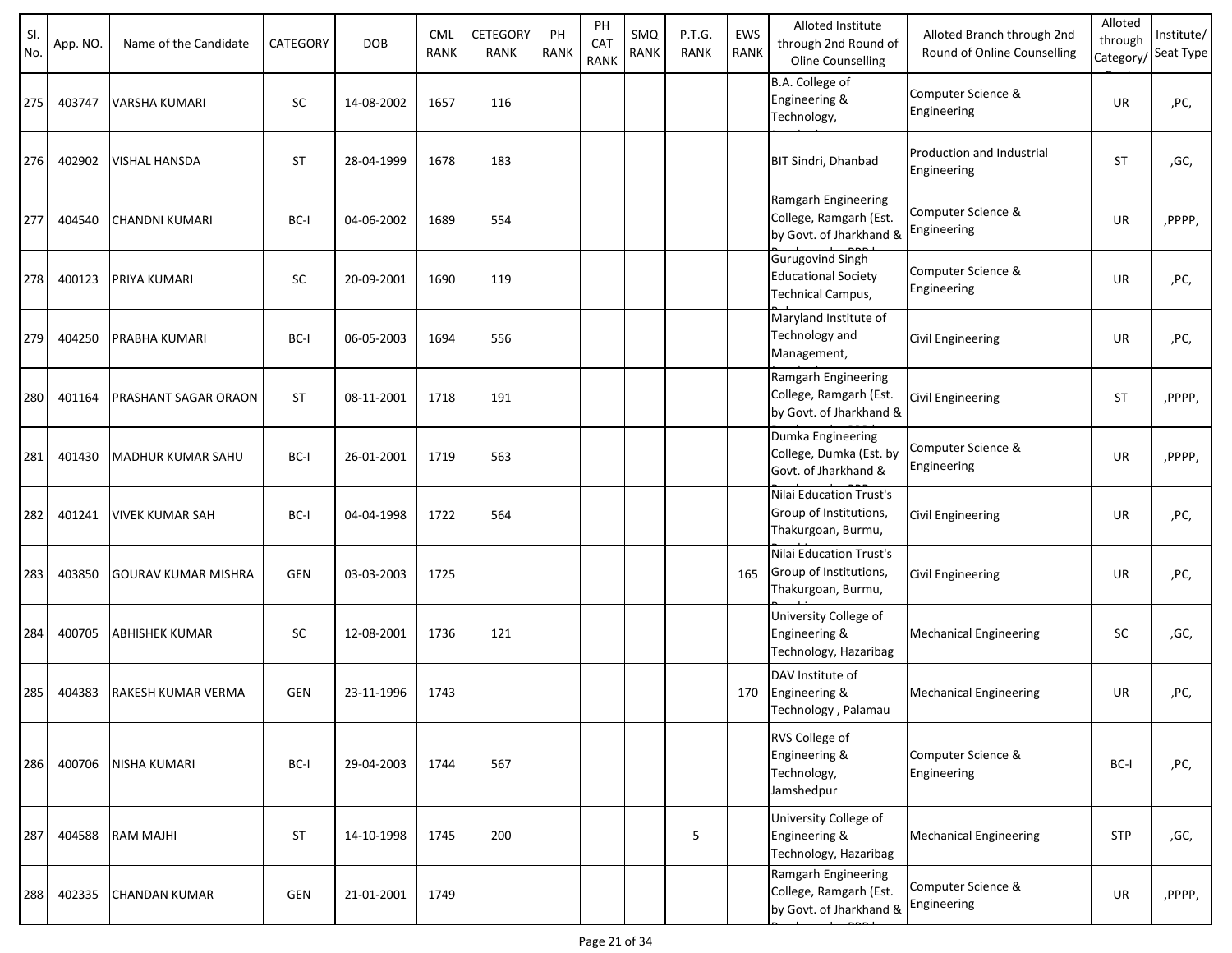| SI.<br>No. | App. NO. | Name of the Candidate | CATEGORY  | <b>DOB</b> | <b>CML</b><br>RANK | CETEGORY<br><b>RANK</b> | PH<br><b>RANK</b> | PH<br>CAT<br><b>RANK</b> | SMQ<br><b>RANK</b> | P.T.G.<br><b>RANK</b> | EWS<br><b>RANK</b> | Alloted Institute<br>through 2nd Round of<br>Oline Counselling             | Alloted Branch through 2nd<br>Round of Online Counselling | Alloted<br>through<br>Category/ | Institute/<br>Seat Type |
|------------|----------|-----------------------|-----------|------------|--------------------|-------------------------|-------------------|--------------------------|--------------------|-----------------------|--------------------|----------------------------------------------------------------------------|-----------------------------------------------------------|---------------------------------|-------------------------|
| 289        | 401348   | ASHA KUMARI           | <b>ST</b> | 18-04-1999 | 1763               | 201                     |                   |                          |                    |                       |                    | Ramgarh Engineering<br>College, Ramgarh (Est.<br>by Govt. of Jharkhand &   | Computer Science &<br>Engineering                         | <b>ST</b>                       | ,PPPF,                  |
| 290        | 401647   | <b>MAYA KUMARI</b>    | BC-I      | 13-10-2001 | 1769               | 575                     |                   |                          |                    |                       |                    | Ramgarh Engineering<br>College, Ramgarh (Est.<br>by Govt. of Jharkhand &   | Computer Science &<br>Engineering                         | UR                              | ,PPPP,                  |
| 291        | 401056   | PREM KUMAR MAHATO     | BC-I      | 18-11-2002 | 1777               | 580                     |                   |                          |                    |                       |                    | RVS College of<br>Engineering &<br>Technology,<br>Jamshedpur               | <b>Mechanical Engineering</b>                             | UR                              | ,PC,                    |
| 292        | 403027   | VIKASH KUMAR          | BC-I      | 18-12-2000 | 1779               | 581                     |                   |                          |                    |                       |                    | Ramgarh Engineering<br>College, Ramgarh (Est.<br>by Govt. of Jharkhand &   | Electronics & Communication<br>Engg.                      | UR                              | ,PPPP,                  |
| 293        | 402178   | RAVI KANT MURMU       | <b>ST</b> | 28-11-1999 | 1783               | 203                     |                   |                          |                    |                       |                    | Dumka Engineering<br>College, Dumka (Est. by<br>Govt. of Jharkhand &       | <b>Electronics &amp; Communication</b><br>Engg.           | <b>ST</b>                       | ,PPPF,                  |
| 294        | 403336   | <b>RAHUL KUMAR</b>    | BC-II     | 05-04-2000 | 1807               | 292                     |                   |                          |                    |                       |                    | Dumka Engineering<br>College, Dumka (Est. by<br>Govt. of Jharkhand &       | <b>Mechanical Engineering</b>                             | UR                              | ,PPPP,                  |
| 295        | 400208   | <b>ADITYA SOREN</b>   | <b>ST</b> | 17-08-2000 | 1809               | 207                     |                   |                          |                    |                       |                    | Chaibasa Engineering<br>College, Chaibasa (Est.<br>by Govt. of Jharkhand & | Mechanical Engineering                                    | UR                              | ,PPPP,                  |
| 296        | 400556   | <b>SUSHIL MURMU</b>   | <b>ST</b> | 20-11-2001 | 1814               | 208                     |                   |                          |                    |                       |                    | Dumka Engineering<br>College, Dumka (Est. by<br>Govt. of Jharkhand &       | <b>Mechanical Engineering</b>                             | UR                              | ,PPPP,                  |
| 297        | 400381   | ANJALI KUMARI         | BC-I      | 06-10-2003 | 1836               | 595                     |                   |                          |                    |                       |                    | B.A. College of<br>Engineering &<br>Technology,                            | Computer Science &<br>Engineering                         | UR                              | ,PC,                    |
| 298        | 402470   | DRISHTANT KUMAR SINGH | BC-II     | 25-06-2001 | 1848               | 302                     |                   |                          |                    |                       |                    | Ramgovind Institute of<br>Technology, Koderma                              | <b>Mechanical Engineering</b>                             | UR                              | ,PC,                    |
| 299        | 401480   | <b>DIVYA BODRA</b>    | <b>ST</b> | 15-12-2001 | 1850               | 214                     |                   |                          |                    |                       |                    | University College of<br>Engineering &<br>Technology, Hazaribag            | Electronics & Communication<br>Engg.                      | <b>ST</b>                       | ,GC,                    |
| 300        | 402943   | PRAMILA MARANDI       | <b>ST</b> | 17-10-2002 | 1855               | 215                     |                   |                          |                    |                       |                    | Ramgarh Engineering<br>College, Ramgarh (Est.<br>by Govt. of Jharkhand &   | Civil Engineering                                         | ST                              | ,PPPP,                  |
| 301        | 404820   | <b>SUSHMA BADAIK</b>  | <b>ST</b> | 10-04-2001 | 1863               | 218                     |                   |                          |                    |                       |                    | Chaibasa Engineering<br>College, Chaibasa (Est.<br>by Govt. of Jharkhand & | Computer Science &<br>Engineering                         | <b>ST</b>                       | ,PPPF,                  |
| 302        | 404842   | <b>BONITUDU</b>       | <b>ST</b> | 17-04-2000 | 1865               | 219                     |                   |                          |                    |                       |                    | Dumka Engineering<br>College, Dumka (Est. by<br>Govt. of Jharkhand &       | <b>Mechanical Engineering</b>                             | UR                              | ,PPPP,                  |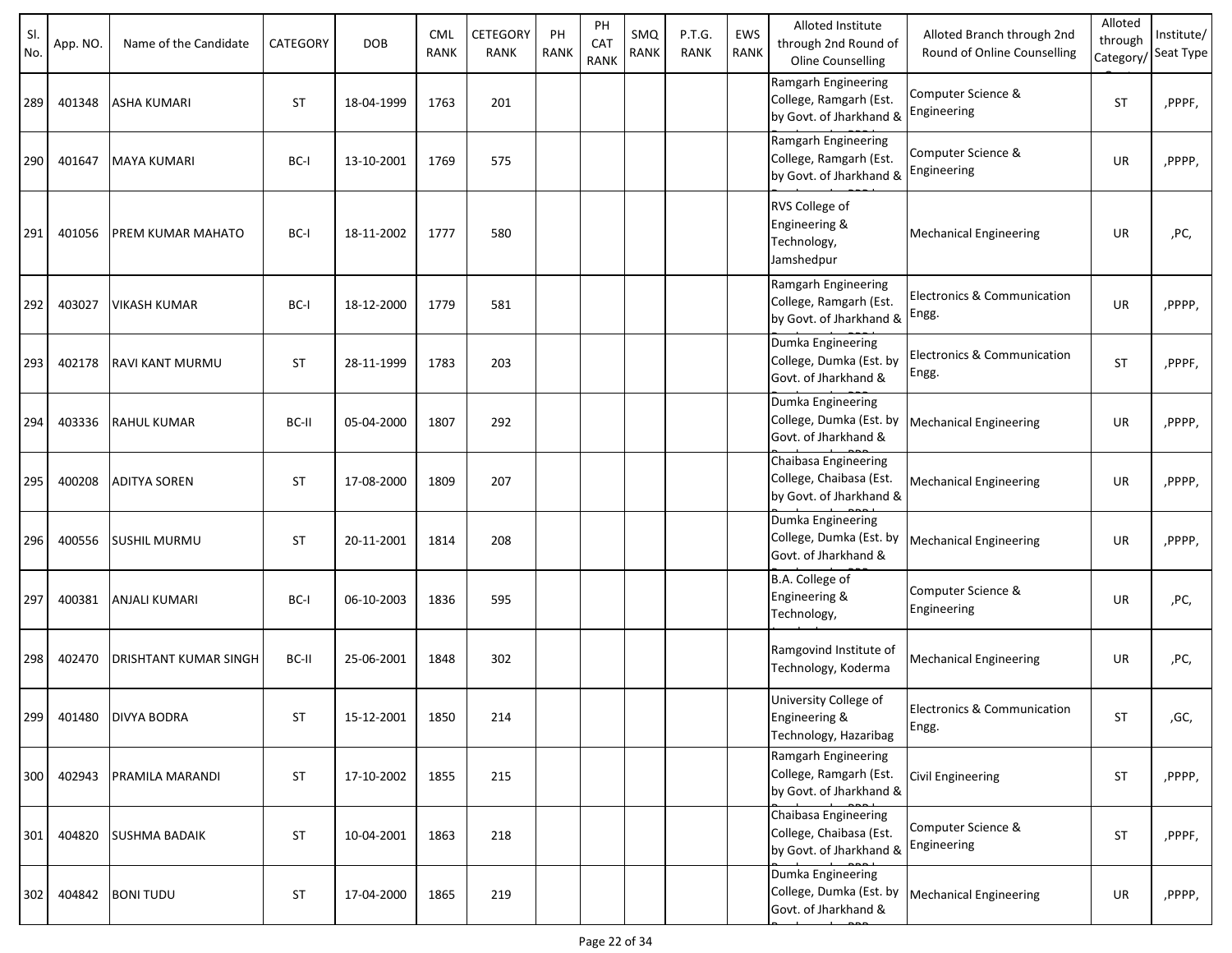| SI.<br>No. | App. NO. | Name of the Candidate      | CATEGORY   | <b>DOB</b> | <b>CML</b><br><b>RANK</b> | CETEGORY<br>RANK | PH<br>RANK | PH<br>CAT<br><b>RANK</b> | SMQ<br>RANK | P.T.G.<br><b>RANK</b> | EWS<br>RANK | Alloted Institute<br>through 2nd Round of<br><b>Oline Counselling</b>      | Alloted Branch through 2nd<br>Round of Online Counselling | Alloted<br>through | Institute/<br>Category/Seat Type |
|------------|----------|----------------------------|------------|------------|---------------------------|------------------|------------|--------------------------|-------------|-----------------------|-------------|----------------------------------------------------------------------------|-----------------------------------------------------------|--------------------|----------------------------------|
| 303        | 402724   | <b>MARSHAL MAJHI</b>       | <b>ST</b>  | 15-03-2000 | 1869                      | 221              |            |                          |             |                       |             | Chaibasa Engineering<br>College, Chaibasa (Est.<br>by Govt. of Jharkhand & | <b>Civil Engineering</b>                                  | UR                 | ,PPPP,                           |
| 304        | 403844   | <b>ABHISHEK KUMAR</b>      | BC-I       | 21-09-2003 | 1877                      | 601              |            |                          |             |                       |             | Dumka Engineering<br>College, Dumka (Est. by<br>Govt. of Jharkhand &       | <b>Electrical Engineering</b>                             | UR                 | ,PPPP,                           |
| 305        | 404793   | <b>GUDDU KUMAR SINGH</b>   | <b>GEN</b> | 02-10-2000 | 1884                      |                  |            |                          |             |                       |             | RVS College of<br>Engineering &<br>Technology,<br>Jamshedpur               | <b>Civil Engineering</b>                                  | UR                 | ,PC,                             |
| 306        | 402438   | <b>TANU SHREE</b>          | <b>GEN</b> | 20-01-2003 | 1886                      |                  |            |                          |             |                       |             | C.I.T Tatisilwai, Ranchi                                                   | <b>Civil Engineering</b>                                  | UR                 | ,PC,                             |
| 307        | 400686   | <b>SHIKHA KUMARI</b>       | <b>GEN</b> | 08-02-2003 | 1905                      |                  |            |                          |             |                       | 179         | RVS College of<br>Engineering &<br>Technology,<br>Jamshedpur               | E.E.E.                                                    | UR                 | ,PC,                             |
| 308        | 400076   | <b>SANJEEV KUMAR DIGGI</b> | <b>ST</b>  | 28-06-1999 | 1906                      | 231              |            |                          |             |                       |             | Chaibasa Engineering<br>College, Chaibasa (Est.<br>by Govt. of Jharkhand & | <b>Mechanical Engineering</b>                             | UR                 | ,PPPP,                           |
| 309        | 400749   | <b>SHEKHAR SUMAN</b>       | BC-II      | 07-03-2004 | 1908                      | 309              | 15         |                          |             |                       |             | Chaibasa Engineering<br>College, Chaibasa (Est.<br>by Govt. of Jharkhand & | <b>Civil Engineering</b>                                  | UR                 | ,PPPP,                           |
| 310        | 404787   | <b>SWETA KUMARI</b>        | BC-I       | 10-04-2002 | 1914                      | 605              |            |                          |             |                       |             | C.I.T Tatisilwai, Ranchi                                                   | Computer Science &<br>Engineering                         | UR                 | ,PC,                             |
| 311        | 402709   | <b>RUBY KUMARI</b>         | SC         | 13-02-1999 | 1915                      | 139              |            |                          |             |                       |             | University College of<br>Engineering &<br>Technology, Hazaribag            | Electronics & Communication<br>Engg.                      | <b>SC</b>          | ,GC,                             |
| 312        | 405338   | <b>PANKAJ KUMAR</b>        | SC         | 05-10-1999 | 1916                      | 140              |            |                          |             |                       |             | C.I.T Tatisilwai, Ranchi                                                   | <b>Mechanical Engineering</b>                             | UR                 | ,PC,                             |
| 313        | 403075   | <b>SANJEEV PRASAD</b>      | GEN        | 01-01-2002 | 1922                      |                  |            |                          |             |                       |             | K.K. College of<br>Engineering &<br>Management, Dhanbad                    | <b>Civil Engineering</b>                                  | <b>UR</b>          | ,PC,                             |
| 314        | 401039   | <b>JAINAB FATMEE</b>       | BC-I       | 23-12-2000 | 1925                      | 608              |            |                          |             |                       |             | RTC Institute of<br>Technology, Ranchi                                     | Computer Science &<br>Engineering                         | UR                 | ,PC,                             |
| 315        | 404819   | <b>GAURAV KUMAR</b>        | SC         | 11-08-2000 | 1933                      | 142              |            |                          |             |                       |             | Ramgarh Engineering<br>College, Ramgarh (Est.<br>by Govt. of Jharkhand &   | <b>Civil Engineering</b>                                  | SC                 | ,PPPP,                           |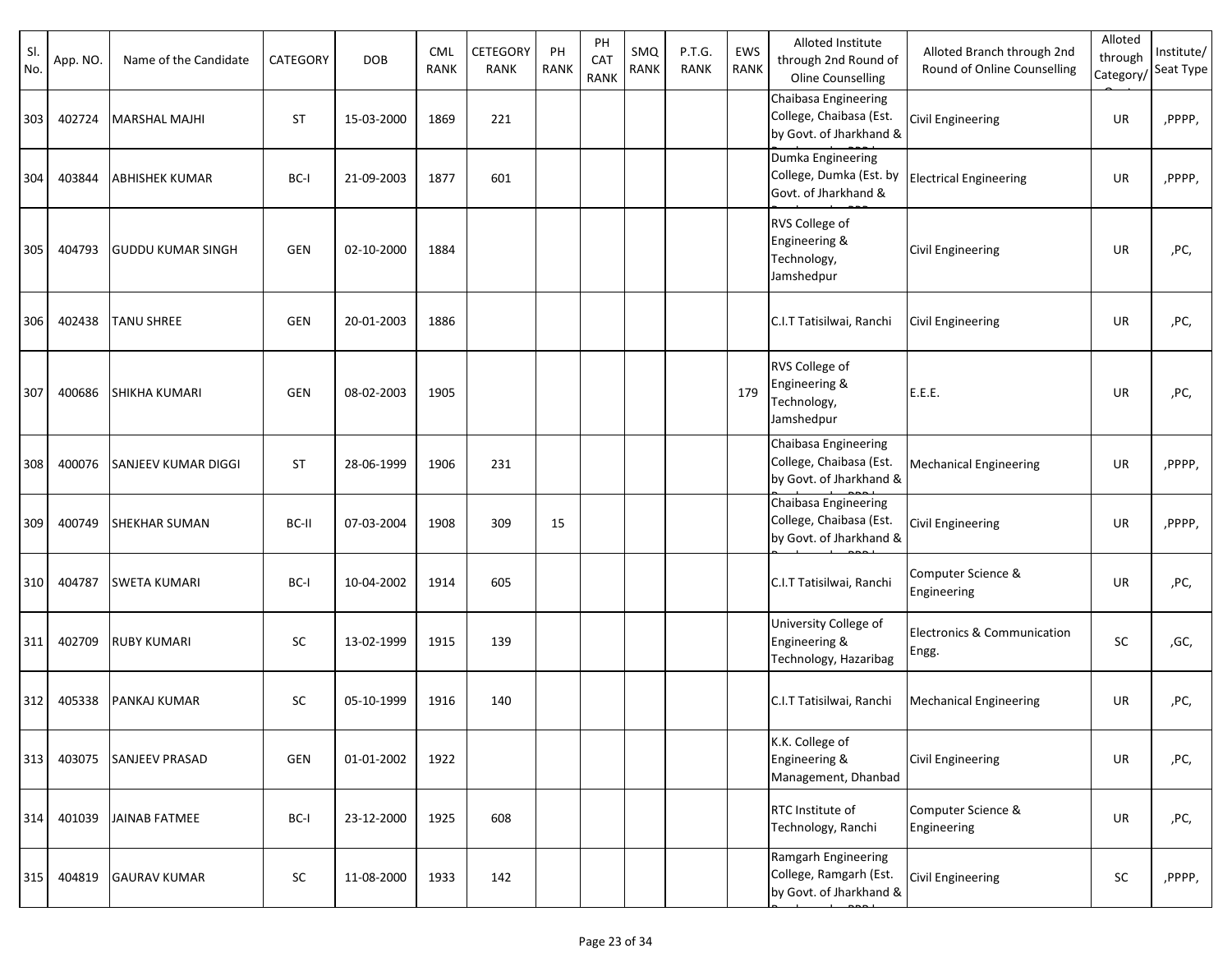| SI.<br>No. | App. NO. | Name of the Candidate | CATEGORY   | <b>DOB</b> | <b>CML</b><br><b>RANK</b> | CETEGORY<br><b>RANK</b> | PH<br><b>RANK</b> | PH<br>CAT<br><b>RANK</b> | SMQ<br><b>RANK</b> | P.T.G.<br><b>RANK</b> | EWS<br>RANK | Alloted Institute<br>through 2nd Round of<br>Oline Counselling             | Alloted Branch through 2nd<br>Round of Online Counselling | Alloted<br>through<br>Category/ | Institute/<br>Seat Type |
|------------|----------|-----------------------|------------|------------|---------------------------|-------------------------|-------------------|--------------------------|--------------------|-----------------------|-------------|----------------------------------------------------------------------------|-----------------------------------------------------------|---------------------------------|-------------------------|
| 316        | 400845   | ANTRA PRASAD MODI     | <b>ST</b>  | 15-01-2004 | 1934                      | 236                     |                   |                          |                    |                       |             | Ramgarh Engineering<br>College, Ramgarh (Est.<br>by Govt. of Jharkhand &   | <b>Electronics &amp; Communication</b><br>Engg.           | <b>ST</b>                       | ,PPPF,                  |
| 317        | 401425   | AMARDEEP HANSDA       | <b>ST</b>  | 25-12-1998 | 1935                      | 237                     |                   |                          |                    |                       |             | Ramgarh Engineering<br>College, Ramgarh (Est.<br>by Govt. of Jharkhand &   | <b>Civil Engineering</b>                                  | <b>ST</b>                       | ,PPPP,                  |
| 318        | 403088   | <b>ASHISH KUMAR</b>   | <b>ST</b>  | 11-07-2000 | 1936                      | 238                     |                   |                          |                    |                       |             | Ramgarh Engineering<br>College, Ramgarh (Est.<br>by Govt. of Jharkhand &   | Civil Engineering                                         | <b>ST</b>                       | ,PPPP,                  |
| 319        | 401068   | SRISHTI NAYAN         | <b>GEN</b> | 28-09-2001 | 1939                      |                         |                   |                          |                    |                       |             | B.A. College of<br>Engineering &<br>Technology,                            | Computer Science &<br>Engineering                         | <b>UR</b>                       | ,PC,                    |
| 320        | 402138   | SAMPURNA KUMARI       | BC-II      | 31-07-2003 | 1943                      | 314                     |                   |                          |                    |                       |             | Gurugovind Singh<br><b>Educational Society</b><br>Technical Campus,        | Computer Science &<br>Engineering                         | UR                              | ,PC,                    |
| 321        | 400016   | SHASHI SHEKHAR SOREN  | <b>ST</b>  | 22-01-1996 | 1944                      | 241                     |                   |                          |                    |                       |             | Dumka Engineering<br>College, Dumka (Est. by<br>Govt. of Jharkhand &       | <b>Electrical Engineering</b>                             | UR                              | ,PPPP,                  |
| 322        | 402469   | <b>BABITA MAHATO</b>  | BC-I       | 25-10-2002 | 1954                      | 615                     |                   |                          |                    |                       |             | C.I.T Tatisilwai, Ranchi                                                   | Computer Science &<br>Engineering                         | <b>UR</b>                       | ,PC,                    |
| 323        | 400589   | PRIYANKA KUMARI       | SC         | 09-01-2000 | 1961                      | 146                     |                   |                          |                    |                       |             | RVS College of<br>Engineering &<br>Technology,<br>Jamshedpur               | Computer Science &<br>Engineering                         | <b>SC</b>                       | ,PC,                    |
| 324        | 400266   | AKSHAY KUMAR RAVI     | SC         | 12-04-2000 | 1970                      | 148                     |                   |                          |                    |                       |             | Chaibasa Engineering<br>College, Chaibasa (Est.<br>by Govt. of Jharkhand & | <b>Electrical Engineering</b>                             | UR                              | ,PPPP,                  |
| 325        | 400569   | <b>ANKIT EKKA</b>     | <b>ST</b>  | 17-02-1999 | 1971                      | 246                     |                   |                          |                    |                       |             | University College of<br>Engineering &<br>Technology, Hazaribag            | Electronics & Communication<br>Engg.                      | <b>ST</b>                       | ,GC,                    |
| 326        | 405283   | PINTU HANSDA          | ST         | 01-05-2001 | 1973                      | 247                     |                   |                          |                    |                       |             | K.K. College of<br>Engineering &<br>Management, Dhanbad                    | Civil Engineering                                         | UR                              | ,PC,                    |
| 327        | 402640   | <b>RAHUL BASKI</b>    | <b>ST</b>  | 09-07-2000 | 1975                      | 248                     |                   |                          |                    |                       |             | University College of<br>Engineering &<br>Technology, Hazaribag            | Electronics & Communication<br>Engg.                      | <b>ST</b>                       | ,GC,                    |
| 328        | 401483   | <b>SAPNA KUMARI</b>   | GEN        | 26-12-2001 | 1982                      |                         |                   |                          |                    |                       | 187         | Ramgarh Engineering<br>College, Ramgarh (Est.<br>by Govt. of Jharkhand &   | <b>Electrical Engineering</b>                             | UR                              | ,PPPP,                  |
| 329        | 404061   | <b>SWATI KUMARI</b>   | BC-II      | 01-12-1999 | 1991                      | 322                     |                   |                          |                    |                       |             | Ramgarh Engineering<br>College, Ramgarh (Est.<br>by Govt. of Jharkhand &   | Computer Science &<br>Engineering                         | UR                              | ,PPPP,                  |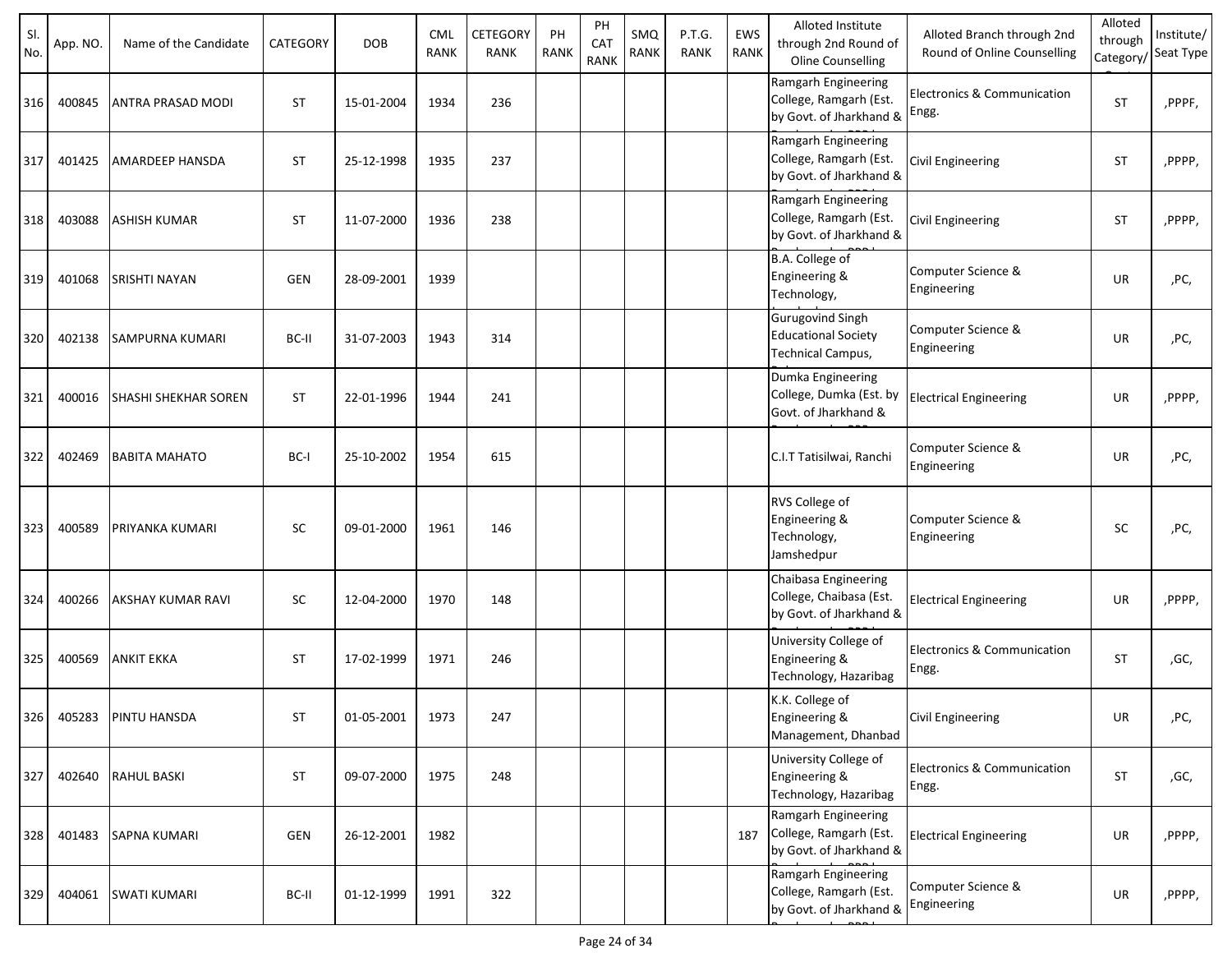| SI.<br>No. | App. NO. | Name of the Candidate | CATEGORY  | <b>DOB</b> | <b>CML</b><br>RANK | CETEGORY<br><b>RANK</b> | PH<br><b>RANK</b> | PH<br>CAT<br><b>RANK</b> | SMQ<br><b>RANK</b> | P.T.G.<br><b>RANK</b> | EWS<br><b>RANK</b> | Alloted Institute<br>through 2nd Round of<br>Oline Counselling             | Alloted Branch through 2nd<br>Round of Online Counselling | Alloted<br>through<br>Category/ | Institute/<br>Seat Type |
|------------|----------|-----------------------|-----------|------------|--------------------|-------------------------|-------------------|--------------------------|--------------------|-----------------------|--------------------|----------------------------------------------------------------------------|-----------------------------------------------------------|---------------------------------|-------------------------|
| 330        | 400741   | SAREETA USHA MURMU    | <b>ST</b> | 12-01-2002 | 1994               | 252                     |                   |                          |                    |                       |                    | Chaibasa Engineering<br>College, Chaibasa (Est.<br>by Govt. of Jharkhand & | <b>Electrical Engineering</b>                             | UR                              | ,PPPP,                  |
| 331        | 400023   | <b>SANSKAR KISHAN</b> | BC-I      | 07-01-2003 | 2008               | 623                     |                   |                          |                    |                       |                    | C.I.T Tatisilwai, Ranchi                                                   | Computer Science &<br>Engineering                         | <b>UR</b>                       | ,PC,                    |
| 332        | 403681   | MD RIYAZ ANSARI       | BC-II     | 25-03-1999 | 2021               | 324                     |                   |                          |                    |                       |                    | K.K. College of<br>Engineering &<br>Management, Dhanbad                    | <b>Electrical Engineering</b>                             | UR                              | ,PC,                    |
| 333        | 405191   | HARSHIT KUMAR         | GEN       | 09-06-2000 | 2023               |                         |                   |                          |                    |                       |                    | K.K. College of<br>Engineering &<br>Management, Dhanbad                    | Computer Science &<br>Engineering                         | <b>UR</b>                       | ,PC,                    |
| 334        | 401249   | PRIYANKA BHARTI       | BC-II     | 01-10-2002 | 2036               | 325                     |                   |                          |                    |                       |                    | Chaibasa Engineering<br>College, Chaibasa (Est.<br>by Govt. of Jharkhand & | Computer Science &<br>Engineering                         | BC-II                           | ,PPPP,                  |
| 335        | 403059   | JAHANVI KUMARI        | <b>SC</b> | 30-04-1999 | 2064               | 154                     |                   |                          |                    |                       |                    | Ramgarh Engineering<br>College, Ramgarh (Est.<br>by Govt. of Jharkhand &   | <b>Electrical Engineering</b>                             | UR                              | ,PPPP,                  |
| 336        | 400786   | NITISH KUMAR SINGH    | BC-I      | 15-07-2002 | 2070               | 639                     |                   |                          |                    |                       |                    | RVS College of<br>Engineering &<br>Technology,<br>Jamshedpur               | Civil Engineering                                         | UR                              | ,PC,                    |
| 337        | 400475   | SWETA PRAKASH         | GEN       | 13-03-2003 | 2071               |                         |                   |                          |                    |                       |                    | Ramgarh Engineering<br>College, Ramgarh (Est.<br>by Govt. of Jharkhand &   | <b>Electrical Engineering</b>                             | UR                              | ,PPPP,                  |
| 338        | 404725   | JOSHUA YASHRUN TIGGA  | <b>ST</b> | 31-07-2002 | 2072               | 272                     |                   |                          |                    |                       |                    | Ramgovind Institute of<br>Technology, Koderma                              | <b>Mechanical Engineering</b>                             | UR                              | ,PC,                    |
| 339        | 400058   | <b>DIVYANSHU ALOK</b> | BC-II     | 26-09-2002 | 2074               | 332                     |                   |                          |                    |                       |                    | C.I.T Tatisilwai, Ranchi                                                   | Civil Engineering                                         | UR                              | ,PC,                    |
| 340        | 401128   | <b>NEHA KUMARI</b>    | BC-I      | 02-01-2003 | 2076               | 640                     |                   |                          |                    |                       |                    | Maryland Institute of<br><b>Technology and</b><br>Management,              | Computer Science &<br>Engineering                         | UR                              | ,PC,                    |
| 341        | 403608   | <b>RAHUL KUMAR</b>    | GEN       | 25-09-2000 | 2088               |                         |                   |                          |                    |                       |                    | Maryland Institute of<br>Technology and<br>Management,                     | Computer Science &<br>Engineering                         | UR                              | ,PC,                    |
| 342        | 404709   | <b>SOURAV KUNDU</b>   | GEN       | 03-12-1999 | 2118               |                         |                   |                          |                    |                       | 196                | Maryland Institute of<br><b>Technology and</b><br>Management,              | Computer Science &<br>Engineering                         | UR                              | ,PC,                    |
| 343        | 403676   | <b>RAHUL KUMAR</b>    | GEN       | 03-02-2003 | 2121               |                         |                   |                          |                    |                       |                    | Dumka Engineering<br>College, Dumka (Est. by<br>Govt. of Jharkhand &       | <b>Electrical Engineering</b>                             | UR                              | ,PPPP,                  |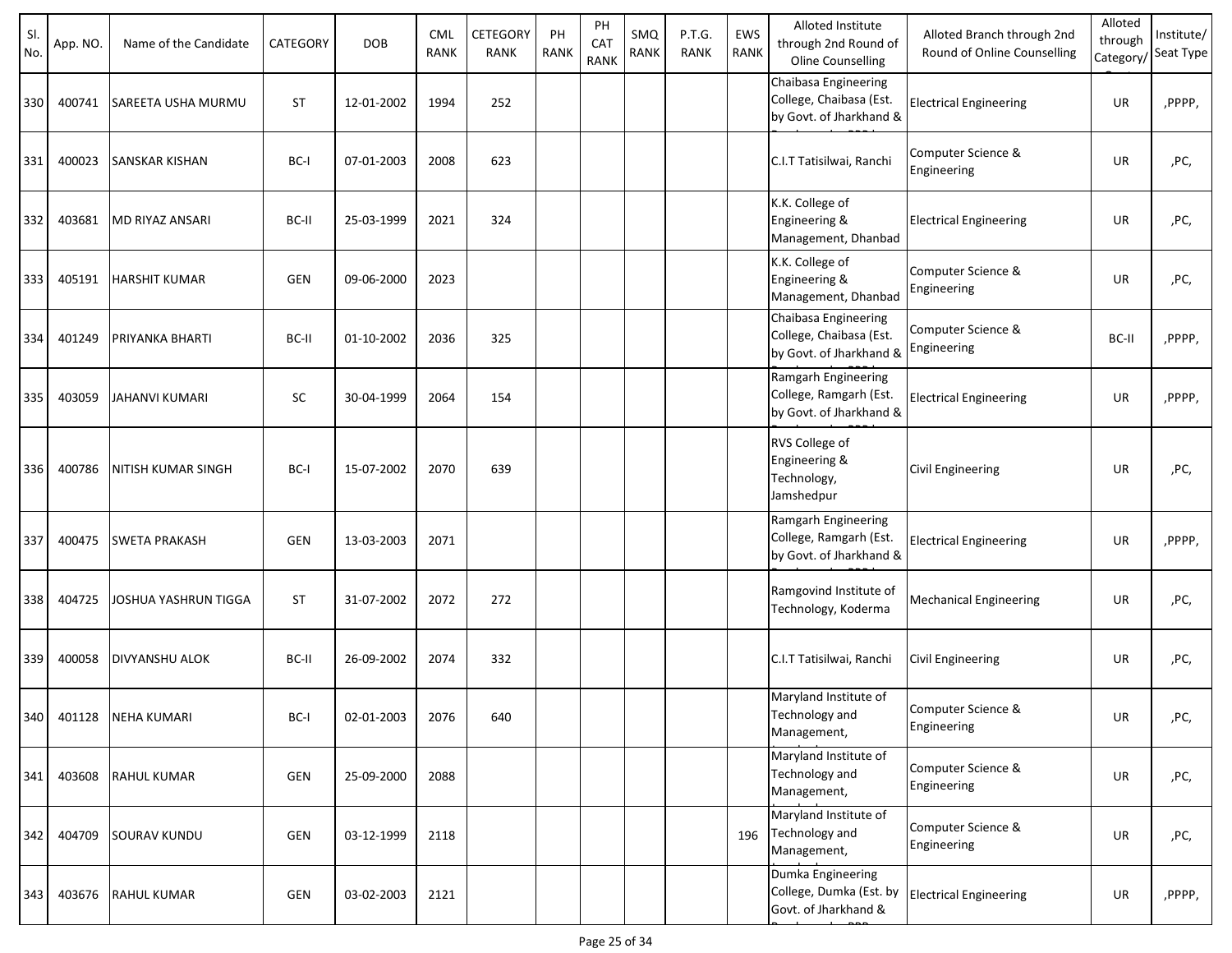| SI.<br>No. | App. NO. | Name of the Candidate | CATEGORY   | <b>DOB</b> | <b>CML</b><br><b>RANK</b> | <b>CETEGORY</b><br><b>RANK</b> | PH<br><b>RANK</b> | PH<br>CAT<br><b>RANK</b> | SMQ<br><b>RANK</b> | P.T.G.<br><b>RANK</b> | EWS<br><b>RANK</b> | Alloted Institute<br>through 2nd Round of<br>Oline Counselling             | Alloted Branch through 2nd<br>Round of Online Counselling | Alloted<br>through<br>Category/ | Institute/<br>Seat Type |
|------------|----------|-----------------------|------------|------------|---------------------------|--------------------------------|-------------------|--------------------------|--------------------|-----------------------|--------------------|----------------------------------------------------------------------------|-----------------------------------------------------------|---------------------------------|-------------------------|
| 344        | 401774   | <b>SUSHMA KUMARI</b>  | BC-I       | 05-07-2002 | 2154                      | 664                            |                   |                          |                    |                       |                    | RTC Institute of<br>Technology, Ranchi                                     | Electronics & Communication<br>Engg.                      | UR                              | ,PC,                    |
| 345        | 402691   | HRISHABH DEW PANDEY   | <b>GEN</b> | 19-03-2002 | 2159                      |                                |                   |                          |                    |                       | 198                | Chaibasa Engineering<br>College, Chaibasa (Est.<br>by Govt. of Jharkhand & | Civil Engineering                                         | UR                              | ,PPPP,                  |
| 346        | 404622   | <b>BELAL AKRAM</b>    | BC-I       | 02-06-1998 | 2162                      | 665                            |                   |                          |                    |                       |                    | C.I.T Tatisilwai, Ranchi                                                   | <b>Civil Engineering</b>                                  | UR                              | ,PC,                    |
| 347        | 404192   | MD AMZAD ALAM         | BC-I       | 15-01-1997 | 2182                      | 672                            | 18                |                          |                    |                       |                    | Chaibasa Engineering<br>College, Chaibasa (Est.<br>by Govt. of Jharkhand & | Civil Engineering                                         | BC-I-PH-<br>HI                  | ,PPPF,                  |
| 348        | 402040   | PREM MURMU            | <b>ST</b>  | 23-01-2000 | 2216                      | 297                            |                   |                          |                    |                       |                    | Dumka Engineering<br>College, Dumka (Est. by<br>Govt. of Jharkhand &       | <b>Civil Engineering</b>                                  | <b>ST</b>                       | ,PPPP,                  |
| 349        | 402621   | ANKIT KUMAR UNDIL     | BC-I       | 28-01-2003 | 2220                      | 683                            |                   |                          |                    |                       |                    | Chaibasa Engineering<br>College, Chaibasa (Est.<br>by Govt. of Jharkhand & | Civil Engineering                                         | UR                              | ,PPPP,                  |
| 350        | 403284   | <b>MAHESH RAJAK</b>   | <b>SC</b>  | 01-05-2003 | 2234                      | 173                            |                   |                          |                    |                       |                    | RVS College of<br>Engineering &<br>Technology,<br>Jamshedpur               | Computer Science &<br>Engineering                         | <b>SC</b>                       | ,PC,                    |
| 351        | 400846   | <b>DIVYA KUMARI</b>   | GEN        | 20-12-2003 | 2259                      |                                |                   |                          |                    |                       | 203                | C.I.T Tatisilwai, Ranchi                                                   | Computer Science &<br>Engineering                         | <b>UR</b>                       | ,PC,                    |
| 352        | 403877   | <b>AKSHAY KUMAR</b>   | BC-I       | 03-04-2000 | 2264                      | 696                            |                   |                          |                    |                       |                    | Ramgarh Engineering<br>College, Ramgarh (Est.<br>by Govt. of Jharkhand &   | <b>Electrical Engineering</b>                             | UR                              | ,PPPP,                  |
| 353        | 402839   | <b>PUJA SHIKHAR</b>   | <b>GEN</b> | 15-01-2001 | 2282                      |                                |                   |                          |                    |                       |                    | <b>RTC</b> Institute of<br>Technology, Ranchi                              | Civil Engineering                                         | UR                              | ,PC,                    |
| 354        | 404287   | <b>NAYAN MANDAL</b>   | BC-I       | 26-04-2002 | 2283                      | 699                            |                   |                          |                    |                       |                    | C.I.T Tatisilwai, Ranchi                                                   | Computer Science &<br>Engineering                         | UR                              | ,PC,                    |
| 355        | 402276   | <b>NISHANT KUMAR</b>  | GEN        | 15-05-1993 | 2284                      |                                |                   |                          |                    |                       |                    | <b>Gurugovind Singh</b><br><b>Educational Society</b><br>Technical Campus, | Civil Engineering                                         | UR                              | ,PC,                    |
| 356        | 400137   | <b>HARSH BHUSHAN</b>  | SC         | 21-08-2002 | 2290                      | 182                            |                   |                          |                    |                       |                    | University College of<br>Engineering &<br>Technology, Hazaribag            | Electronics & Communication<br>Engg.                      | SC                              | ,GC,                    |
| 357        | 403105   | RICHA KUMARI          | GEN        | 01-10-1998 | 2320                      |                                |                   |                          |                    |                       |                    | 212 C.I.T Tatisilwai, Ranchi                                               | Computer Science &<br>Engineering                         | UR                              | ,PC,                    |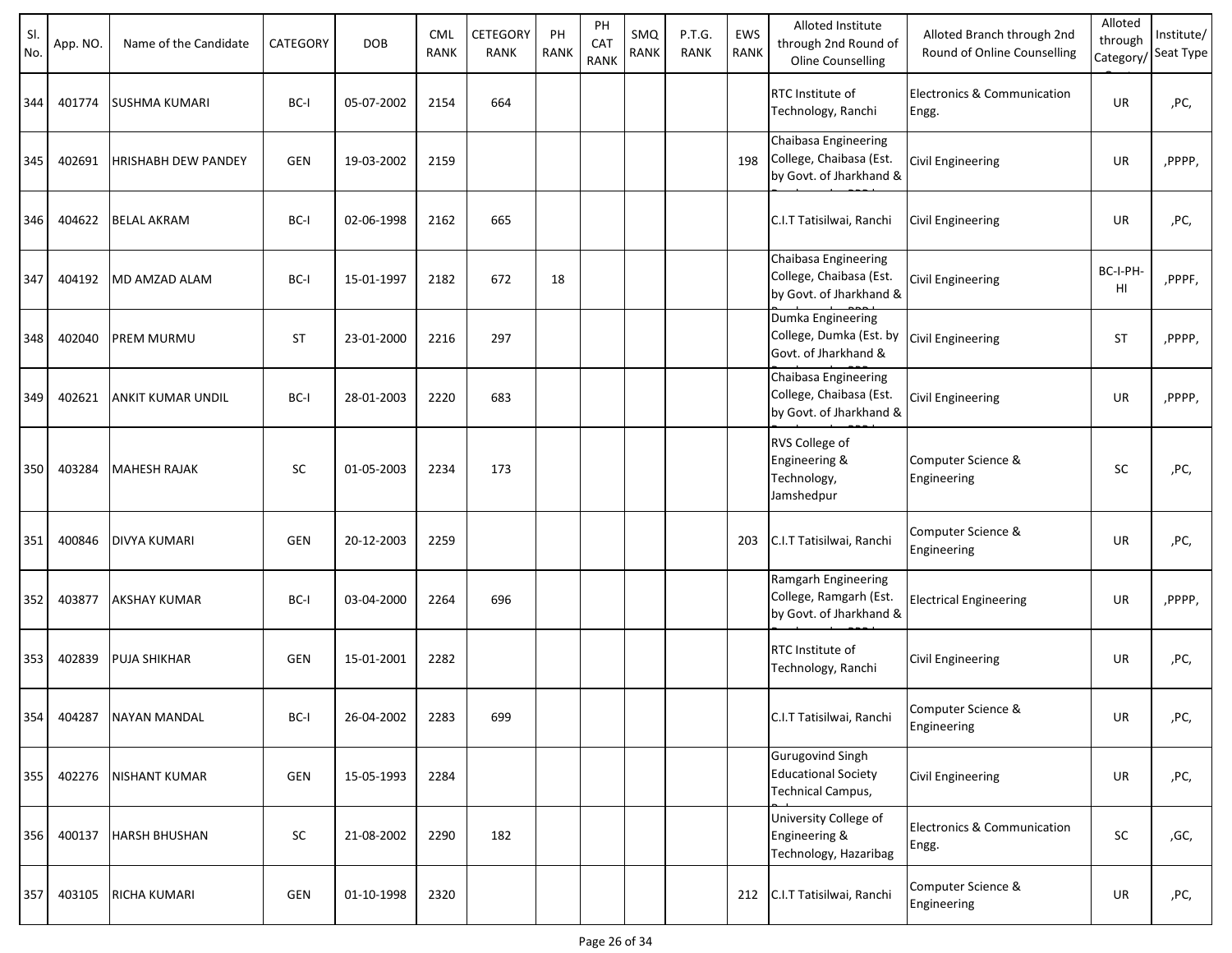| SI.<br>No. | App. NO. | Name of the Candidate     | CATEGORY   | <b>DOB</b> | <b>CML</b><br><b>RANK</b> | <b>CETEGORY</b><br><b>RANK</b> | PH<br><b>RANK</b> | PH<br>CAT<br><b>RANK</b> | SMQ<br>RANK | P.T.G.<br><b>RANK</b> | EWS<br>RANK | Alloted Institute<br>through 2nd Round of<br>Oline Counselling             | Alloted Branch through 2nd<br>Round of Online Counselling | Alloted<br>through<br>Category/ | Institute/<br>Seat Type |
|------------|----------|---------------------------|------------|------------|---------------------------|--------------------------------|-------------------|--------------------------|-------------|-----------------------|-------------|----------------------------------------------------------------------------|-----------------------------------------------------------|---------------------------------|-------------------------|
| 358        | 403670   | <b>GEETA KUMARI</b>       | <b>ST</b>  | 03-09-2001 | 2321                      | 317                            |                   |                          |             |                       |             | B.A. College of<br>Engineering &<br>Technology,                            | <b>Mechanical Engineering</b>                             | UR                              | ,PC,                    |
| 359        | 401643   | <b>SAMANT RAJ</b>         | <b>GEN</b> | 29-07-2001 | 2326                      |                                |                   |                          |             |                       |             | C.I.T Tatisilwai, Ranchi                                                   | Computer Science &<br>Engineering                         | UR                              | ,PC,                    |
| 360        | 404910   | <b>GAYATRI KUMARI</b>     | BC-I       | 11-01-2003 | 2328                      | 711                            |                   |                          |             |                       |             | Dumka Engineering<br>College, Dumka (Est. by<br>Govt. of Jharkhand &       | <b>Electronics &amp; Communication</b><br>Engg.           | UR                              | ,PPPP,                  |
| 361        | 402391   | <b>AMANDEEP SINGH</b>     | <b>ST</b>  | 05-03-2002 | 2342                      | 321                            |                   |                          |             |                       |             | Dumka Engineering<br>College, Dumka (Est. by<br>Govt. of Jharkhand &       | <b>Civil Engineering</b>                                  | <b>ST</b>                       | ,PPPP,                  |
| 362        | 400821   | <b>HEMANTA SEN</b>        | BC-II      | 28-11-1999 | 2354                      | 366                            |                   |                          |             |                       |             | RVS College of<br>Engineering &<br>Technology,<br>Jamshedpur               | Computer Science &<br>Engineering                         | BC-II                           | ,PC,                    |
| 363        | 401414   | <b>SHADAB REHAN</b>       | <b>GEN</b> | 15-05-2001 | 2360                      |                                |                   |                          |             |                       | 218         | Chaibasa Engineering<br>College, Chaibasa (Est.<br>by Govt. of Jharkhand & | Civil Engineering                                         | UR                              | ,PPPP,                  |
| 364        | 403716   | <b>ABHISHEK KUMAR RAJ</b> | SC         | 30-08-2000 | 2395                      | 194                            |                   |                          |             |                       |             | B.A. College of<br>Engineering &<br>Technology,                            | Mechanical Engineering                                    | UR                              | ,PC,                    |
| 365        | 403189   | <b>SWETA MARANDI</b>      | <b>ST</b>  | 13-12-2001 | 2399                      | 332                            |                   |                          |             |                       |             | Ramgarh Engineering<br>College, Ramgarh (Est.<br>by Govt. of Jharkhand &   | <b>Electronics &amp; Communication</b><br>Engg.           | <b>ST</b>                       | ,PPPF,                  |
| 366        | 400419   | <b>NEHA KUMARI</b>        | <b>SC</b>  | 01-07-2002 | 2419                      | 198                            |                   |                          |             |                       |             | University College of<br>Engineering &<br>Technology, Hazaribag            | Electronics & Communication<br>Engg.                      | <b>SC</b>                       | ,GC,                    |
| 367        | 403897   | MUNIRAM HANSDAH           | <b>ST</b>  | 10-01-1994 | 2426                      | 338                            |                   |                          |             |                       |             | Dumka Engineering<br>College, Dumka (Est. by<br>Govt. of Jharkhand &       | <b>Electrical Engineering</b>                             | UR                              | ,PPPP,                  |
| 368        | 404695   | PRIYANSHU KUMAR SINGH     | GEN        | 16-02-2003 | 2435                      |                                |                   |                          |             |                       |             | Ramgovind Institute of<br>Technology, Koderma                              | <b>Mechanical Engineering</b>                             | UR                              | ,PC,                    |
| 369        | 401857   | <b>RUPANJALI SINGH</b>    | GEN        | 05-01-2001 | 2437                      |                                |                   |                          |             |                       | 224         | Ramgovind Institute of<br>Technology, Koderma                              | <b>Civil Engineering</b>                                  | UR                              | ,PC,                    |
| 370        | 401787   | <b>NIHARIKA</b>           | <b>GEN</b> | 14-01-2003 | 2445                      |                                |                   |                          |             |                       | 225         | RVS College of<br>Engineering &<br>Technology,<br>Jamshedpur               | E.E.E.                                                    | UR                              | ,PC,                    |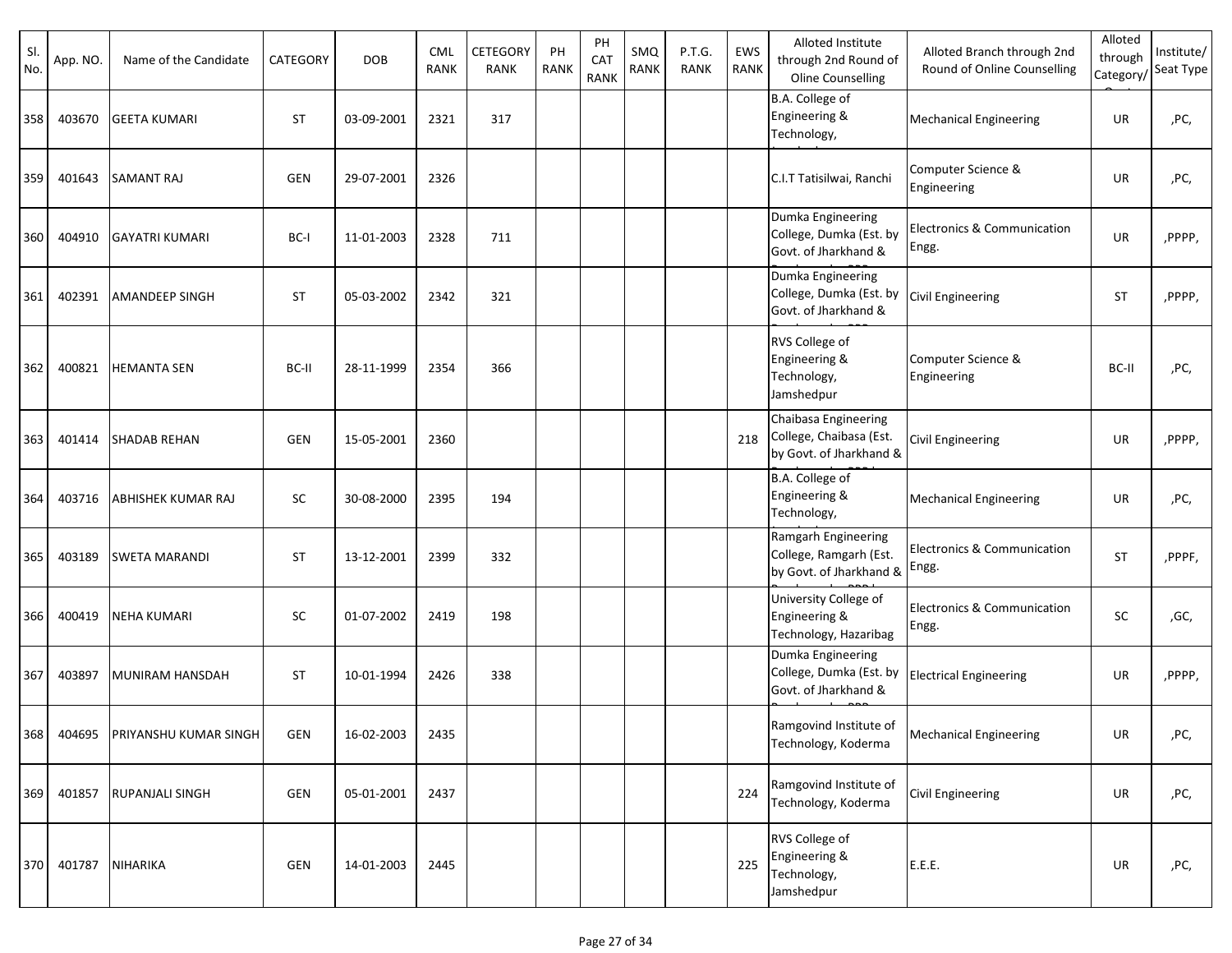| SI.<br>No. | App. NO. | Name of the Candidate     | CATEGORY   | <b>DOB</b> | <b>CML</b><br><b>RANK</b> | <b>CETEGORY</b><br>RANK | PH<br><b>RANK</b> | PH<br>CAT<br><b>RANK</b> | SMQ<br>RANK | P.T.G.<br><b>RANK</b> | EWS<br>RANK | Alloted Institute<br>through 2nd Round of<br>Oline Counselling             | Alloted Branch through 2nd<br>Round of Online Counselling | Alloted<br>through<br>Category/ | Institute/<br>Seat Type |
|------------|----------|---------------------------|------------|------------|---------------------------|-------------------------|-------------------|--------------------------|-------------|-----------------------|-------------|----------------------------------------------------------------------------|-----------------------------------------------------------|---------------------------------|-------------------------|
| 371        | 401515   | <b>RANJEET KUMAR</b>      | BC-I       | 20-04-2001 | 2451                      | 743                     |                   |                          |             |                       |             | RVS College of<br>Engineering &<br>Technology,<br>Jamshedpur               | Civil Engineering                                         | UR                              | ,PC,                    |
| 372        | 403358   | MUKESH KUMAR MAHATO       | BC-I       | 22-12-1998 | 2455                      | 744                     |                   |                          |             |                       |             | Dumka Engineering<br>College, Dumka (Est. by<br>Govt. of Jharkhand &       | <b>Electrical Engineering</b>                             | UR                              | ,PPPP,                  |
| 373        | 403992   | <b>RITESH KUMAR MAHLI</b> | <b>ST</b>  | 23-12-2002 | 2463                      | 350                     |                   |                          |             |                       |             | University College of<br>Engineering &<br>Technology, Hazaribag            | <b>Information Technology</b>                             | <b>ST</b>                       | ,GC,                    |
| 374        | 400754   | <b>SANJEET KUMAR</b>      | BC-II      | 21-03-2003 | 2468                      | 379                     |                   |                          |             |                       |             | Chaibasa Engineering<br>College, Chaibasa (Est.<br>by Govt. of Jharkhand & | Civil Engineering                                         | UR                              | ,PPPP,                  |
| 375        | 400702   | <b>INDERMNE SANGA</b>     | <b>ST</b>  | 09-02-2001 | 2469                      | 352                     |                   |                          |             |                       |             | University College of<br>Engineering &<br>Technology, Hazaribag            | <b>Information Technology</b>                             | <b>ST</b>                       | ,GC,                    |
| 376        | 403921   | <b>RAJ SINGH RAJWAR</b>   | <b>SC</b>  | 19-09-1999 | 2485                      | 206                     |                   |                          |             |                       |             | DAV Institute of<br>Engineering &<br>Technology, Palamau                   | <b>Mechanical Engineering</b>                             | UR                              | ,PC,                    |
| 377        | 404954   | PRIYANKA MARANDI          | <b>ST</b>  | 18-03-2003 | 2490                      | 356                     |                   |                          |             |                       |             | <b>Gurugovind Singh</b><br><b>Educational Society</b><br>Technical Campus, | Civil Engineering                                         | UR                              | ,PC,                    |
| 378        | 404171   | <b>AMAN KUMAR</b>         | <b>GEN</b> | 15-02-1999 | 2497                      |                         |                   |                          |             |                       | 230         | Chaibasa Engineering<br>College, Chaibasa (Est.<br>by Govt. of Jharkhand & | Electronics & Communication<br>Engg.                      | <b>UR</b>                       | ,PPPP,                  |
| 379        | 404643   | <b>PREETI KUMARI</b>      | <b>GEN</b> | 22-03-2001 | 2510                      |                         |                   |                          |             |                       |             | Dumka Engineering<br>College, Dumka (Est. by<br>Govt. of Jharkhand &       | Computer Science &<br>Engineering                         | UR                              | ,PPPP,                  |
| 380        | 401014   | <b>NITESH KUMAR TUDU</b>  | <b>ST</b>  | 09-12-2003 | 2514                      | 359                     |                   |                          |             |                       |             | University College of<br>Engineering &<br>Technology, Hazaribag            | Electronics & Communication<br>Engg.                      | <b>ST</b>                       | ,GC,                    |
| 381        | 404942   | <b>KRANTI MURMU</b>       | <b>ST</b>  | 15-11-2002 | 2526                      | 360                     |                   |                          |             |                       |             | University College of<br>Engineering &<br>Technology, Hazaribag            | <b>Information Technology</b>                             | <b>ST</b>                       | ,GC,                    |
| 382        | 400844   | <b>SUNIL MURMU</b>        | <b>ST</b>  | 15-07-2002 | 2532                      | 362                     |                   |                          |             |                       |             | University College of<br>Engineering &<br>Technology, Hazaribag            | Electronics & Communication<br>Engg.                      | ST                              | ,GC,                    |
| 383        | 404305   | <b>SATYENDRA HEMBRAM</b>  | <b>ST</b>  | 14-09-2000 | 2537                      | 365                     |                   |                          |             |                       |             | Ramgarh Engineering<br>College, Ramgarh (Est.<br>by Govt. of Jharkhand &   | Computer Science &<br>Engineering                         | <b>ST</b>                       | ,PPPP,                  |
| 384        | 400714   | <b>SMRITI KUMARI</b>      | SC         | 26-11-1999 | 2541                      | 213                     |                   |                          |             |                       |             | Ramgovind Institute of<br>Technology, Koderma                              | E.E.E.                                                    | UR                              | ,PC,                    |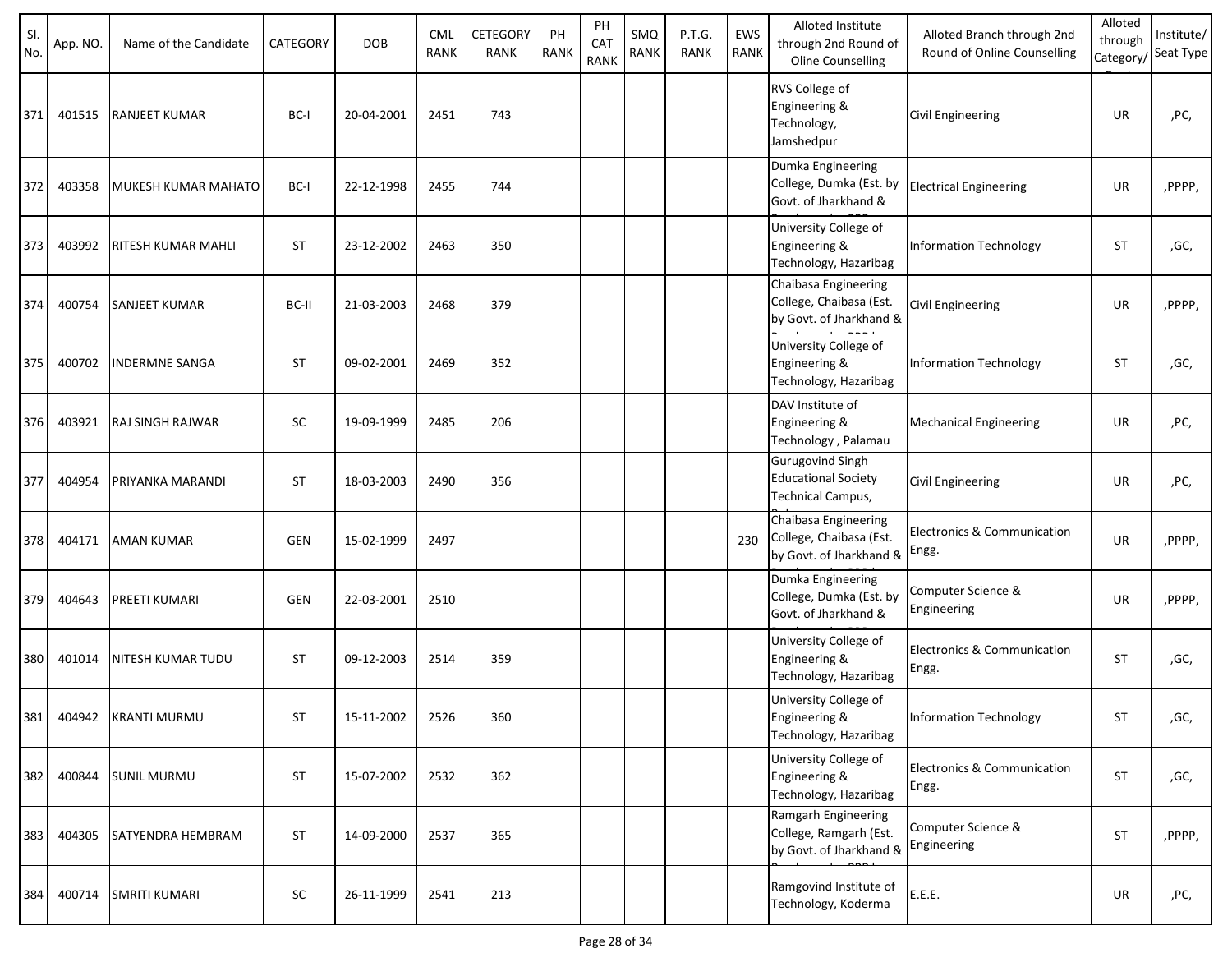| SI.<br>No. | App. NO. | Name of the Candidate    | CATEGORY   | <b>DOB</b> | <b>CML</b><br><b>RANK</b> | CETEGORY<br>RANK | PH<br><b>RANK</b> | PH<br>CAT<br><b>RANK</b> | SMQ<br>RANK | P.T.G.<br><b>RANK</b> | EWS<br>RANK | Alloted Institute<br>through 2nd Round of<br><b>Oline Counselling</b>      | Alloted Branch through 2nd<br>Round of Online Counselling | Alloted<br>through<br>Category/ | Institute/<br>Seat Type |
|------------|----------|--------------------------|------------|------------|---------------------------|------------------|-------------------|--------------------------|-------------|-----------------------|-------------|----------------------------------------------------------------------------|-----------------------------------------------------------|---------------------------------|-------------------------|
| 385        | 400830   | <b>BASANT KUMAR</b>      | <b>SC</b>  | 08-11-2002 | 2551                      | 214              |                   |                          |             |                       |             | Dumka Engineering<br>College, Dumka (Est. by<br>Govt. of Jharkhand &       | <b>Mechanical Engineering</b>                             | UR                              | ,PPPP,                  |
| 386        | 400647   | <b>SAMIR BESRA</b>       | <b>ST</b>  | 23-02-2002 | 2560                      | 372              |                   |                          |             |                       |             | Chaibasa Engineering<br>College, Chaibasa (Est.<br>by Govt. of Jharkhand & | Electronics & Communication<br>Engg.                      | <b>ST</b>                       | ,PPPF,                  |
| 387        | 402475   | <b>RUBESH MALLICK</b>    | BC-II      | 19-06-1999 | 2589                      | 396              |                   |                          |             |                       |             | Dumka Engineering<br>College, Dumka (Est. by<br>Govt. of Jharkhand &       | Computer Science &<br>Engineering                         | UR                              | ,PPPP,                  |
| 388        | 404326   | <b>PUJA BIRUA</b>        | <b>ST</b>  | 07-11-1998 | 2600                      | 381              |                   |                          |             |                       |             | DAV Institute of<br>Engineering &<br>Technology, Palamau                   | <b>Electrical Engineering</b>                             | UR                              | ,PC,                    |
| 389        | 402608   | <b>SONI TOPNO</b>        | <b>ST</b>  | 24-04-2001 | 2612                      | 385              |                   |                          |             |                       |             | Chaibasa Engineering<br>College, Chaibasa (Est.<br>by Govt. of Jharkhand & | Electronics & Communication<br>Engg.                      | <b>ST</b>                       | ,PPPF,                  |
| 390        | 403450   | <b>ROBIN MURMU</b>       | <b>ST</b>  | 25-04-2002 | 2633                      | 391              |                   |                          |             |                       |             | Chaibasa Engineering<br>College, Chaibasa (Est.<br>by Govt. of Jharkhand & | <b>Mechanical Engineering</b>                             | <b>ST</b>                       | ,PPPP,                  |
| 391        | 402720   | <b>MUSKAN KUMARI</b>     | <b>GEN</b> | 03-01-2002 | 2636                      |                  |                   |                          |             |                       |             | RTC Institute of<br>Technology, Ranchi                                     | Computer Science &<br>Engineering                         | <b>UR</b>                       | ,PC,                    |
| 392        | 403501   | NANDITA MANDAL           | BC-I       | 27-06-1999 | 2644                      | 787              |                   |                          |             |                       |             | Chaibasa Engineering<br>College, Chaibasa (Est.<br>by Govt. of Jharkhand & | Civil Engineering                                         | UR                              | ,PPPP,                  |
| 393        | 402575   | <b>TRISHLA PALLAVI</b>   | <b>ST</b>  | 25-05-2001 | 2676                      | 398              |                   |                          |             |                       |             | C.I.T Tatisilwai, Ranchi                                                   | Computer Science &<br>Engineering                         | <b>UR</b>                       | ,PC,                    |
| 394        | 403675   | <b>KAVITA KUMARI</b>     | <b>SC</b>  | 08-07-2002 | 2703                      | 233              |                   |                          |             |                       |             | RVS College of<br>Engineering &<br>Technology,<br>Jamshedpur               | E.E.E.                                                    | UR                              | ,PC,                    |
| 395        | 403085   | <b>ANIL KUMAR DEHRI</b>  | <b>ST</b>  | 07-02-2001 | 2706                      | 404              |                   |                          |             | $\overline{7}$        |             | <b>BIT Sindri, Dhanbad</b>                                                 | <b>Civil Engineering</b>                                  | <b>STP</b>                      | ,GC,                    |
| 396        | 403757   | <b>SUNNY BELAS ORAON</b> | <b>ST</b>  | 11-07-1998 | 2721                      | 407              |                   |                          |             |                       |             | Ramgarh Engineering<br>College, Ramgarh (Est.<br>by Govt. of Jharkhand &   | Civil Engineering                                         | ST                              | ,PPPP,                  |
| 397        | 401707   | <b>ANNU KUMARI</b>       | BC-I       | 26-02-2002 | 2724                      | 817              |                   |                          |             |                       |             | Ramgovind Institute of<br>Technology, Koderma                              | E.E.E.                                                    | UR                              | ,PC,                    |
| 398        | 404094   | <b>LAXMAN KUMAR DAS</b>  | SC         | 05-06-2001 | 2759                      | 240              | 23                |                          |             |                       |             | Dumka Engineering<br>College, Dumka (Est. by<br>Govt. of Jharkhand &       | Electronics & Communication<br>Engg.                      | PH-LD                           | ,PPPF,                  |

<del>run by under PPP</del>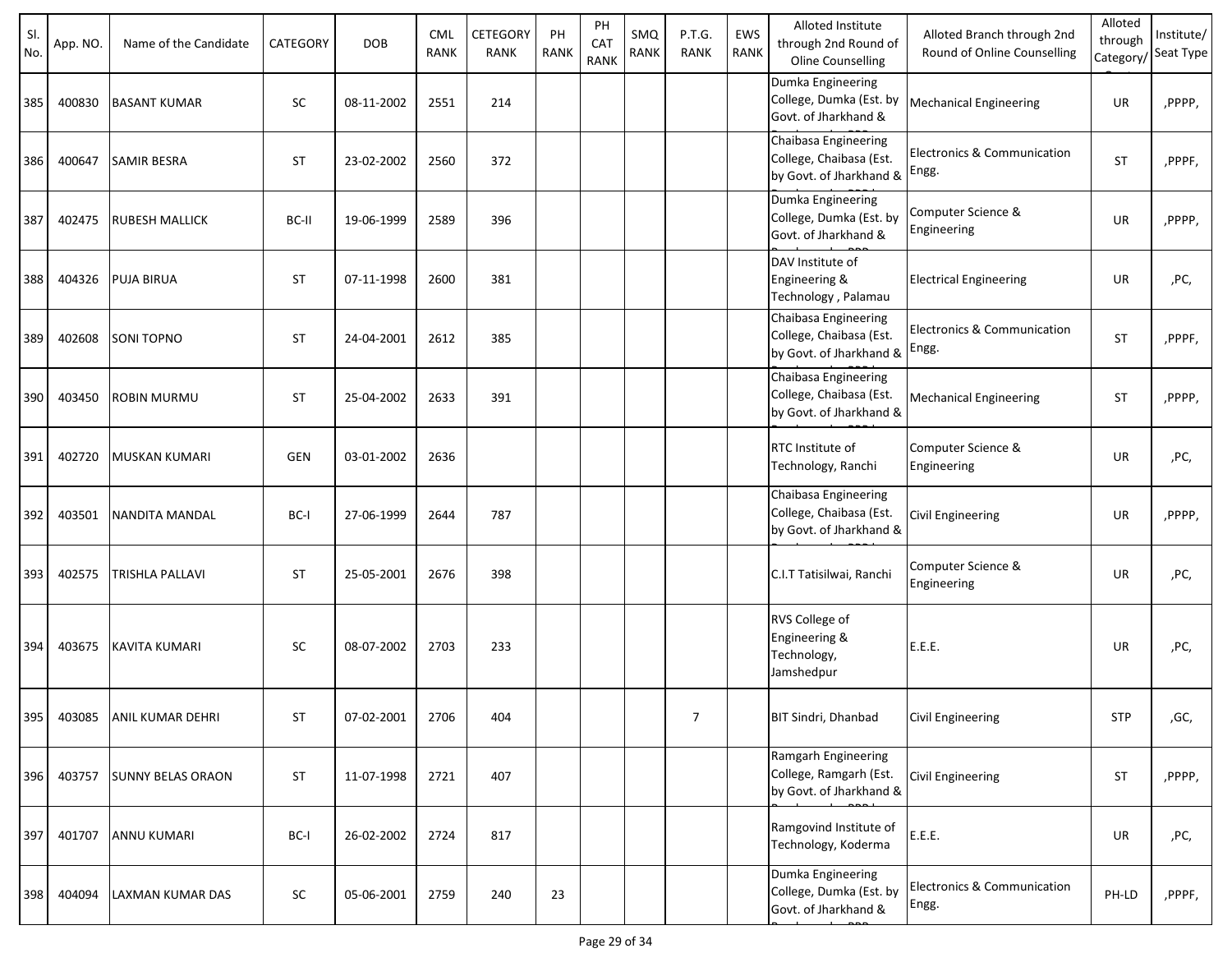| SI.<br>No. | App. NO. | Name of the Candidate        | CATEGORY   | <b>DOB</b> | <b>CML</b><br>RANK | CETEGORY<br><b>RANK</b> | PH<br><b>RANK</b> | PH<br>CAT<br><b>RANK</b> | SMQ<br><b>RANK</b> | P.T.G.<br><b>RANK</b> | EWS<br>RANK | Alloted Institute<br>through 2nd Round of<br>Oline Counselling                         | Alloted Branch through 2nd<br>Round of Online Counselling | Alloted<br>through<br>Category/ | Institute/<br>Seat Type |
|------------|----------|------------------------------|------------|------------|--------------------|-------------------------|-------------------|--------------------------|--------------------|-----------------------|-------------|----------------------------------------------------------------------------------------|-----------------------------------------------------------|---------------------------------|-------------------------|
| 399        | 401791   | YAMUNALAL KUMAR              | BC-II      | 10-10-1998 | 2764               | 417                     |                   |                          |                    |                       |             | Dumka Engineering<br>College, Dumka (Est. by<br>Govt. of Jharkhand &                   | Computer Science &<br>Engineering                         | UR                              | ,PPPP,                  |
| 400        | 401114   | <b>ROCKY HANSDA</b>          | <b>ST</b>  | 13-04-2003 | 2776               | 419                     |                   |                          |                    |                       |             | Dumka Engineering<br>College, Dumka (Est. by<br>Govt. of Jharkhand &                   | <b>Electrical Engineering</b>                             | UR                              | ,PPPP,                  |
| 401        | 404915   | <b>SEEMA KUMARI</b>          | BC-II      | 01-01-2002 | 2789               | 420                     |                   |                          |                    |                       |             | B.A. College of<br>Engineering &<br>Technology,                                        | Computer Science &<br>Engineering                         | UR                              | ,PC,                    |
| 402        | 404576   | <b>KOMAL KAUR</b>            | <b>GEN</b> | 15-02-2002 | 2805               |                         |                   |                          |                    |                       | 252         | Ramgarh Engineering<br>College, Ramgarh (Est.<br>by Govt. of Jharkhand &               | <b>Electrical Engineering</b>                             | UR                              | ,PPPP,                  |
| 403        | 401058   | AMAR KUMAR HEMBROM           | <b>ST</b>  | 15-09-2002 | 2812               | 426                     |                   |                          |                    |                       |             | Dumka Engineering<br>College, Dumka (Est. by<br>Govt. of Jharkhand &                   | <b>Civil Engineering</b>                                  | <b>ST</b>                       | ,PPPP,                  |
| 404        | 403907   | REKHA KUMARI POWRIYA         | <b>ST</b>  | 20-09-2002 | 2824               | 429                     |                   |                          |                    |                       |             | Chaibasa Engineering<br>College, Chaibasa (Est.<br>by Govt. of Jharkhand &             | Electronics & Communication<br>Engg.                      | <b>ST</b>                       | ,PPPF,                  |
| 405        | 402828   | <b>AYUSH RAJ</b>             | BC-II      | 16-08-2003 | 2830               | 430                     |                   |                          |                    |                       |             | Dumka Engineering<br>College, Dumka (Est. by<br>Govt. of Jharkhand &                   | <b>Electrical Engineering</b>                             | UR                              | ,PPPP,                  |
| 406        | 400365   | <b>DIWAKER SOREN</b>         | <b>ST</b>  | 09-10-1999 | 2845               | 435                     |                   |                          |                    |                       |             | University College of<br>Engineering &<br>Technology, Hazaribag                        | Information Technology                                    | <b>ST</b>                       | ,GC,                    |
| 407        | 402173   | <b>RITU APARNA</b>           | GEN        | 22-10-2001 | 2868               |                         |                   |                          |                    |                       |             | C.I.T Tatisilwai, Ranchi                                                               | Electronics & Communication<br>Engg.                      | UR                              | ,PC,                    |
| 408        | 401064   | <b>PRASENJIT MAHTO</b>       | BC-I       | 21-08-2002 | 2869               | 847                     |                   |                          |                    |                       |             | K.K. College of<br>Engineering &<br>Management, Dhanbad                                | <b>Civil Engineering</b>                                  | UR                              | ,PC,                    |
| 409        | 400411   | <b>ABHIJIT SOREN</b>         | <b>ST</b>  | 02-10-2001 | 2913               | 447                     |                   |                          |                    |                       |             | University College of<br>Engineering &<br>Technology, Hazaribag                        | Information Technology                                    | <b>ST</b>                       | ,GC,                    |
| 410        | 402887   | <b>SANDEEP ORAON</b>         | <b>ST</b>  | 10-10-2000 | 2917               | 449                     |                   |                          |                    |                       |             | B.A. College of<br>Engineering &<br>Technology,                                        | <b>Mechanical Engineering</b>                             | UR                              | ,PC,                    |
| 411        | 402075   | <b>RUMA KUMARI</b>           | BC-I       | 16-07-2002 | 2924               | 867                     |                   |                          |                    |                       |             | C.I.T Tatisilwai, Ranchi                                                               | Computer Science &<br>Engineering                         | UR                              | ,PC,                    |
| 412        | 400829   | <b>DEEPAK KUMAR RAVI DAS</b> | SC         | 14-08-1999 | 2938               | 266                     |                   |                          |                    |                       |             | Dumka Engineering<br>College, Dumka (Est. by Civil Engineering<br>Govt. of Jharkhand & |                                                           | SC                              | ,PPPP,                  |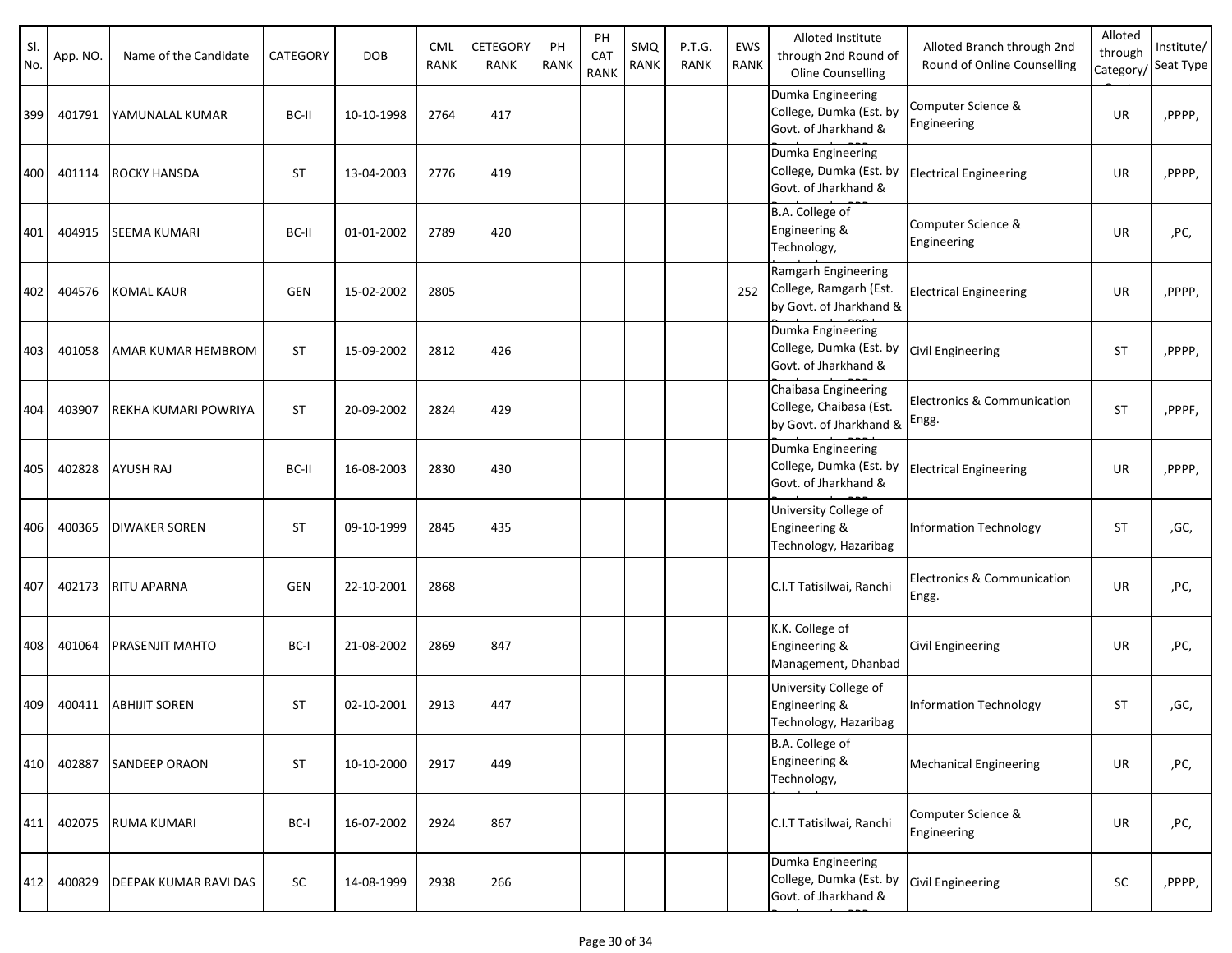| SI.<br>No. | App. NO. | Name of the Candidate  | CATEGORY   | <b>DOB</b> | <b>CML</b><br><b>RANK</b> | CETEGORY<br><b>RANK</b> | PH<br><b>RANK</b> | PH<br>CAT<br><b>RANK</b> | SMQ<br>RANK | P.T.G.<br><b>RANK</b> | EWS<br><b>RANK</b> | Alloted Institute<br>through 2nd Round of<br>Oline Counselling             | Alloted Branch through 2nd<br>Round of Online Counselling | Alloted<br>through<br>Category/ | Institute/<br>Seat Type |
|------------|----------|------------------------|------------|------------|---------------------------|-------------------------|-------------------|--------------------------|-------------|-----------------------|--------------------|----------------------------------------------------------------------------|-----------------------------------------------------------|---------------------------------|-------------------------|
| 413        | 404197   | <b>AJAY KUMAR</b>      | BC-I       | 12-02-1999 | 2957                      | 877                     |                   |                          |             |                       |                    | Chaibasa Engineering<br>College, Chaibasa (Est.<br>by Govt. of Jharkhand & | Civil Engineering                                         | UR                              | ,PPPP,                  |
| 414        | 401564   | <b>TASMEEN NAAZ</b>    | <b>GEN</b> | 04-06-2001 | 2978                      |                         |                   |                          |             |                       |                    | Ramgarh Engineering<br>College, Ramgarh (Est.<br>by Govt. of Jharkhand &   | <b>Electronics &amp; Communication</b><br>Engg.           | UR                              | ,PPPP,                  |
| 415        | 405062   | LALDHAN KUMAR MAHTO    | BC-I       | 22-02-2000 | 2980                      | 882                     |                   |                          |             |                       |                    | Chaibasa Engineering<br>College, Chaibasa (Est.<br>by Govt. of Jharkhand & | Civil Engineering                                         | UR                              | ,PPPP,                  |
| 416        | 401080   | <b>MEGHA ORAON</b>     | <b>ST</b>  | 05-04-2003 | 2996                      | 464                     |                   |                          |             |                       |                    | C.I.T Tatisilwai, Ranchi                                                   | <b>Civil Engineering</b>                                  | UR                              | ,PC,                    |
| 417        | 402171   | MARIAM PUNITA XESS     | <b>ST</b>  | 13-08-1999 | 3038                      | 474                     |                   |                          |             |                       |                    | University College of<br>Engineering &<br>Technology, Hazaribag            | Electronics & Communication<br>Engg.                      | <b>ST</b>                       | ,GC,                    |
| 418        | 404851   | <b>VICKY KUMAR DAS</b> | <b>SC</b>  | 13-03-2001 | 3041                      | 280                     |                   |                          |             |                       |                    | Dumka Engineering<br>College, Dumka (Est. by<br>Govt. of Jharkhand &       | <b>Electrical Engineering</b>                             | UR                              | ,PPPP,                  |
| 419        | 402359   | <b>KAJAL RAWANI</b>    | BC-I       | 13-01-2000 | 3049                      | 903                     |                   |                          |             |                       |                    | Dumka Engineering<br>College, Dumka (Est. by<br>Govt. of Jharkhand &       | Computer Science &<br>Engineering                         | UR                              | ,PPPP,                  |
| 420        | 401895   | NANDINI KUMARI         | <b>SC</b>  | 03-11-2002 | 3050                      | 282                     |                   |                          |             |                       |                    | Ramgarh Engineering<br>College, Ramgarh (Est.<br>by Govt. of Jharkhand &   | Computer Science &<br>Engineering                         | <b>SC</b>                       | ,PPPP,                  |
| 421        | 403508   | <b>PRAGATI BHARTI</b>  | BC-I       | 07-03-2002 | 3059                      | 905                     |                   |                          |             |                       |                    | Dumka Engineering<br>College, Dumka (Est. by<br>Govt. of Jharkhand &       | Computer Science &<br>Engineering                         | UR                              | ,PPPP,                  |
| 422        | 401737   | <b>VISHAL SUNDI</b>    | <b>ST</b>  | 01-05-1999 | 3063                      | 479                     |                   |                          |             |                       |                    | Chaibasa Engineering<br>College, Chaibasa (Est.<br>by Govt. of Jharkhand & | <b>Electrical Engineering</b>                             | UR                              | ,PPPP,                  |
| 423        | 403888   | SURENDRA KACHHAP       | <b>ST</b>  | 13-01-2002 | 3082                      | 482                     |                   |                          |             |                       |                    | Chaibasa Engineering<br>College, Chaibasa (Est.<br>by Govt. of Jharkhand & | <b>Electrical Engineering</b>                             | UR                              | ,PPPP,                  |
| 424        | 401415   | RAHUL KUMAR MANDAL     | <b>ST</b>  | 20-09-2002 | 3085                      | 484                     |                   |                          |             |                       |                    | Ramgarh Engineering<br>College, Ramgarh (Est.<br>by Govt. of Jharkhand &   | <b>Civil Engineering</b>                                  | <b>ST</b>                       | ,PPPP,                  |
| 425        | 403517   | PURNIMA GUPTA          | BC-II      | 06-01-2004 | 3095                      | 463                     |                   |                          |             |                       |                    | B.A. College of<br>Engineering &<br>Technology,                            | Computer Science &<br>Engineering                         | UR                              | ,PC,                    |
| 426        | 402041   | <b>RINA KUMARI</b>     | BC-I       | 24-08-2003 | 3102                      | 920                     |                   |                          |             |                       |                    | Ramgarh Engineering<br>College, Ramgarh (Est.<br>by Govt. of Jharkhand &   | Computer Science &<br>Engineering                         | BC-I                            | ,PPPP,                  |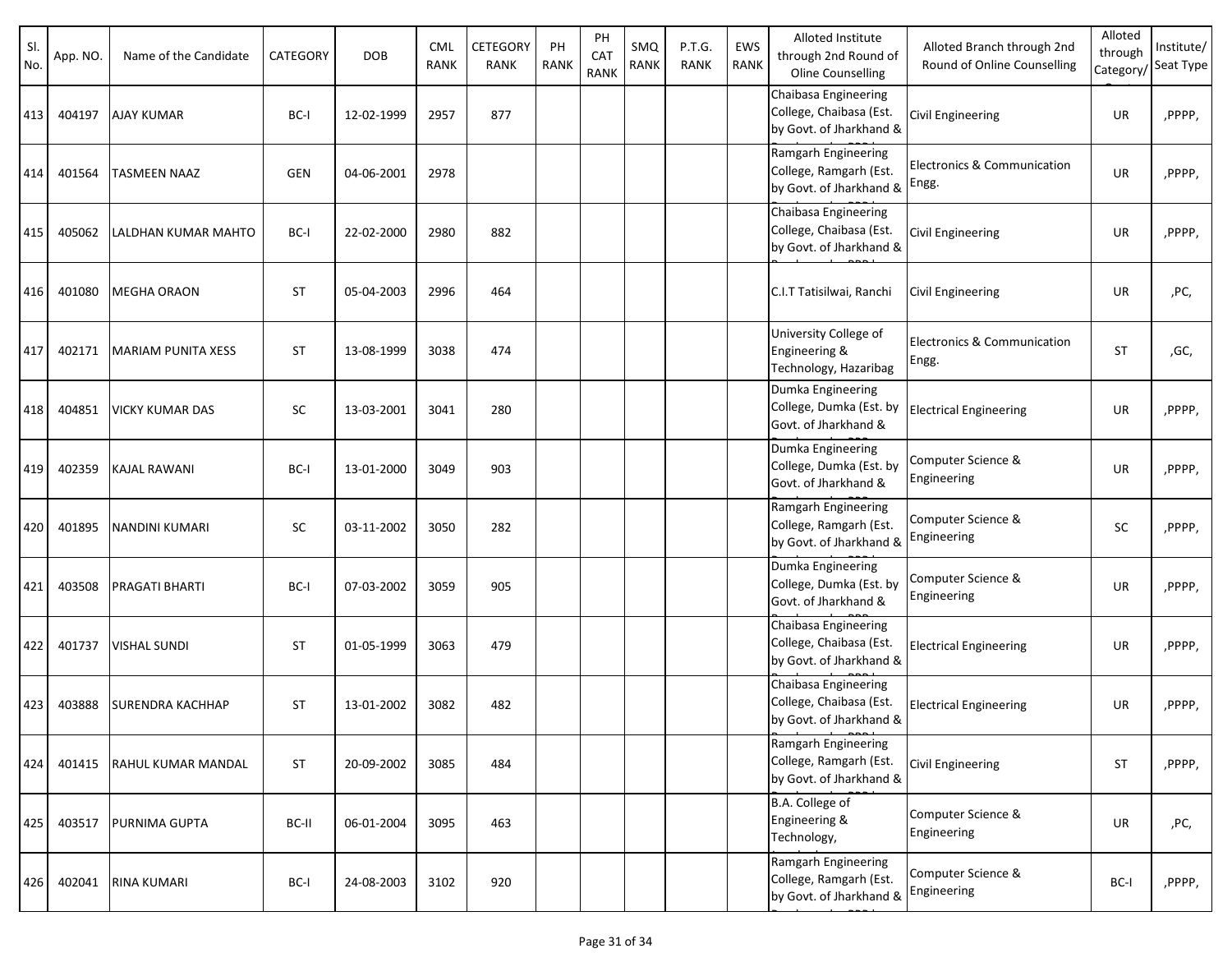| SI.<br>No. | App. NO. | Name of the Candidate                   | CATEGORY   | <b>DOB</b> | <b>CML</b><br>RANK | CETEGORY<br><b>RANK</b> | PH<br><b>RANK</b> | PH<br>CAT<br><b>RANK</b> | SMQ<br><b>RANK</b> | P.T.G.<br><b>RANK</b> | EWS<br><b>RANK</b> | Alloted Institute<br>through 2nd Round of<br>Oline Counselling                    | Alloted Branch through 2nd<br>Round of Online Counselling | Alloted<br>through<br>Category/ | Institute/<br>Seat Type |
|------------|----------|-----------------------------------------|------------|------------|--------------------|-------------------------|-------------------|--------------------------|--------------------|-----------------------|--------------------|-----------------------------------------------------------------------------------|-----------------------------------------------------------|---------------------------------|-------------------------|
| 427        | 402280   | <b>ASHA KUMARI</b>                      | BC-I       | 25-09-2001 | 3103               | 921                     |                   |                          |                    |                       |                    | C.I.T Tatisilwai, Ranchi                                                          | Computer Science &<br>Engineering                         | <b>UR</b>                       | ,PC,                    |
| 428        | 404403   | <b>DEEPSHIKHA KUMARI</b>                | SC         | 18-06-1998 | 3110               | 286                     |                   |                          |                    |                       |                    | Ramgarh Engineering<br>College, Ramgarh (Est.<br>by Govt. of Jharkhand &          | Computer Science &<br>Engineering                         | SC                              | ,PPPP,                  |
| 429        | 402153   | <b>SHWETA MAHTO</b>                     | BC-I       | 04-10-2002 | 3124               | 927                     |                   |                          |                    |                       |                    | <b>Gurugovind Singh</b><br><b>Educational Society</b><br><b>Technical Campus,</b> | <b>Civil Engineering</b>                                  | UR                              | ,PC,                    |
| 430        | 404932   | <b>RAHUL KUMAR</b>                      | <b>GEN</b> | 02-03-2003 | 3126               |                         |                   |                          |                    |                       | 267                | Chaibasa Engineering<br>College, Chaibasa (Est.<br>by Govt. of Jharkhand &        | <b>Civil Engineering</b>                                  | UR                              | ,PPPP,                  |
| 431        | 401037   | RAHUL KUMAR MAHTO                       | BC-I       | 22-07-2000 | 3135               | 929                     |                   |                          |                    |                       |                    | C.I.T Tatisilwai, Ranchi                                                          | <b>Civil Engineering</b>                                  | UR                              | ,PC,                    |
| 432        | 403912   | ANJU KUMARI GAGRAI                      | <b>ST</b>  | 11-04-1997 | 3169               | 506                     |                   |                          |                    |                       |                    | Chaibasa Engineering<br>College, Chaibasa (Est.<br>by Govt. of Jharkhand &        | Computer Science &<br>Engineering                         | <b>ST</b>                       | ,PPPP,                  |
| 433        | 403090   | <b>NEHA KUMARI</b>                      | <b>GEN</b> | 20-03-2001 | 3177               |                         |                   |                          |                    |                       |                    | B.A. College of<br>Engineering &<br>Technology,                                   | <b>Civil Engineering</b>                                  | UR                              | ,PC,                    |
| 434        | 400144   | <b>RAHUL KUMAR RAVI</b>                 | <b>SC</b>  | 04-02-2001 | 3191               | 296                     |                   |                          |                    |                       |                    | Nilai Education Trust's<br>Group of Institutions,<br>Thakurgoan, Burmu,           | <b>Civil Engineering</b>                                  | UR                              | ,PC,                    |
| 435        | 401894   | <b>RANI KISKU</b>                       | <b>ST</b>  | 10-06-2000 | 3196               | 512                     |                   |                          |                    |                       |                    | Ramgarh Engineering<br>College, Ramgarh (Est.<br>by Govt. of Jharkhand &          | Computer Science &<br>Engineering                         | <b>ST</b>                       | ,PPPP,                  |
| 436        | 401833   | <b>BIPLAB CHATTERJEE</b>                | <b>GEN</b> | 28-12-2000 | 3202               |                         |                   |                          |                    |                       |                    | RTC Institute of<br>Technology, Ranchi                                            | <b>Mechanical Engineering</b>                             | UR                              | ,PC,                    |
| 437        | 401152   | <b>SALKHO SOREN</b>                     | <b>ST</b>  | 16-10-2000 | 3205               | 515                     |                   |                          |                    |                       |                    | University College of<br>Engineering &<br>Technology, Hazaribag                   | Electronics & Communication<br>Engg.                      | <b>ST</b>                       | ,GC,                    |
| 438        | 400109   | <b>ASMITA KUMARI</b><br><b>KUSHWAHA</b> | BC-I       | 12-11-1999 | 3210               | 950                     |                   |                          |                    |                       |                    | Ramgarh Engineering<br>College, Ramgarh (Est.<br>by Govt. of Jharkhand &          | Electronics & Communication<br>Engg.                      | UR                              | ,PPPP,                  |
| 439        | 401605   | <b>DIPALI KUMARI</b>                    | BC-I       | 15-04-2001 | 3242               | 958                     |                   |                          |                    |                       |                    | RTC Institute of<br>Technology, Ranchi                                            | <b>Civil Engineering</b>                                  | UR                              | ,PC,                    |
| 440        | 404304   | <b>ALOK ABRAHAM</b><br><b>DUNGDUNG</b>  | <b>ST</b>  | 09-01-1998 | 3247               | 522                     |                   |                          |                    |                       |                    | Chaibasa Engineering<br>College, Chaibasa (Est.<br>by Govt. of Jharkhand &        | <b>Mechanical Engineering</b>                             | <b>ST</b>                       | ,PPPP,                  |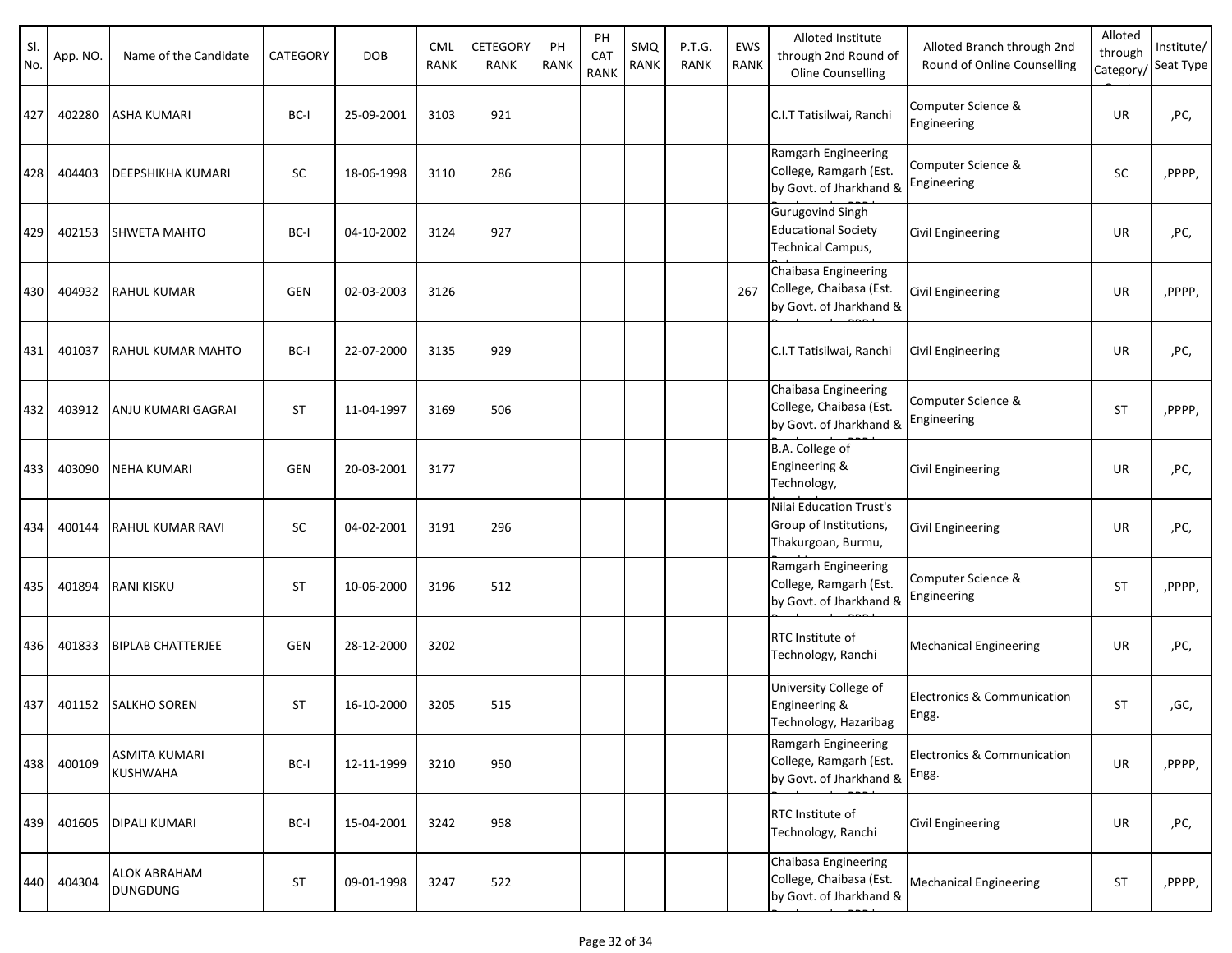| SI.<br>No. | App. NO. | Name of the Candidate | <b>CATEGORY</b> | <b>DOB</b> | <b>CML</b><br><b>RANK</b> | CETEGORY<br>RANK | PH<br><b>RANK</b> | PH<br>CAT<br><b>RANK</b> | SMQ<br>RANK | P.T.G.<br><b>RANK</b> | EWS<br>RANK | Alloted Institute<br>through 2nd Round of<br>Oline Counselling             | Alloted Branch through 2nd<br>Round of Online Counselling | Alloted<br>through<br>Category, | Institute/<br>Seat Type |
|------------|----------|-----------------------|-----------------|------------|---------------------------|------------------|-------------------|--------------------------|-------------|-----------------------|-------------|----------------------------------------------------------------------------|-----------------------------------------------------------|---------------------------------|-------------------------|
| 441        | 401544   | <b>BHARTI RAWANI</b>  | BC-I            | 19-06-2003 | 3249                      | 961              |                   |                          |             |                       |             | Ramgovind Institute of<br>Technology, Koderma                              | Civil Engineering                                         | UR                              | ,PC,                    |
| 442        | 404773   | RAKESH KUMAR MAHTO    | BC-I            | 19-03-2002 | 3250                      | 962              |                   |                          |             |                       |             | C.I.T Tatisilwai, Ranchi                                                   | <b>Civil Engineering</b>                                  | UR                              | ,PC,                    |
| 443        | 403974   | <b>MANISHA KUMARI</b> | BC-I            | 11-04-2000 | 3254                      | 964              |                   |                          |             |                       |             | C.I.T Tatisilwai, Ranchi                                                   | Computer Science &<br>Engineering                         | UR                              | ,PC,                    |
| 444        | 401242   | <b>PRAVEEN KUMAR</b>  | BC-I            | 12-04-2000 | 3256                      | 965              |                   |                          |             |                       |             | K.K. College of<br>Engineering &<br>Management, Dhanbad                    | <b>Electrical Engineering</b>                             | UR                              | ,PC,                    |
| 445        | 400750   | <b>MAMTA KUMARI</b>   | SC              | 04-05-2001 | 3263                      | 305              |                   |                          |             |                       |             | Dumka Engineering<br>College, Dumka (Est. by<br>Govt. of Jharkhand &       | Computer Science &<br>Engineering                         | UR                              | ,PPPP,                  |
| 446        | 401280   | SANJANA KUMARI        | BC-I            | 26-03-2003 | 3265                      | 968              |                   |                          |             |                       |             | <b>Gurugovind Singh</b><br><b>Educational Society</b><br>Technical Campus, | Computer Science &<br>Engineering                         | UR                              | ,PC,                    |
| 447        | 402047   | <b>NISHA KUMARI</b>   | <b>GEN</b>      | 06-02-2000 | 3286                      |                  |                   |                          |             |                       |             | C.I.T Tatisilwai, Ranchi                                                   | Computer Science &<br>Engineering                         | UR                              | ,PC,                    |
| 448        | 400398   | <b>BINDU KUMARI</b>   | <b>SC</b>       | 13-06-2001 | 3320                      | 311              |                   |                          |             |                       |             | Ramgarh Engineering<br>College, Ramgarh (Est.<br>by Govt. of Jharkhand &   | <b>Electrical Engineering</b>                             | UR                              | ,PPPP,                  |
| 449        | 401087   | <b>DIPTI KUMARI</b>   | <b>ST</b>       | 07-11-2000 | 3321                      | 541              |                   |                          |             |                       |             | Ramgovind Institute of<br>Technology, Koderma                              | E.E.E.                                                    | UR                              | ,PC,                    |
| 450        | 403557   | <b>SURAJ BAITHA</b>   | SC              | 09-12-2003 | 3328                      | 314              |                   |                          |             |                       |             | Ramgarh Engineering<br>College, Ramgarh (Est.<br>by Govt. of Jharkhand &   | <b>Mechanical Engineering</b>                             | UR                              | ,PPPP,                  |
| 451        | 402898   | <b>RIYA KUMARI</b>    | SC              | 15-03-2002 | 3329                      | 315              |                   |                          |             |                       |             | Chaibasa Engineering<br>College, Chaibasa (Est.<br>by Govt. of Jharkhand & | <b>Mechanical Engineering</b>                             | SC                              | ,PPPP,                  |
| 452        | 401823   | PRIYANKA KUMARI       | <b>ST</b>       | 11-10-2000 | 3343                      | 551              |                   |                          |             |                       |             | RVS College of<br>Engineering &<br>Technology,<br>Jamshedpur               | Computer Science &<br>Engineering                         | <b>ST</b>                       | ,PC,                    |
| 453        | 404285   | <b>SIMON TUDU</b>     | <b>ST</b>       | 10-08-1998 | 3370                      | 560              |                   |                          |             |                       |             | Chaibasa Engineering<br>College, Chaibasa (Est.<br>by Govt. of Jharkhand & | <b>Civil Engineering</b>                                  | UR                              | ,PPPP,                  |
| 454        | 402181   | SAMARJEET PRASAD      | BC-I            | 16-04-2001 | 3377                      | 993              |                   |                          |             |                       |             | Gurugovind Singh<br><b>Educational Society</b><br>Technical Campus,        | <b>Mechanical Engineering</b>                             | UR                              | ,PC,                    |